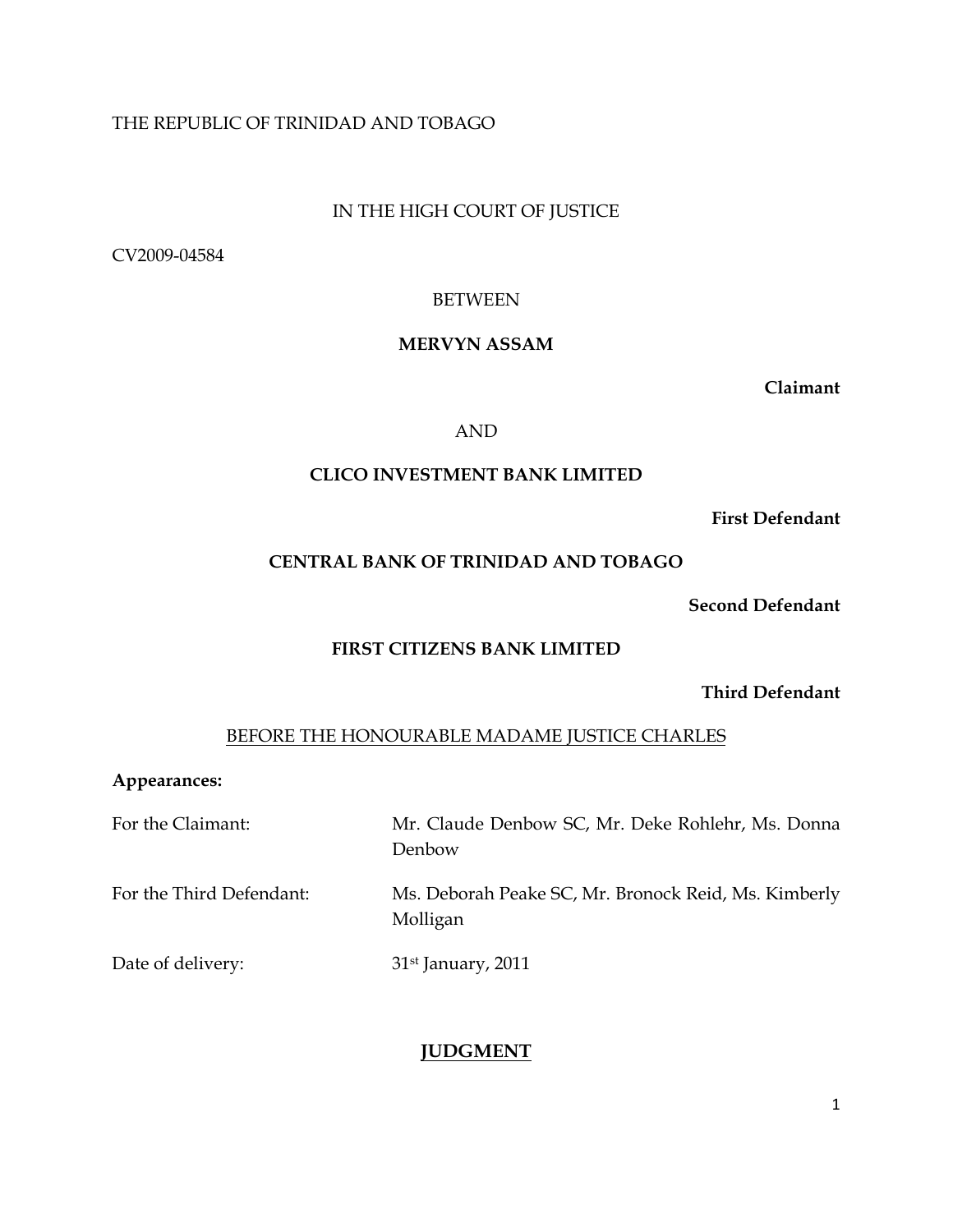## BACKGROUND

- [1] The Claimant, by way of Claim Form and Statement of Case filed on the 8th December, 2009, instituted proceedings against Clico Investment Bank Limited ("the First Defendant"), the Central Bank of Trinidad and Tobago ("the Second Defendant") and First Citizens Bank Limited ("the Third Defendant").
- [2] The essence of the Claimant's claim is that he, a former Director of the First Defendant, invested a total sum of TT\$1,050,000. into three (3) Certificates of Deposit issued by the First Defendant. From the total sum, TT\$275,000. was invested in Certificate of Deposit No. MM 55531; another sum of TT\$275,000. was invested in Certificate of Deposit No. MM 55532 and the remaining sum of TT\$500,000. was invested in Certificate of Deposit No. MM 60607.
- [3] The Claimant alleges that all three Certificates of Deposit have matured and that he is therefore entitled to the sums so invested plus interest at the rate of 8.75% from the respective dates of maturity of the Certificates of Deposit until payment or judgment.
- [4] The basis for the Claimant's claim against the Third Defendant is that the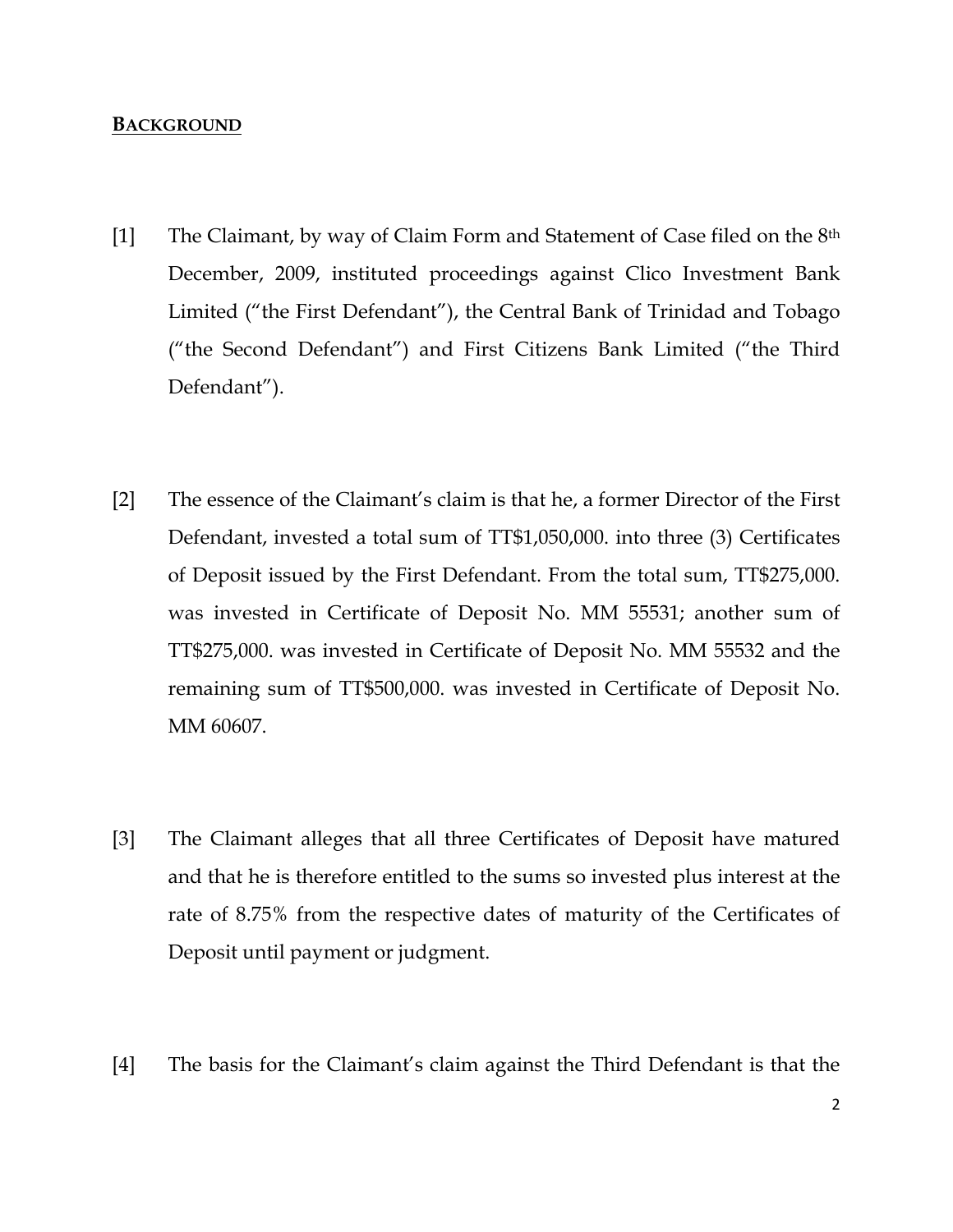Third Defendant allegedly assumed liability to satisfy the Claimant's claim to recover monies due under his mature fixed deposits by virtue of the terms of the CIB Transaction Agreement ("CTA"), dated the 15th May, 2009, and/or the Third Defendant is supposed to have assumed and agreed to take over the obligations of the First Defendant.

[5] The Third Defendant has filed this application for summary judgment under PART 15.2(b) of the CIVIL PROCEEDINGS RULES 1998 ("CPR"), to exclude itself from the proceedings as, it contends, that the Claimant has no realistic prospect of success in the claim against them.

## BASIS FOR THE APPLICATION BY THE THIRD DEFENDANT

- [6] It is submitted on behalf of the Third Defendant that under the CTA it agreed to assume from the 1st February, 2009, all of the First Defendant's rights, duties and obligations in, to and under "Deposit Liabilities" being deposits held by the First Defendant on behalf of its Third Party Customers as defined in the CTA.
- [7] Further, that its obligation to pay "Deposit Liabilities" is based solely on a contract, i.e., the CTA. By virtue of that contract, the funds to pay the Deposit Liabilities were provided by the Republic of Trinidad and Tobago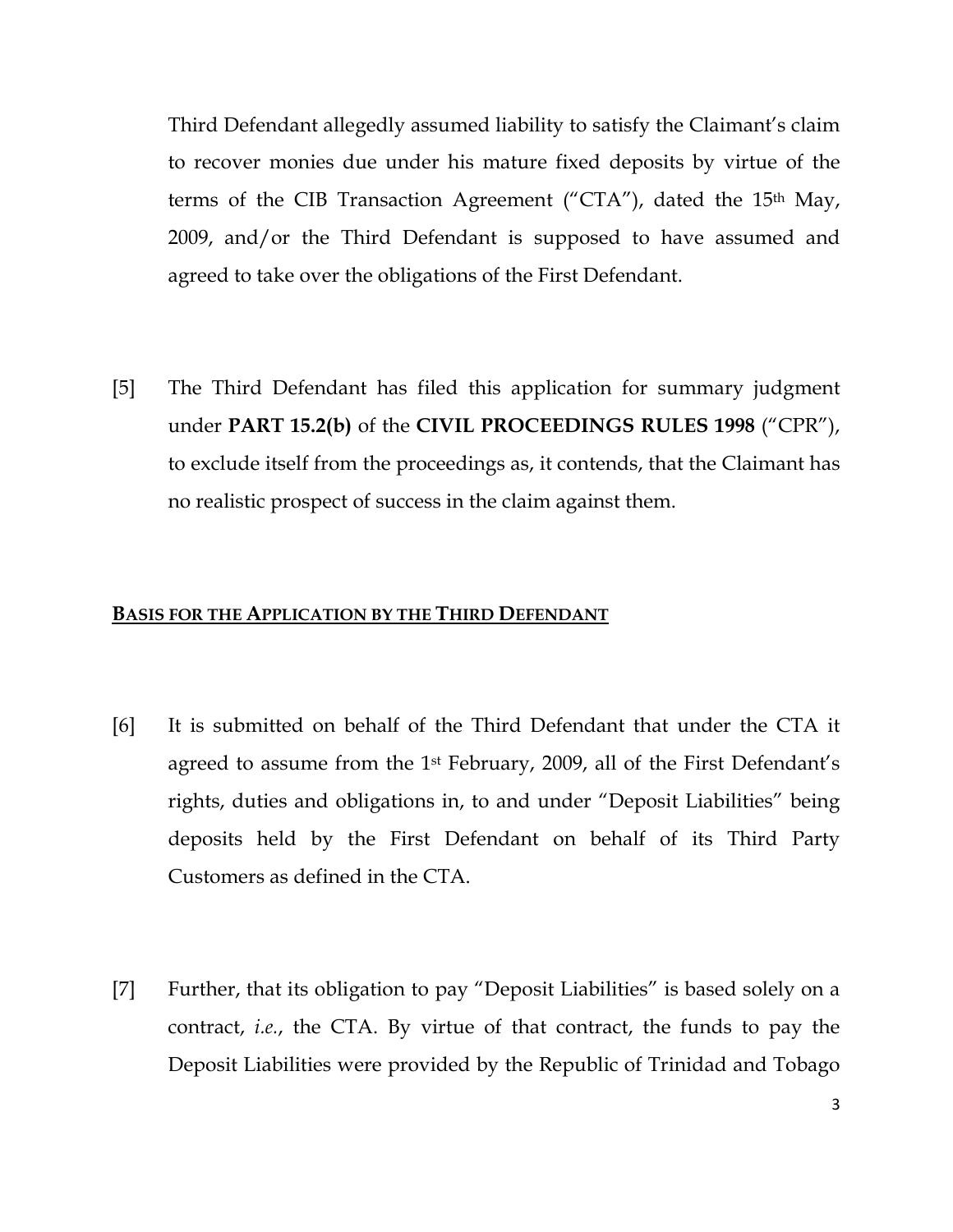and the decision as to what portfolio was assigned, transferred, conveyed and delivered to the Third Defendant was solely within the purview of the First Defendant acting through its Manager.

- [8] As a result of the above arrangement, the Third Defendant submitted that there is no contractual basis upon which the Claimant can seek to have the Third Defendant pay any sum that may be owed to him by the First Defendant.
- [9] The Claimant's case against the Third Defendant is pleaded in paragraphs 9, 10, 11, 23, 25, 29, 30, 31 and 34(i) of the Statement of Case. Additionally, at paragraph 20 of the Statement of case, he alleged that it along with the First and Second Defendants are in breach of their obligations to the Claimant by continuing to withhold payment from him of the matured Certificates of Deposit.
- [10] Paragraph 10 of the Statement of Case pleads as follows:

"... Under the terms of an agreement referred to as the CTA dated  $15<sup>th</sup>$ May, 2009 entered into among four (4) related parties being the First Defendant, the Second Defendant, the Third Defendant and the Permanent Secretary in the Ministry of Finance, the Third Defendant assumed liability for payment of monies which had become due and payable to the depositors who had invested monies in the First Defendant at the time the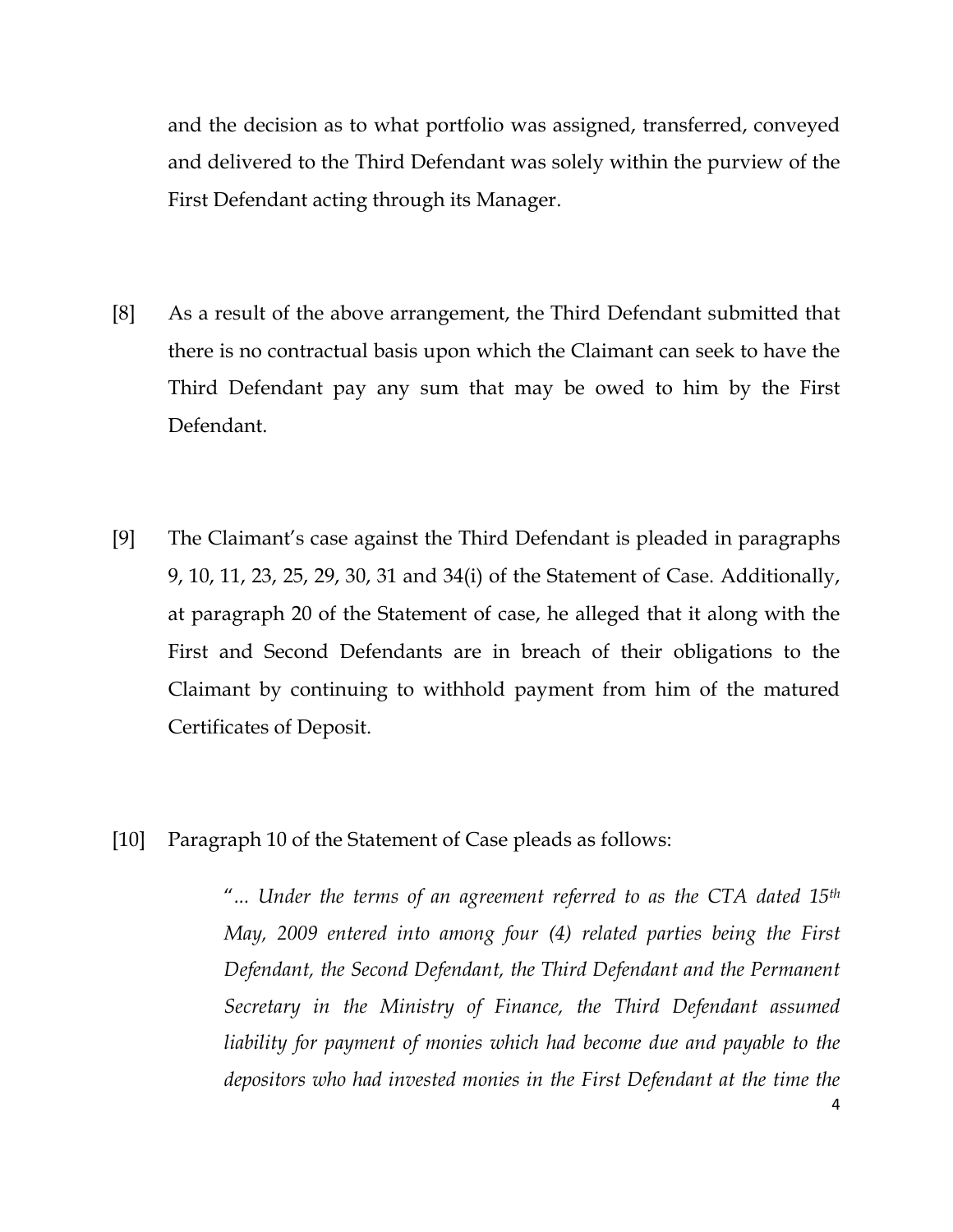Second Defendant exercised its statutory powers under the Central Bank Act Chapter 79:02 to take over control of the affairs of the First Defendant with effect from the 31<sup>st</sup> January, 2009."

# [11] Paragraph 31 of the Statement of Case pleads the following:

"Under the terms of the CTA which is dated  $15<sup>th</sup>$  May, 2009, the Third Defendant is supposed to have assumed and agreed to take over the obligations to its depositors of the First Defendant under the terms of the CTA. Those depositors are defined as "Third Party Customers" but the definition purports to exclude the Claimant as a Director of CIB up to one year prior to 31st January 2009."

[12] At paragraph 34 of the Statement of Case, certain facts and matters are pleaded, all of which relate to the First and Second Defendants. At paragraph 33 of the said Statement of Case, the Claimant pleads the following:

> "(i) that the coming into existence of the CTA with effect from  $15<sup>th</sup>$ May,2009 embodying the definition of "Third Party Customers" which purported to exclude the Claimant from recovery of the monies due and payable under his matured fixed deposits effected a result which was unfairly prejudicial to and in unfair disregard of the Claimant's rights and entitlements as a former director and creditor of the First Defendant within the meaning of Section 242 of the Companies Act Chapter 81:01 of the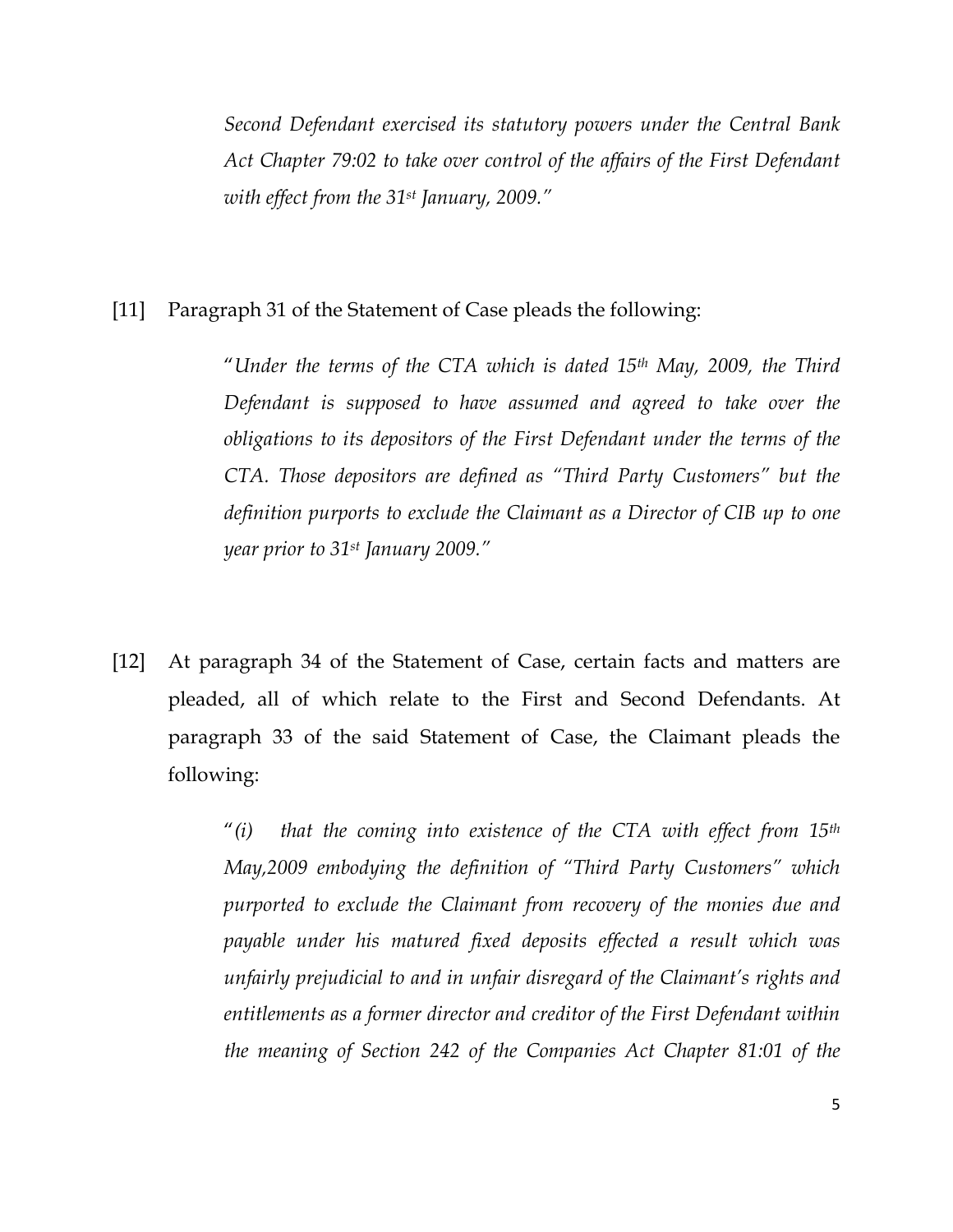Laws of Trinidad and Tobago;

(ii) that by entering into the aforesaid CTA the Second Defendant was carrying on the business of the First Defendant in a manner which was unfairly prejudicial to and in unfair disregard of the Claimant's rights and entitlements as a former director and creditor of the First Defendant within the meaning of Section 242 of the Companies Act Chapter 81:01 of the Laws of Trinidad and Tobago."

- [13] These paragraphs when read in conjunction with the CTA, the Third Defendant submits, do not support a cause of action against them for breach of contract or for monies due to the Claimant under the Certificates of Deposit.
- [14] With reference to **SECTION 242** of the **COMPANIES ACT**, the Claimant alleges by paragraph 33 (supra) of the Statement of Case that by entering into the CTA, the Second Defendant was carrying on business of the First Defendant in a manner which was unfairly prejudicial to and in unfair disregard of his rights as a former Director and creditor of the First Defendant within the meaning of SECTION 242 and seeks a Declaration to that effect and an Order pursuant to **SECTION** 242(3) $(i)$  of the COMPANIES ACT compensating the Claimant as an aggrieved person in the amounts set out in the Statement of Case.
- [15] The Third Defendant contends that the Claimant has not pleaded that he is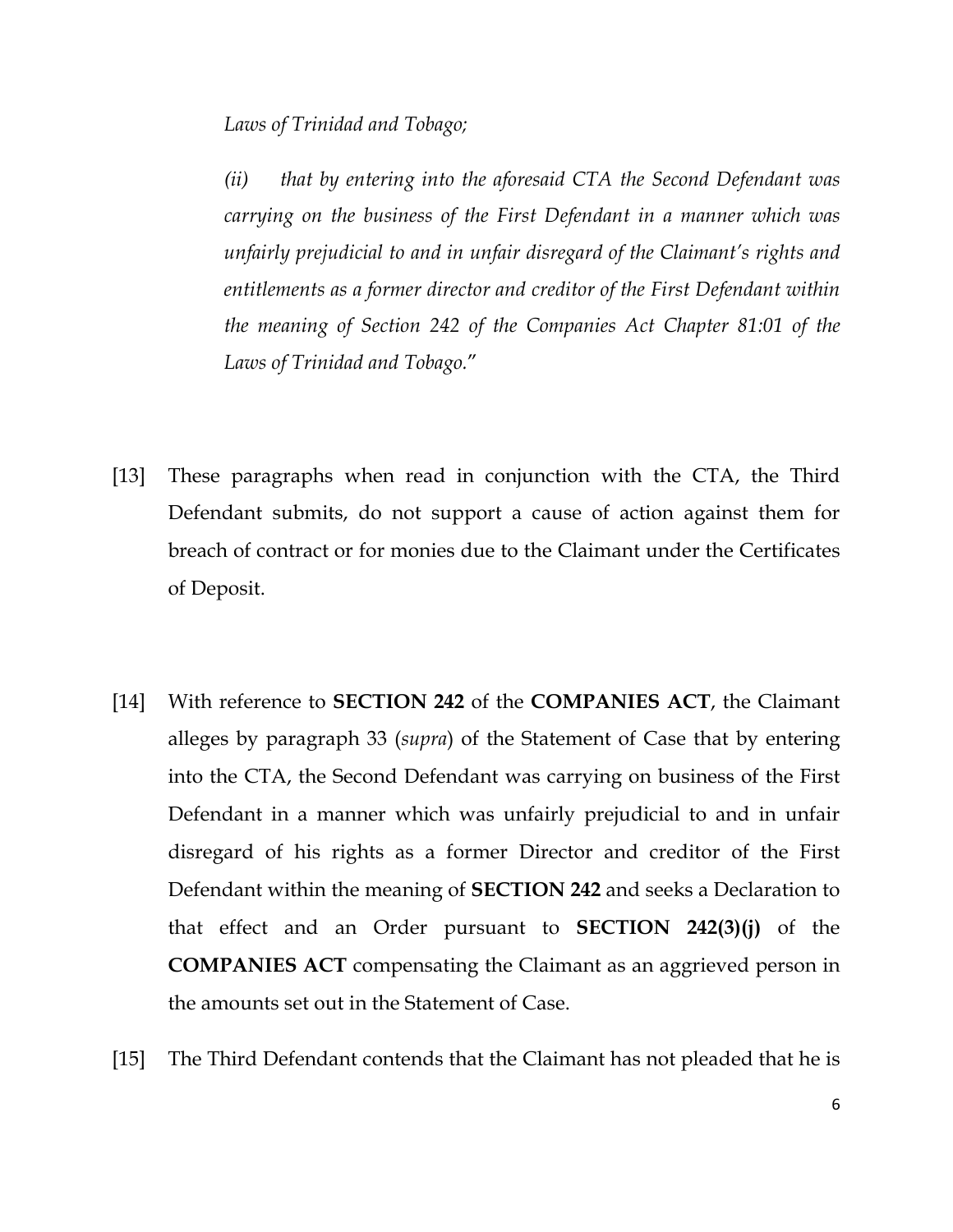a shareholder, debenture holder, creditor, director or officer of the Third Defendant. Further, that no facts and matters have been pleaded in the Statement of Case to support a cause of action against the Third Defendant pursuant to SECTION 242 of the COMPANIES ACT or an order being made against the Third Defendant pursuant to SECTION 242(3)(j) of the COMPANIES ACT to compensate the Claimant as an aggrieved person.

# • The Third Defendant's Application

[16] By Notice of Application filed on the 4th June, 2010 supported by the affidavit of Kimberly Molligan, the Third Defendant applied to the Court pursuant to PART 15.2 of the CPR for summary judgment on the Claimant's claim.

## • The Claimant's Evidence in Opposition

- [17] In opposition to the application, the Claimant filed the affidavit of Donna Denbow ("the Denbow affidavit") on the 13<sup>th</sup> October, 2010. At pages 2-10 of the affidavit under the heading "The Factual Background", a number of matters are set out as alleged undisputed facts which emerge from the pleadings.
- [18] Paragraphs 17, 19 and 20 relate to the Third Defendant specifically. Paragraph 17 refers to a letter written by the Claimant's Attorneys setting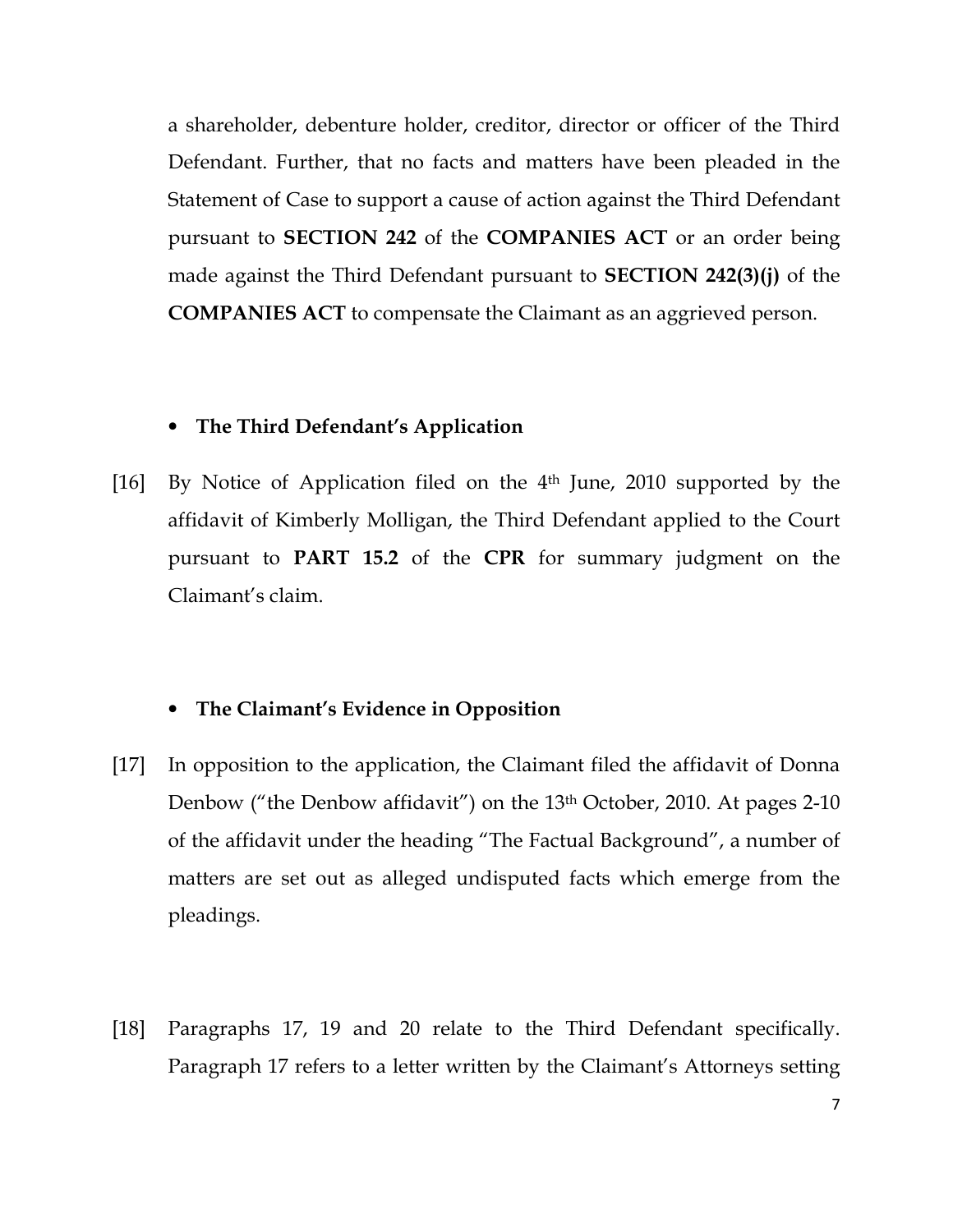out the Claimant's claim to recover monies due on his matured fixed deposits. This was on the basis that the Third Defendant has assumed liability to satisfy same by virtue of the CTA notwithstanding the definition of "Third Party Customers" embodied therein.

- [19] Paragraph 18 refers to the commencement of the instant court proceedings on the 8th December, 2008 "pursuant to the statutory cause of action in SECTION 242 of the COMPANIES ACT on the ground that the CTA has effected a result which is unfairly prejudicial to him and in unfair disregard of his interests as a former director and creditor of the First Defendant".
- [20] Paragraph 19 deposes that as a result of the position adopted by the Second and Third Defendants, the Claimant finds himself in a position where all he can recover is the sum of \$75,000.
- [21] In the Denbow affidavit at paragraph 28, it is conceded that "the Claimant's cause of action in this matter is not based on any claim in contract against the Third Defendant". Further, this paragraph makes it clear that the claim is based on oppression proceedings against the First and Second Defendant, and against the Third Defendant as the party involved in effecting an oppressive result.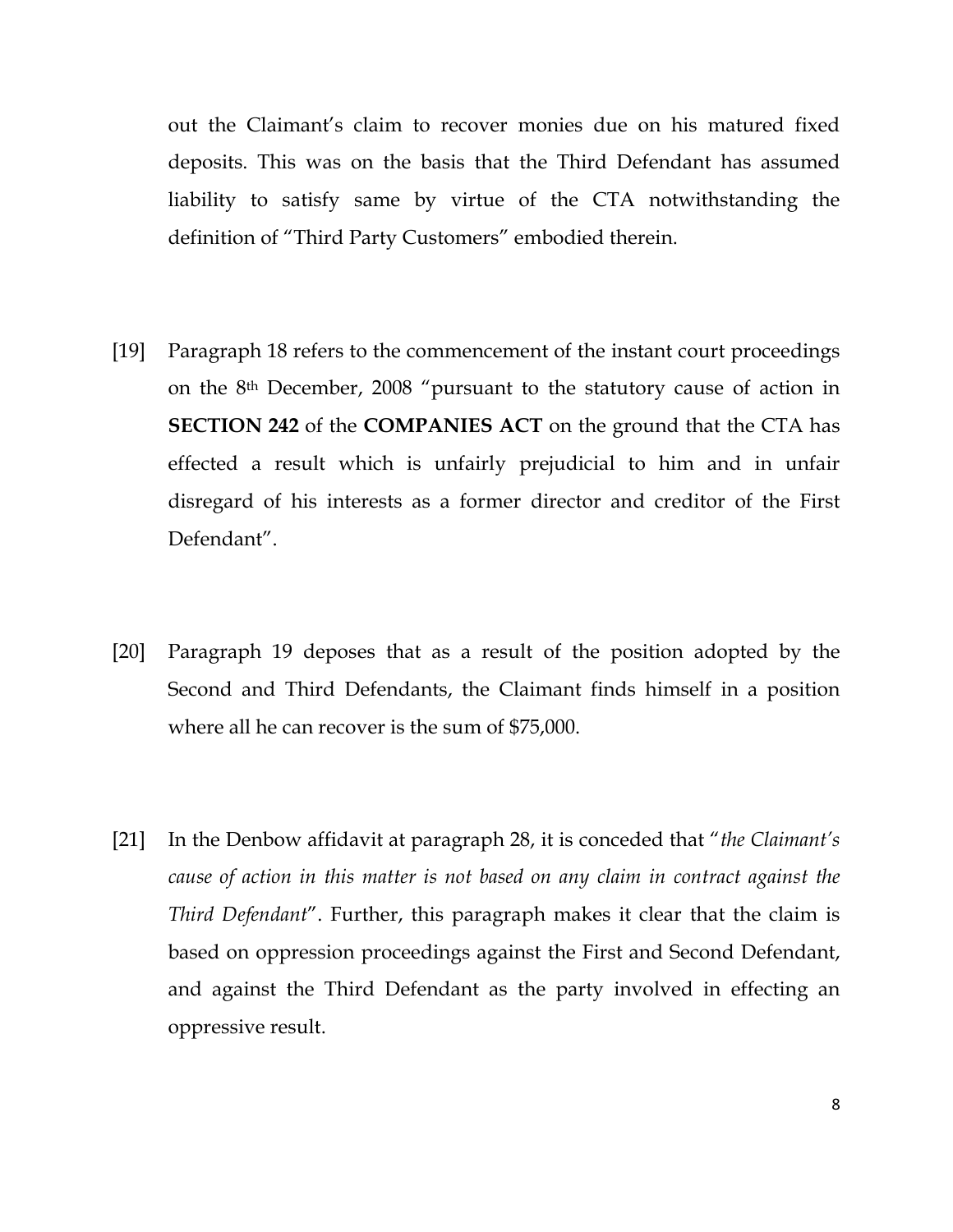- [22] The deponent stated that the Claimant is asserting that the Third Defendant is responsible for paying depositors and is therefore directly connected with and involved in effecting an unfairly prejudicial result to the Claimant.
- [23] It is further being asserted by the Claimant that in oppression proceedings it is not necessary that a cause of action in oppression be established once the party so joined has some involvement in or is directly connected with the conduct being complained of as unfairly prejudicial and that the remedy being sought in respect of the conduct complained is likely to adversely affect the third party who has been so joined.

#### **SUBMISSIONS OF THE THIRD DEFENDANT**

- [24] The Third Defendant submitted that the test applicable under PART 15.2 of the CPR is whether the claim has any realistic prospect of success; it must be established that the prospect of success is real: **Swain v Hillman** [2001] 2 All ER 91. Further, the courts will disregard those prospects which are false, fanciful or imaginary.
- [25] On the basis of the foregoing, the Third Defendant submits that consistent with the overriding objective, the court is not required to accept without question any contention or assertion a claimant makes - mere 'agruability'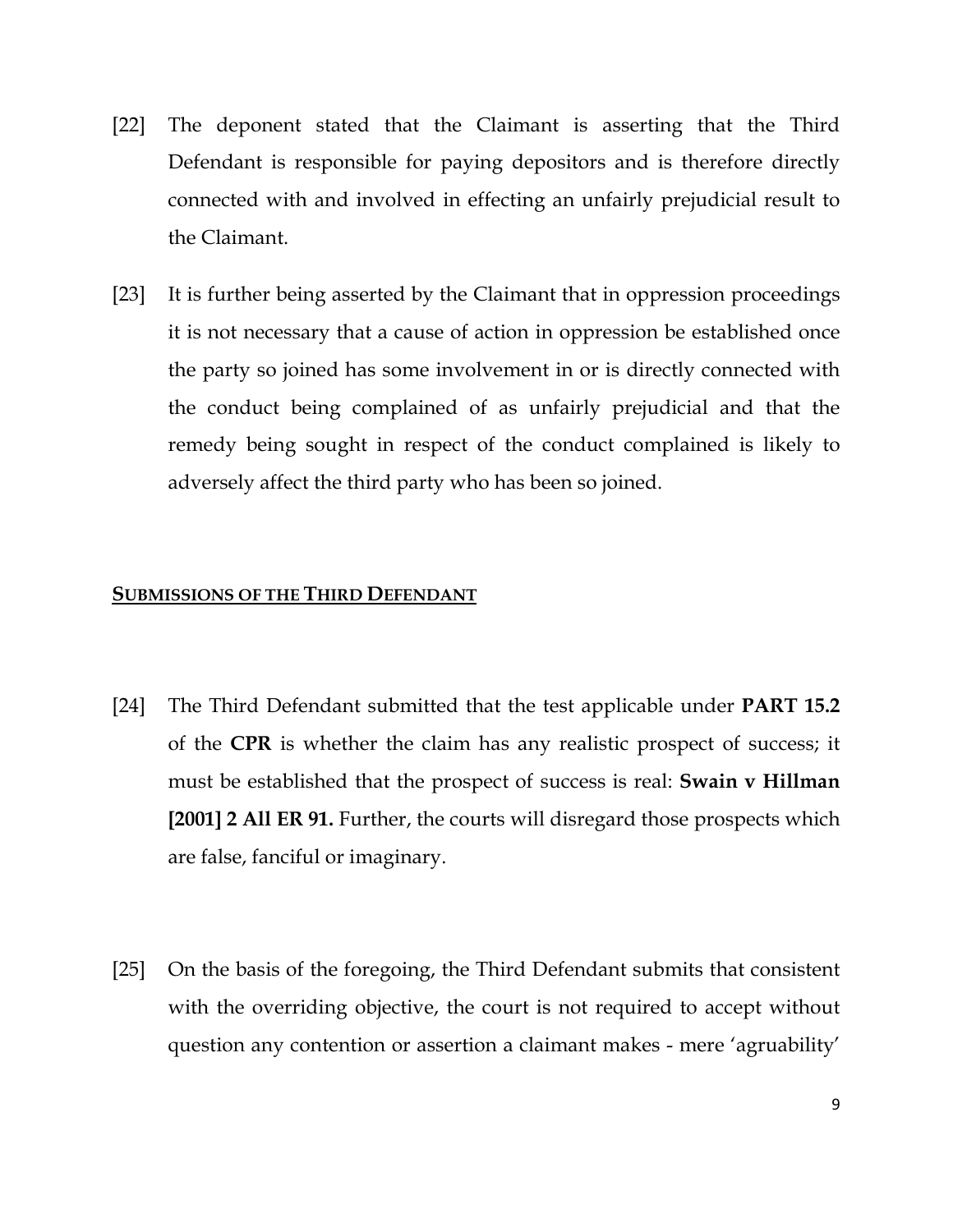is no longer sufficient. A claimant making a claim is required to show a proper basis for making it. A court should not allow a matter to proceed to trial where the claimant has produced nothing to persuade the court that there is a realistic prospect that the claim will be successful.

- [26] It was submitted on behalf of the Third Defendant that a court considering an application for summary judgment should be guided by the principles outlined in the case of Western United Credit Union Co-operative Society Limited v Corrine Ammon, Civ. App. 103/2006.
- [27] The Third Defendant argues that the claim against them does not allege that any monies are owed to the Claimant by the Third Defendant under the Certificates of Deposit or in contract or that the Third Defendant has engaged in any oppressive conduct about which the Claimant is entitled to complain under SECTION 242 of the COMPANIES ACT.
- [28] The Third Defendant further argues that there is no factual or legal basis to support the reliefs which the Claimant seeks against them; there are no reasonable grounds for believing that a fuller investigation into the facts of the case would add to or alter the material available to the court so as to affect the outcome of the claim as it regards the Third Defendant.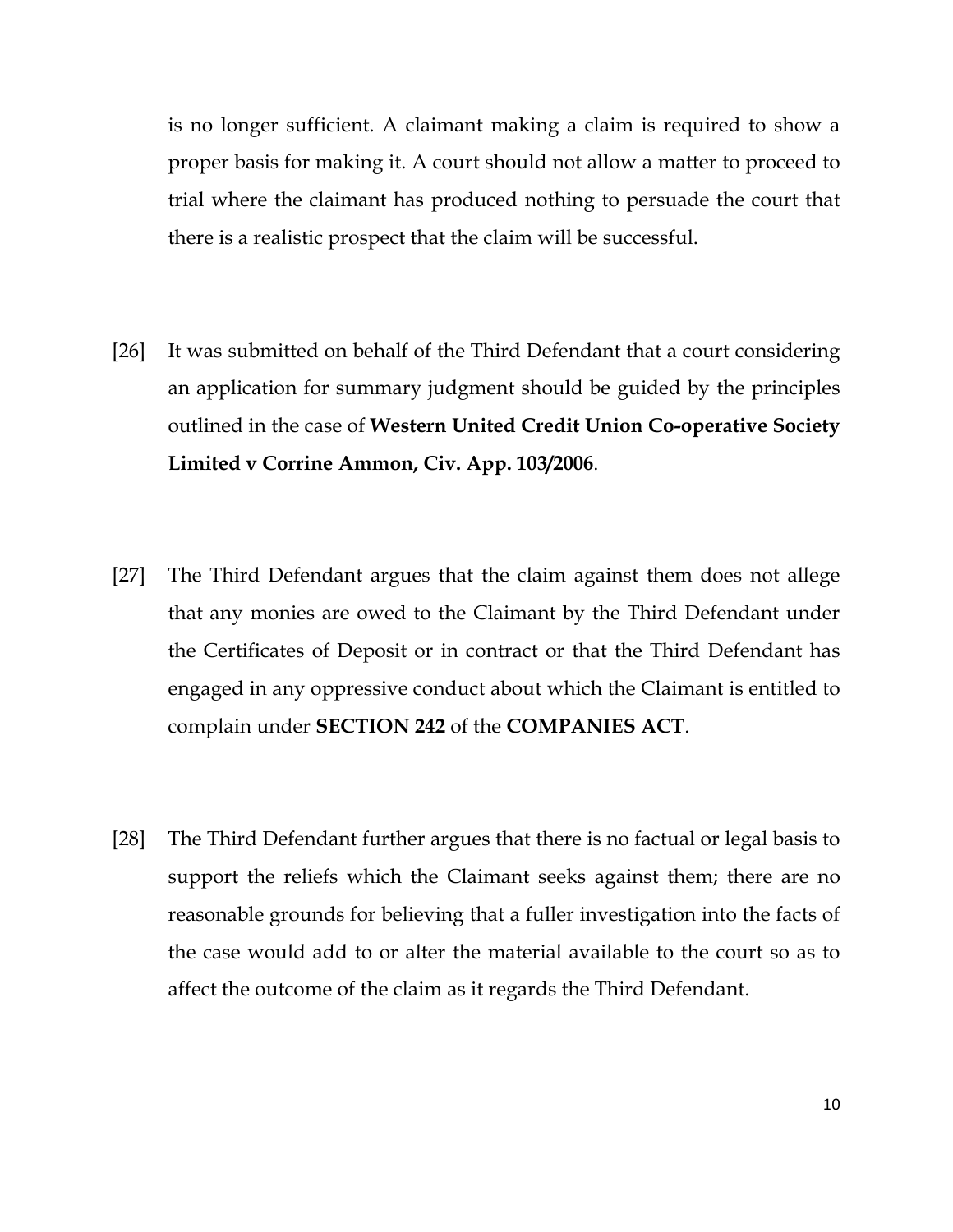- [29] It is contended by the Third Defendant that notwithstanding the reliefs set out at paragraphs 35(1)-(4) at page 17 of the Statement of Case, the Claimant has accepted that he has no claim against the Third Defendant in contract. Therefore, it is appropriate for judgment to be entered in favour of the Third Defendant on this aspect of the claim.
- [30] As a result of the foregoing, the Third Defendant submits that the Claimant's case against the Third Defendant stands or falls on the statutory cause of action under SECTION 242, as stated at paragraph 21 of the Denbow Affidavit.
- [31] It was also contended that in order to maintain oppression proceedings against a party, it is necessary for the Claimant to fall within the category of persons who are given locus standi to complain about the actions of a corporation or its directing mangers and the conduct of the corporation in question (in this case the Third Defendant) must fall within one of the three categories spelt out in SECTION 242(2). Unless this is satisfied, the party who has been sued is entitled to have the claim dismissed against him on the ground that no reasonable cause of action has been disclosed.
- [32] The Third Defendant sought to strengthen its argument that the Claimant is not entitled to a remedy against it under SECTION 242 by relying upon the cases of Eugene Lopez v TSTT & RBTT Trust Limited HCA No.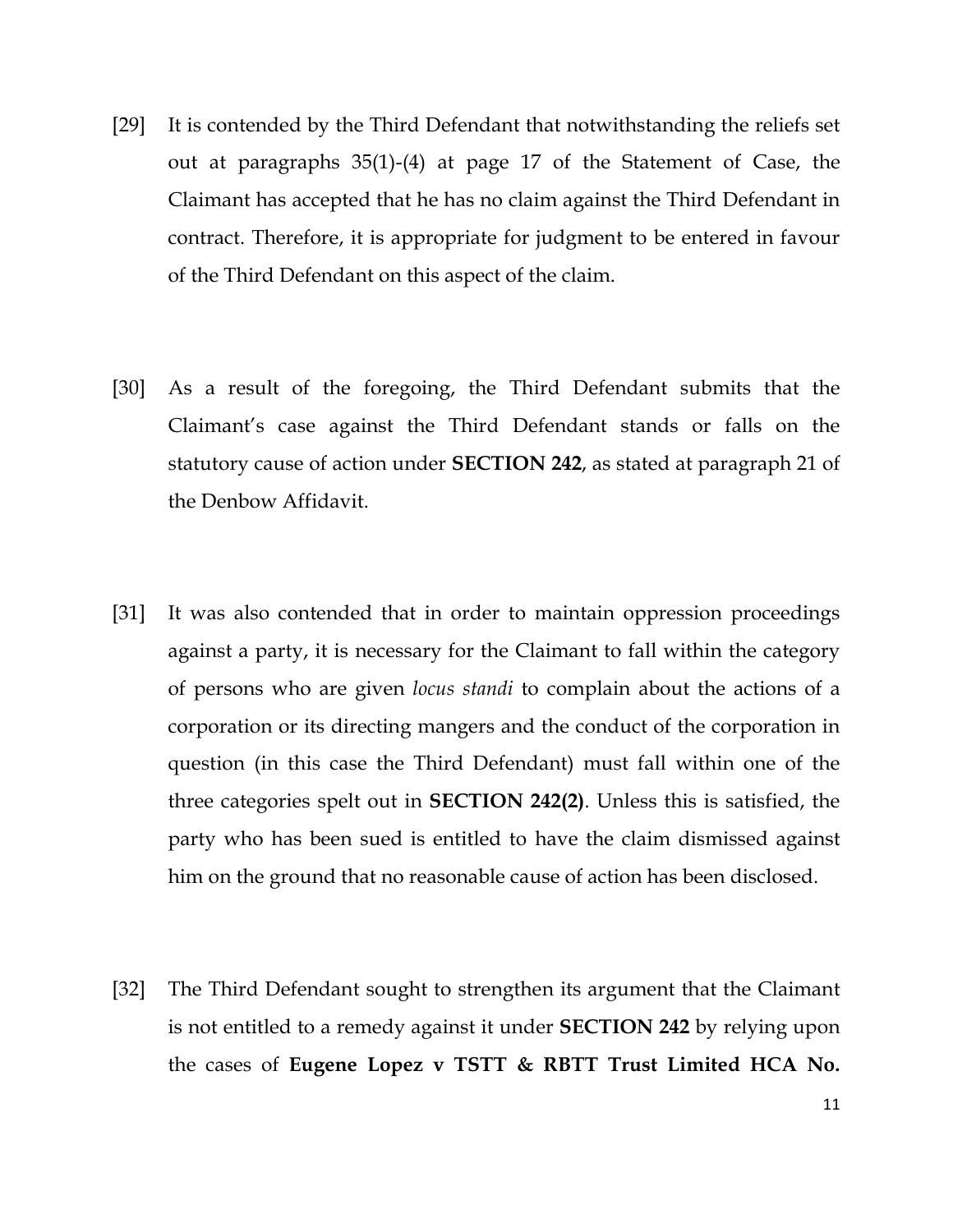1997/2003 and Sharma Lalla v Trinidad Cement Limited & Others HCA No. S-852/1998.

- [33] The Court was urged to find in line with these authorities that in order for the Court's discretion to grant relief to be exercised, an applicant must establish that his interest as a member of the specified category has been affected, since SECTION 242(2) of the COMPANIES ACT limits actionable oppression to oppression that affects the interests of any one of the members specified therein.
- [34] It was therefore contended by the Third Defendant in applying the learning in the foregoing cases that the Claimant does not fall within the specified category of persons whose interests must be affected in order for any relief to be granted against the Third Defendant under SECTION  $242(3)(i)$ . Further, none of the events which "concern the nature of events related to acts or omissions, the business or affairs, or the exercise of powers of the directors of a company of its affiliates that are alleged to have resulted in or been conducted or exercised as to cause oppression", which have been described by Jamadar J in the **Lopez** judgment, as the first set of criteria to be satisfied have been met in this case regarding the Third Defendant.

[35] It was also submitted that there are two limitations upon the discretionary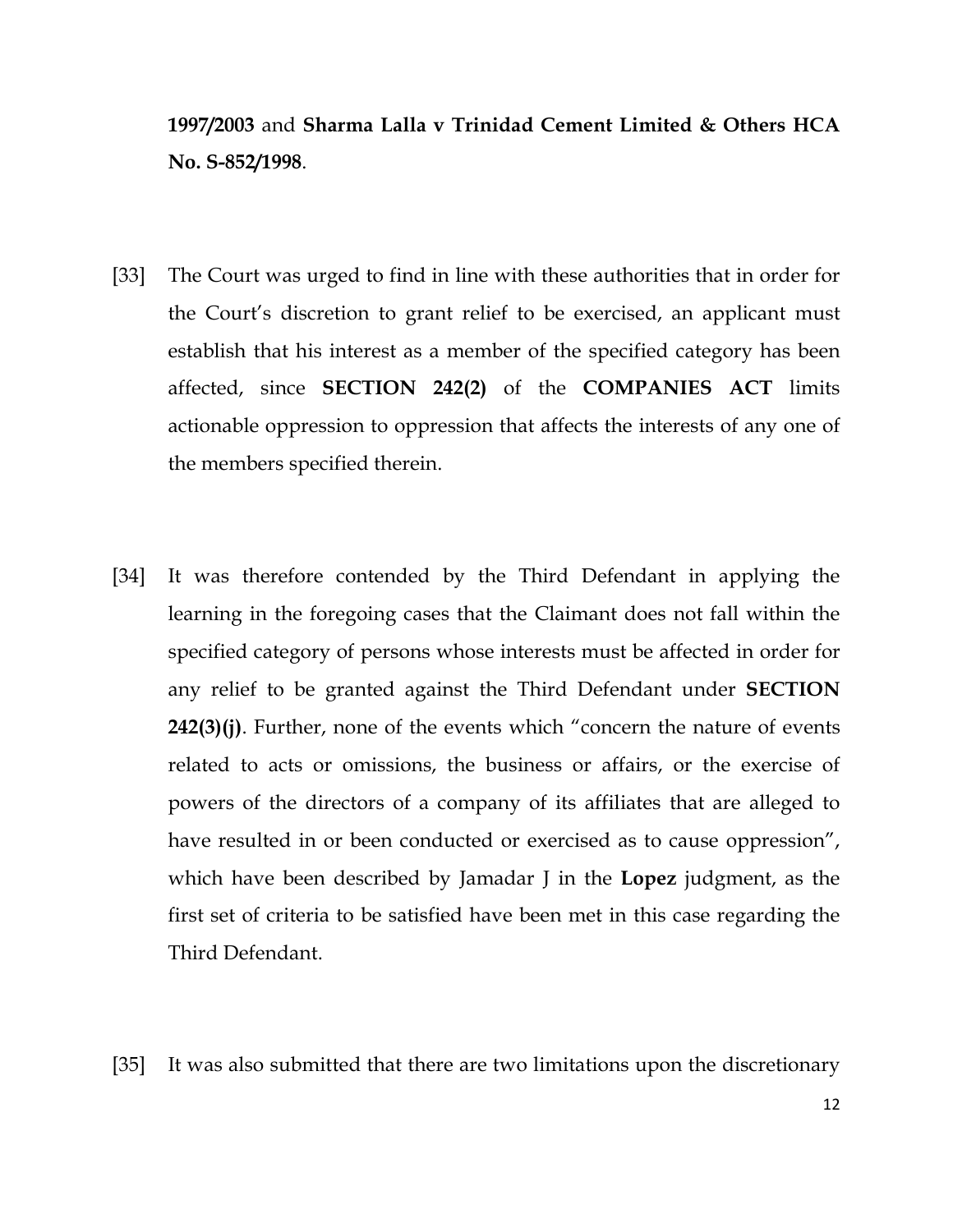powers of the court under SECTION 242(3):

- i. That it is only oppressive conduct that must be satisfied; and
- ii. That is only a person's interest as a shareholder, director or officer that may be protected.
- [36] The Third Defendant submits that the aforementioned cases do not support the Claimant's proposition that a party should be joined as defendant in oppression proceedings merely because he may have some connection with the oppressive conduct of the company or because any order that may be made against the company or those in control of the parties may have an impact on the party joined.
- [37] Further, the Third Defendant argues that the mere fact that the Third Defendant is a part of the CTA as pleaded or that pursuant to the CTA a portfolio of Deposit Liabilities has been transferred to the Third Defendant with sufficient assets to back such liabilities cannot found a cause of action by the Claimant against the Third Defendant under SECTION 242.
- [38] The Court must be satisfied of oppression at the hands of the party or parties sued. Any order made must only rectify the oppressive conduct, may protect only the complainant's interest as shareholder, creditor, director or officer and must be just and equitable having given due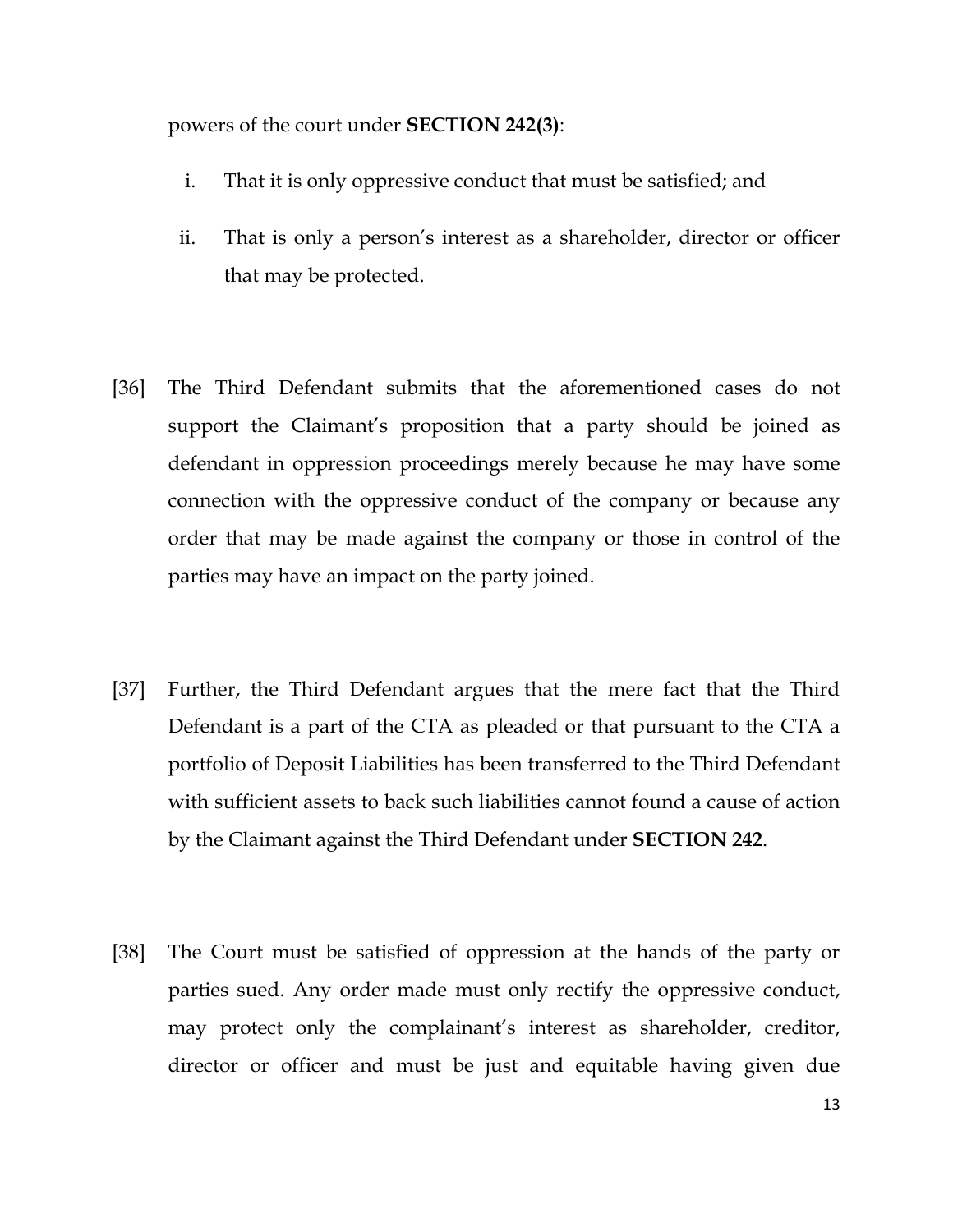consideration to the "real rights, expectations and obligations that exist between the parties".

- [39] There is no dispute that the Third Defendant does not decide what Deposit Liabilities are to be transferred to it and what are any assets are to be transferred by the State to balance the Deposit Liabilities transferred. Further, there is no dispute that the Claimant is not a shareholder, debenture holder, creditor, director or officer of the Third Defendant and therefore cannot satisfy the criteria laid down under SECTION 242(2)(c) of the COMPANIES ACT.
- [40] The Third Defendant argues that no facts and matters have been pleaded in the Statement of Case to support a claim against the Third Defendant pursuant to SECTION 242(3)(j) of the COMPANIES ACT to compensate the Claimant as an aggrieved person.
- [41] The Third Defendant further submitted that being a party to the CTA is not sufficient in law especially since the Claimant has not challenged the Third Defendant's contention that the responsibility for transferring the portfolios of customers of the First Defendant lay solely with that Defendant's manager. It is therefore not open to the Claimant to argue that the Third Defendant is involved in or directly connected with oppressive or unfairly prejudicial conduct towards him or that it unfairly disregarded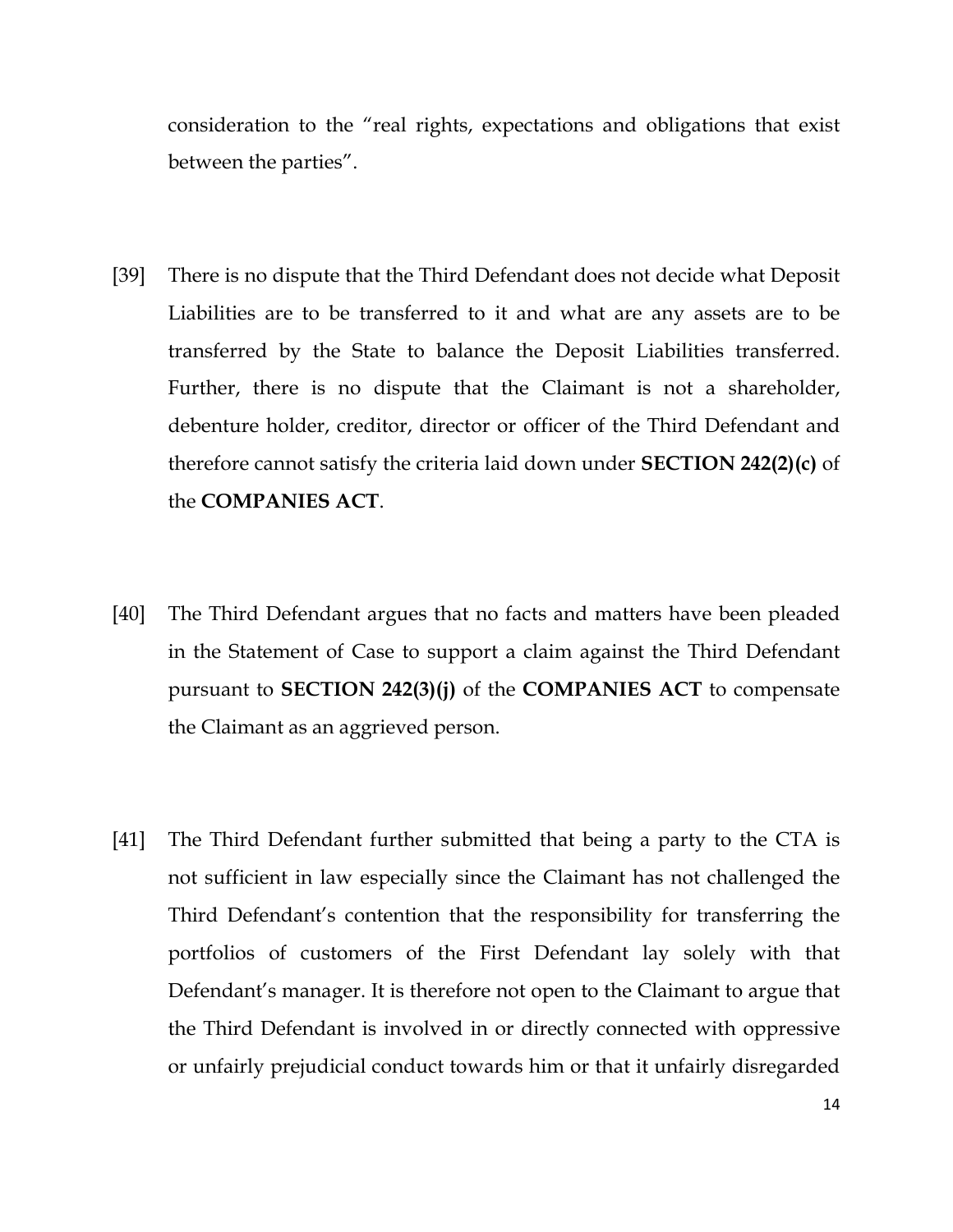his interests within the meaning of SECTION 242.

- [42] The Court was also urged to find that the mere fact that the Third Defendant is a party to the CTA does not suffice to establish that "real rights, expectations and obligations … exist between the parties". Additionally, the case of Holden v Infolink Technologies Ltd. (2007) 31 BLR (4th) 164, was relied upon as authority for the proposition that an oppression claim should be struck out where the statement of case discloses no tenable cause of action against the defendant.
- [43] The same principle, the Third Defendant submits, applies to complainants who are creditors, directors or officers; their only remedy would be against the company which is indebted to them, or which employs them as directors or officers of those persons in control of the company.
- [44] The Third Defendant noted that the cases of **Jabaco Inc. v Real Corporate** Group Ltd. [1989] CLD 616 and Ballard v Stavro 38 OTC 321, the Court was prepared to allow a case to go forward although no cause of action was disclosed as this was on their peculiar facts. However, even then, the court still had to be satisfied that the claimants were entitled to relief sought if the allegations were proved and that the presence of the particular defendant was required for the oppression remedy.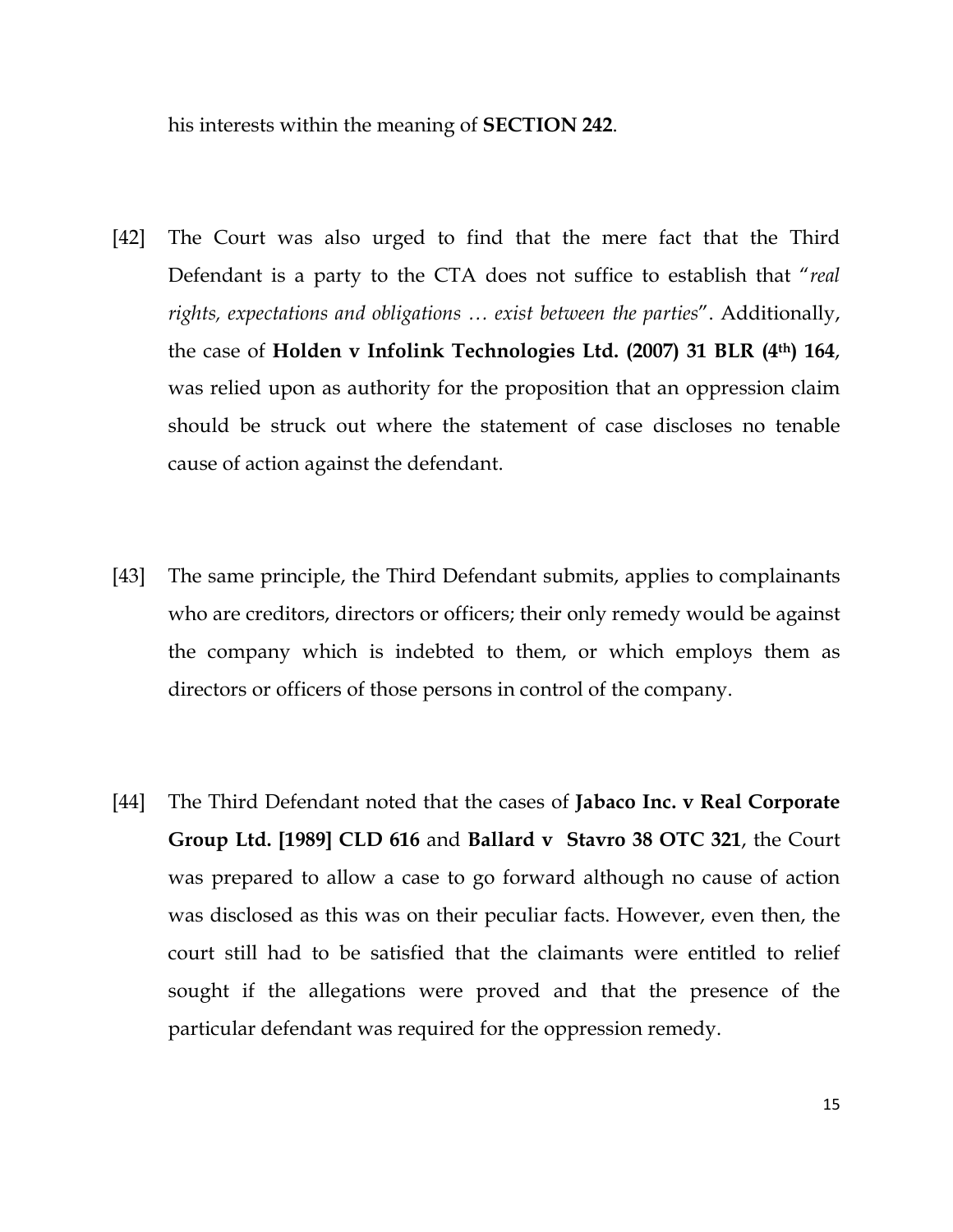- [45] The Third Defendant submitted that the Claimant cannot discharge the burden placed on him to prove to the court that on the basis of the pleaded facts that he is entitled to any of the remedies sought against the Third Defendant or that the presence of the Third Defendant is necessary to enable the court to give an effective remedy against those Defendants against whom it may have a remedy under **SECTION 242**.
- [46] Further, any payment in respect of Deposit Liabilities must be directed by the First Defendant and the State who placed the Third Defendant in funds to effect any such payment.

#### SUBMISSIONS OF THE CLAIMANT

- [47] The Claimant asserts that the contractual relationship and entitlement which was conferred upon and enjoyed by other depositors of the First Defendant, flowing from the intervention of the Second Defendant and the bailout arrangement subsequently implemented, were unlawfully withheld from him.
- [48] Further, the Claimant argued that the CTA of 15<sup>th</sup> May, 2009 which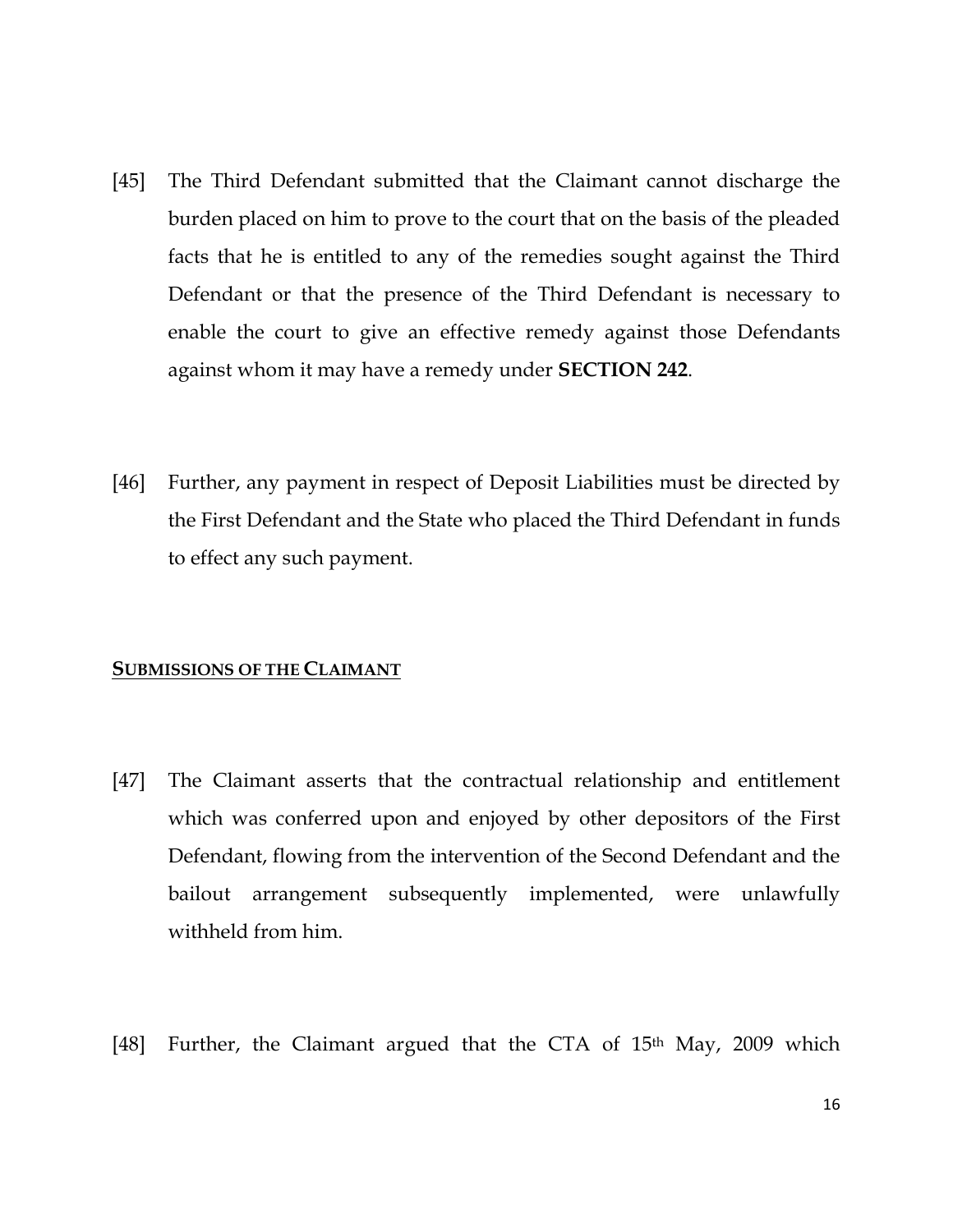formalised and recorded the contractual relationship for depositors of the First Defendant excluded him from enjoying the benefit which was accorded to other depositors.

- [49] The Claimant submitted that the basis upon which he has been excluded remains unexplained and there is no legal basis for doing so under the Laws of Trinidad & Tobago. He proffered that it is discriminatory and contrary to the statutory mandate and powers conferred on the Second Defendant when it intervened in the affairs of the First Defendant to protect and preserve the interests of all depositors.
- [50] The Claimant contended that the Third Defendant, as signatory to the CTA, was charged with the responsibility of carrying into effect the discriminatory policy of the Second Defendant and has done so at the behest and direction of the Second Defendant.
- [51] In addition, the Claimant stated that the CTA has effected a result which is oppressive, unfairly prejudicial to and is in unfair disregard of his interest as a former director and creditor of the First Defendant, and the Third Defendant as a party to the CTA has implemented the same.
- [52] The Claimant asserted that as he has been deprived of his entitlement to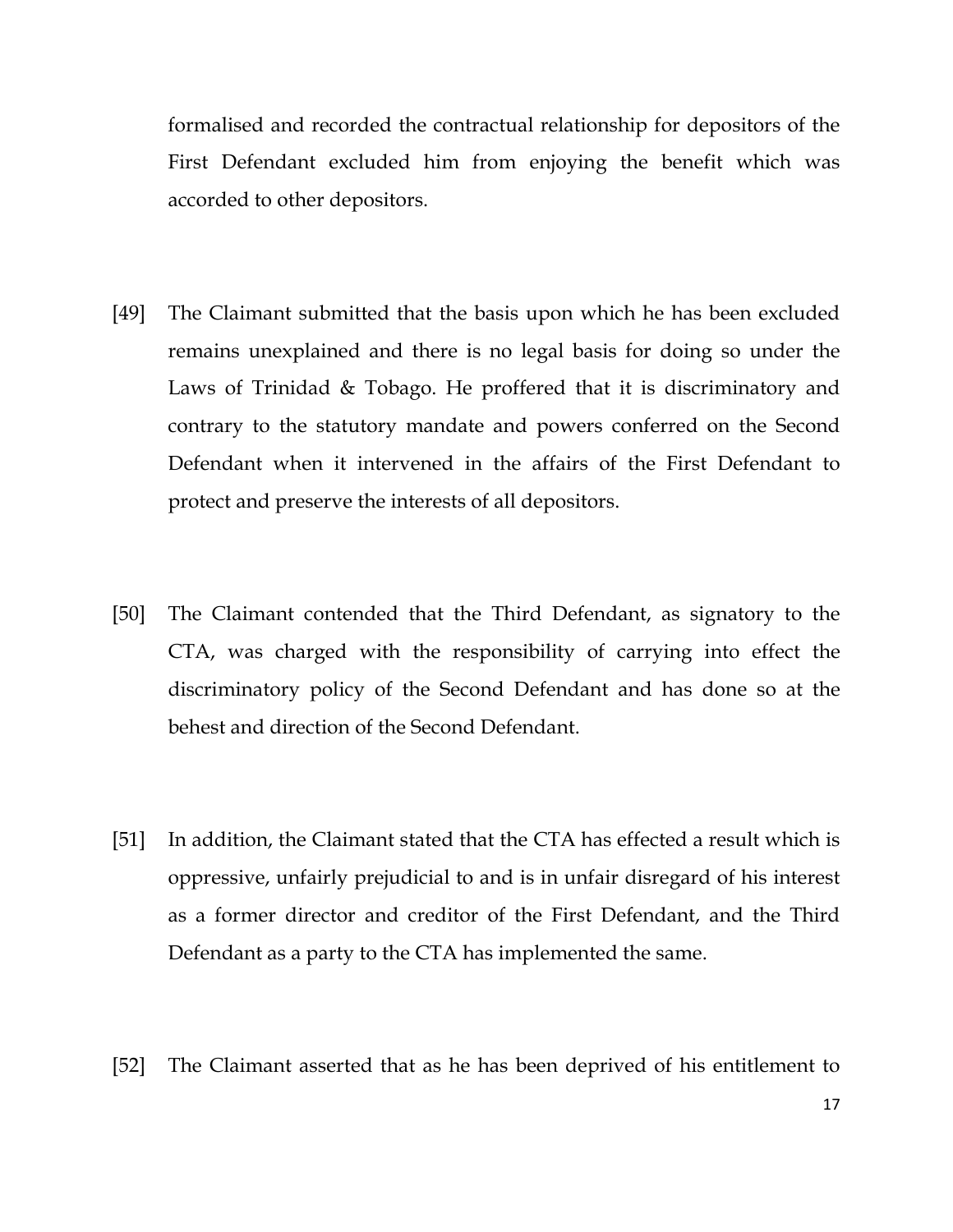recover his monies under his matured fixed deposits as had been done with the other depositors by virtue of a contractual relationship conferred upon them by the bailout arrangements formalised by the CTA; the only remaining recourse is reliance upon the oppression remedy under the COMPANIES ACT and in particular SECTION 242(3)(j) which provides as follows:

"In connection with an application under this section, the Court may make any interim or final order it thinks fit including-

… (j) An order compensating an aggrieved person."

[53] It was argued on behalf of the Claimant that **SECTION 242(3)(j)** confers a very wide discretion on the court to fashion any order as it deems fit to deal with any situation brought before it for adjudication. Dr. Denbow, on behalf of the Claimant, relied upon the judgment of R.A. Blair J in **Deluce** Holding Inc. v Air Canada (1992) 8 BLR 294 at p. 323 where he opined in relation to the Canadian statutory provision which has the same wording as  $SECTION 242(3)(j)$ :

> "The court has a very broad discretionary power the oppression remedy appropriate to the situation at hand. Its mandate is to 'make any interim or final order it thinks fit'. This discretion must be exercised in accordance with judicial principles,, of course, and within the overall parameters of corporate law. Nonetheless, the remedy has been described as … "beyond question, the broadest, most comprehensive and most open-ended shareholder remedy in the common law world … unprecedented in its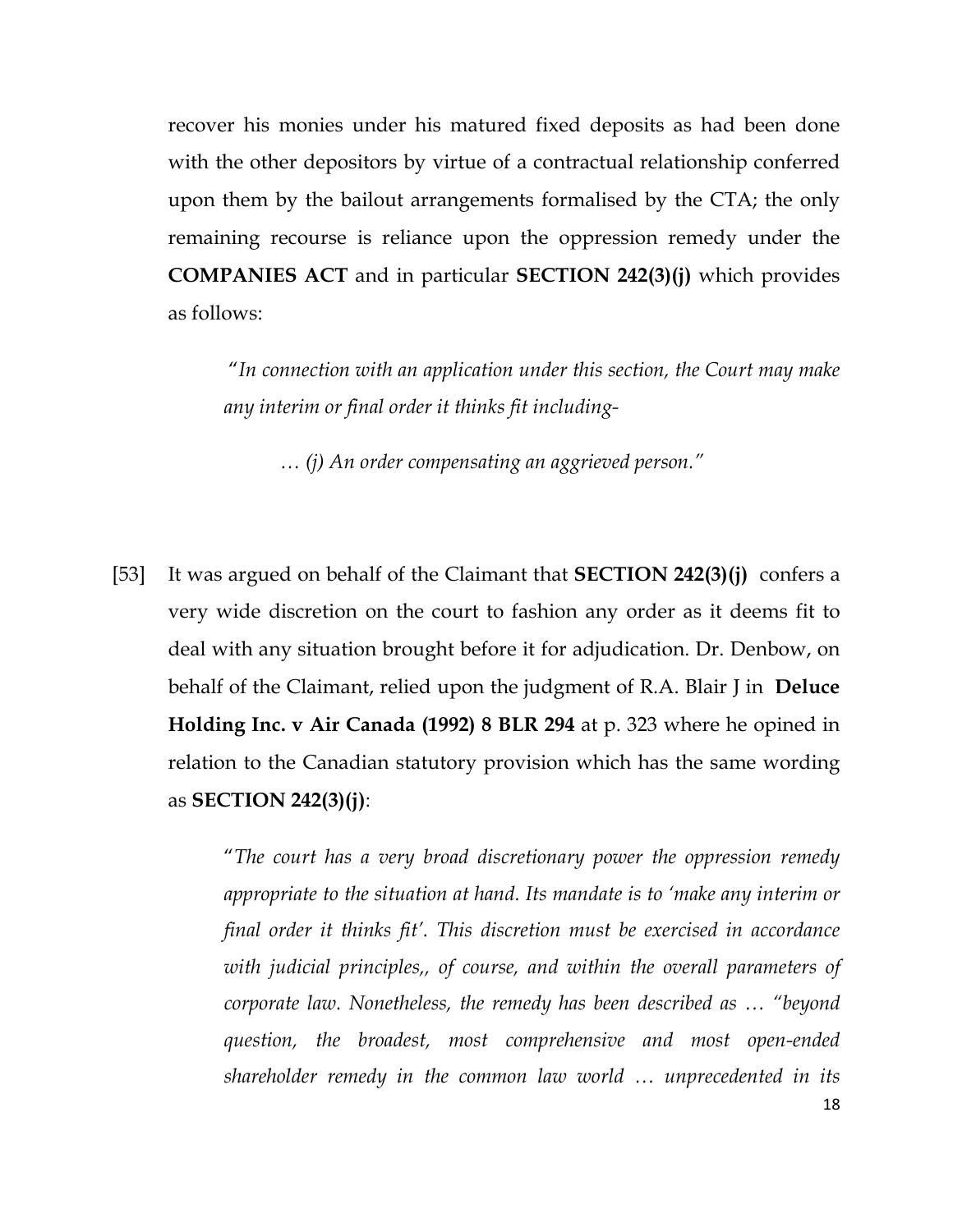scope" … Courts are prepared to be creative and flexible in fashioning remedies to fit the case when called upon to apply this broad remedy."

[54] In further support of this contention, reliance was placed on **Peterson on** Shareholder Remedies in Canada, under the heading "Available Orders" and the case of Sidaplex-Plastic Supplies Inc. v Elta Group Inc. (1995) where Blair J at p. 187, para. 24 opined:

> "When 'oppressive' conduct (in the broad sense), has been found to have occurred under subsection 248, the court has a very broad discretionary power to "make an order to rectify the matters complained of". That broad discretionary power, under subsection 248(3) is to "make any interim or final order it thinks fit", including (j) an order compensating an aggrieved person."

[55] The Claimant then cited paragraph 6.1 of the CTA headed "Role of First Citizens", which states:

> "First Citizens shall accept from the Manager the assignment, transfer, conveyance and delivery contemplated by Clause 5.2 above and agrees to assume from and after the transfer date, all of the CIB's rights, duties and obligations in, to and under the deposit liabilities."

[56] Clause 5.2 referred to above, provides inter alia the following: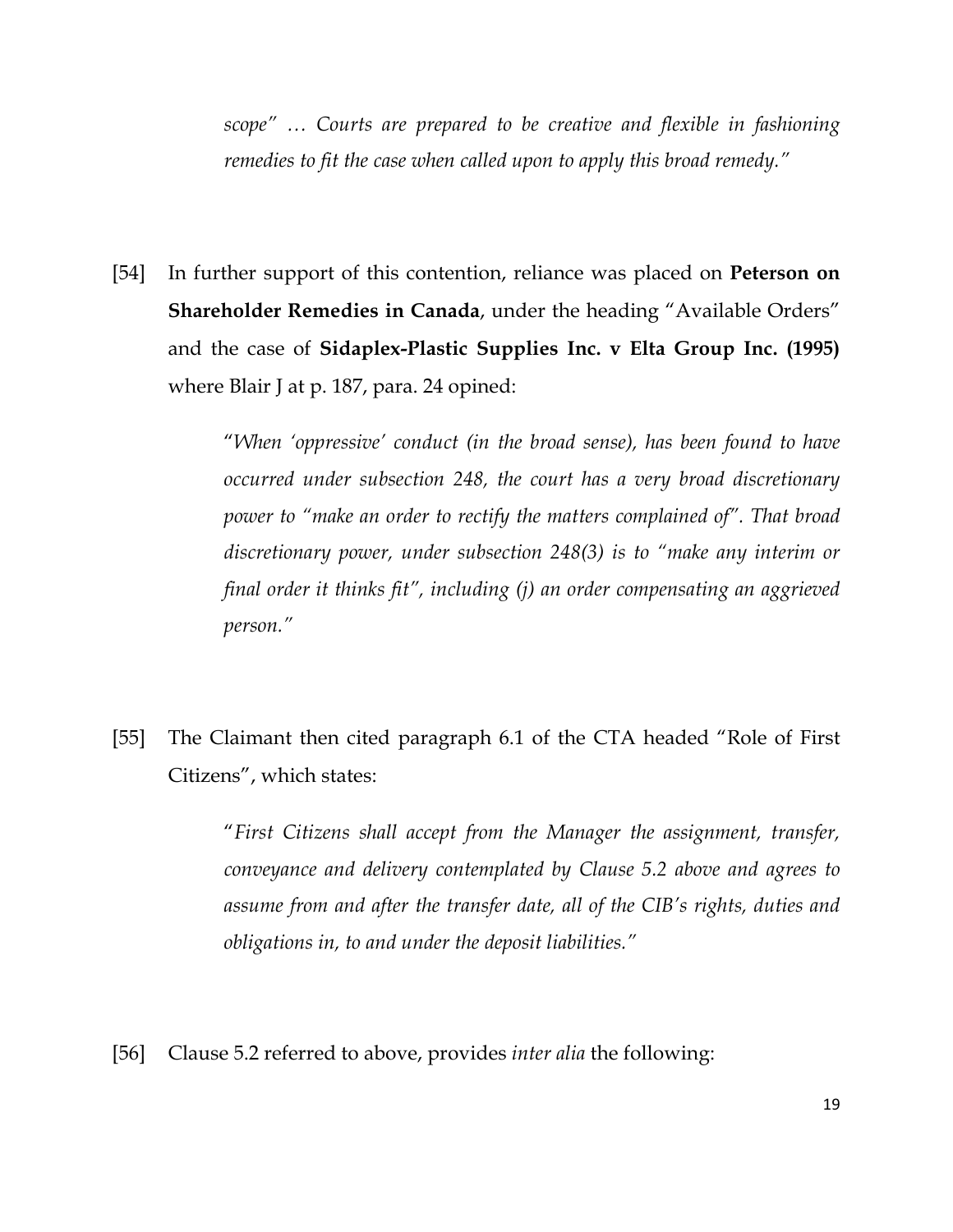"Subject to Clause 6 below, the Manager agrees to assign, transfer, convey and deliver to First Citizens effective as of the transfer date, all of CIB's right, title and interest in, to and under the deposit liabilities free and clear of all liens and encumbrances and the First Citizens shall be subrogated up to the amount of the deposit liabilities to all the rights and interests to the depositors as against CIB and First Citizens may maintain an action in respect of such rights and interest in the name of the depositors or its own name."

- [57] The Claimant asserted as a consequence of the foregoing, it is very clear that the Third Defendant assumed the obligation to satisfy the deposit liabilities of CIB and to pay the depositors of CIB which included the Claimant. It is not disputed that the depositors of the Claimant of the First Defendant have either been paid or arrangements made to satisfy their liabilities, save and except for those persons who have been excluded by the definition of the Third Party Customers into which excluded category this Claimant falls.
- [58] The Claimant's case is that he has been unfairly excluded from the payment of his entitlement to the monies due under his matured fixed deposits. Such exclusion constituted discretionary conduct on the part of the Second Defendant in conjunction with the Third Defendant, which has assumed the responsibility for the implementation of the CTA and to that end received the funds of the First Defendant which would have included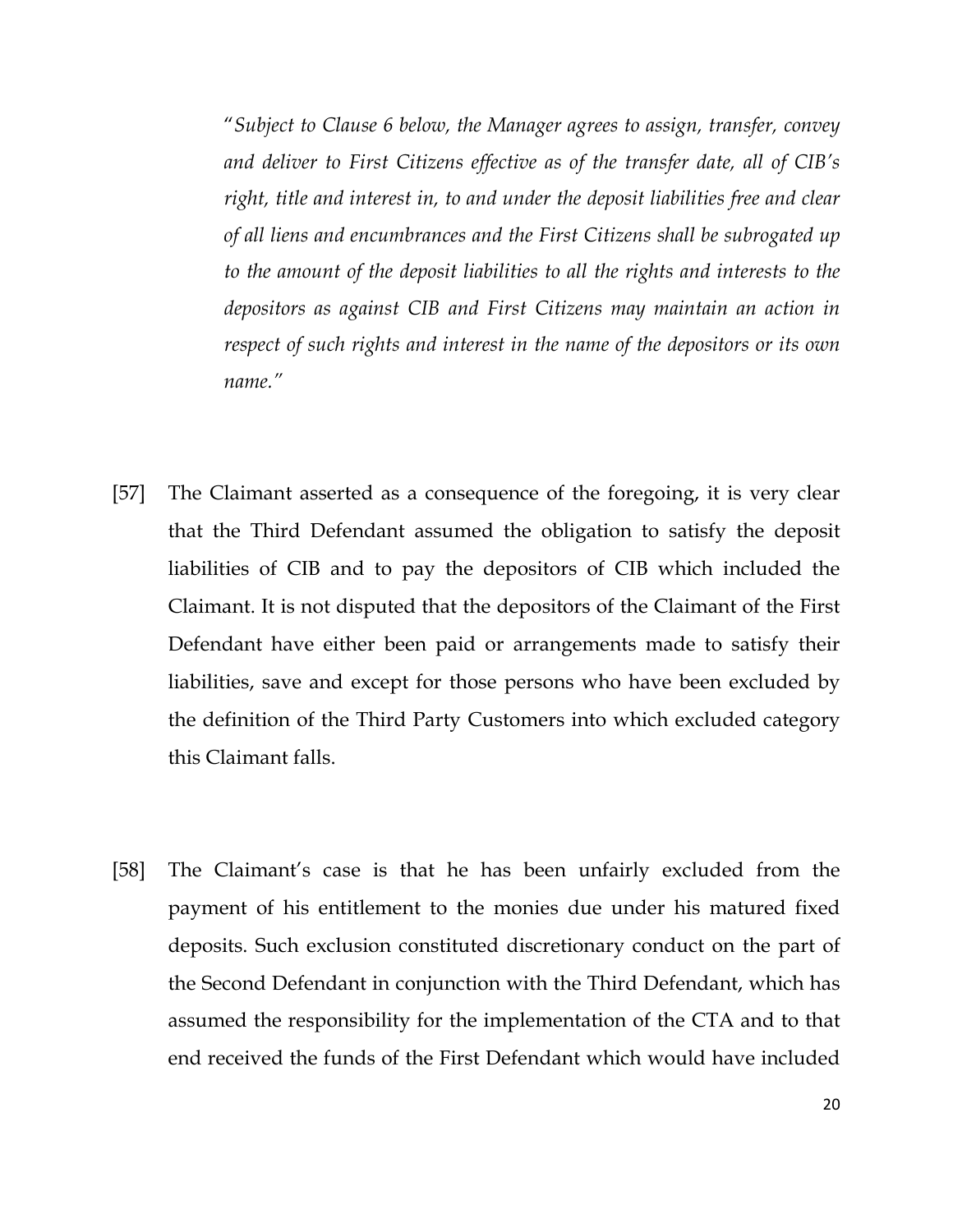the Claimant's deposits.

[59] In this regard, the Claimant states against the Third Defendant as follows:

 i. That the Third Defendant having assumed contractual liability to the depositors of the First Defendant has stepped into the shoes of the First Defendant in relation to honouring the contractual obligations of the Fist Defendant to pay its depositors.

 ii. That the exclusion of the Claimant from the category of "deposit liabilities" of the First Defendant is a matter to which the Third Defendant is a party in its role of implementing and performing the payment obligation which it has assumed under Clause 6.1 of the CTA as referred to above.

 iii. That the Claimant is seeking rectification of the oppressive and unfairly prejudicial result which excludes him from being treated like other depositors under the terms of the CTA and such relief involves his calling upon the Third Defendant to honour its payment obligations under the agreement in a manner which includes him as a depositor.

 iv. That the Third Defendant is properly a party to these proceedings because any order for the rectification of the oppressive and unfairly prejudicial result which has been visited upon him by the terms of the CTA would involve the Third Defendant in having to honour its obligation to him as a depositor who should have had accorded to him the same treatment as those depositors who have already been paid.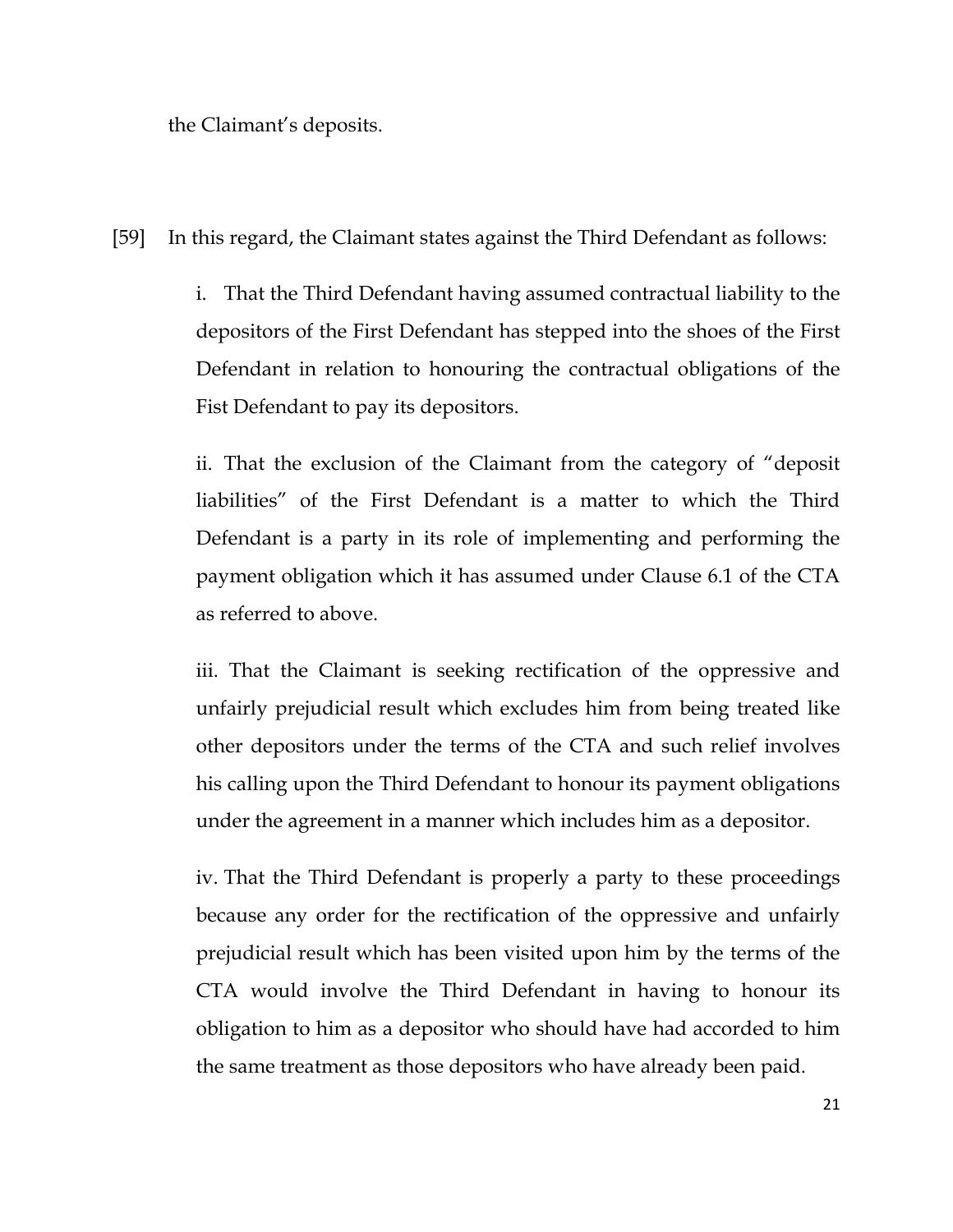v. That the Third Defendant was not merely a signatory to the CTA but is acting as an instrument of the Second Defendant and in accordance with its directives as to who is to be paid and any directive excluding the Claimant has been adopted and implemented by the Third Defendant as agent for the Second Defendant.

 vi. That the role of the Third Defendant in implementing the bailout arrangements for the First Defendant is so closely intertwined with the role of the Second Defendant in managing the affairs of the First Defendant that is not legally possible or reasonable to separate and regard the Third Defendant as standing alone in a segregated position as an innocent bystander devoid of any involvement in this matter. To do so would be "putting on blinkers" and not looking at the commercial reality of the situation.

[60] The Claimant submitted that the decided cases establish that where a complainant/creditor successfully invoked the Canadian equivalent of **SECTION 242** of the **COMPANIES** ACT then the remedy which is granted to rectify the oppressive conduct is normally made against the parties who are responsible for and directly involved in effecting the oppressive or unfairly prejudicial result. In support of this proposition, the Claimant cited the cases of SCI Systems Inc. v Gornitzki Thompson & Little Co. (1997) 36 BLR 192 and Gignac, Sutts Harris (1997) 36 BLR 210.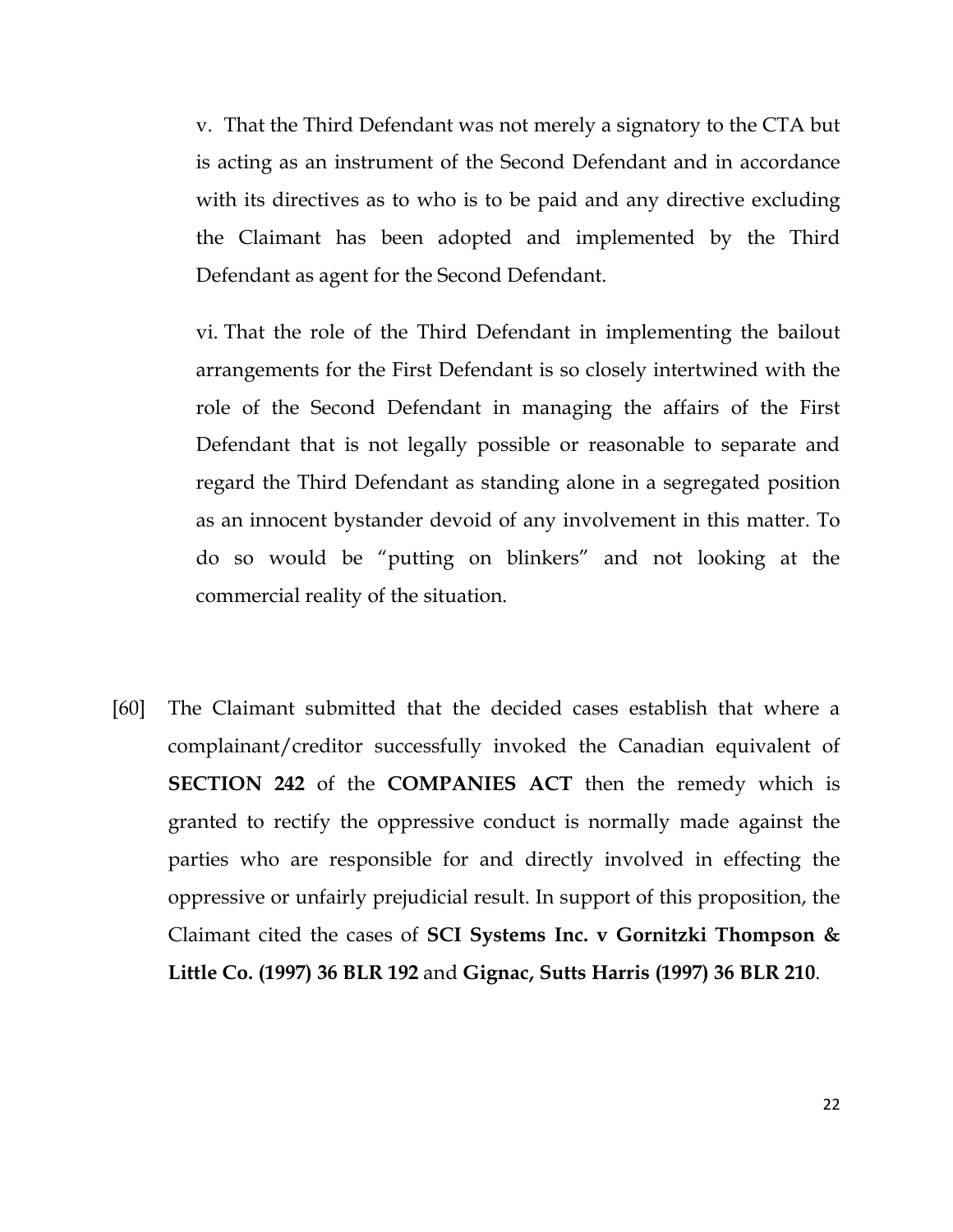- [61] The Claimant posits that the joinder of the Third Defendant as a party to these proceedings is wholly justifiable and supported by law by the decided cases which establish:
	- i. That it is not necessary for there to be a separate cause of action against a Defendant in order for that Defendant to have properly joined as a party. The fact that there is no separate and discrete cause of action is irrelevant and does not entitle such a person to have the claim dismissed.
	- ii. That the Claimant is entitled under the oppression remedy to join a party who has not been the instrument of the oppressive conduct but is nonetheless exposed to being made liable for same by virtue of having some connection with such conduct.
	- iii. That the broad remedial reach given to the Courts in SECTION 242(3) to making "any order it thinks fit" entitles the Claimant to join a party who may not be guilty of perpetrating the oppressive conduct, but who nonetheless can be adversely affected by the judicial order.
- [62] The Claimant submitted that the Third Defendant has been shown to have a nexus with the implementation of the CTA which has effected a prejudicial result to the Claimant. Also, the Third Defendant is to be adversely affected by the remedy being sought and has therefore, being properly joined as a party.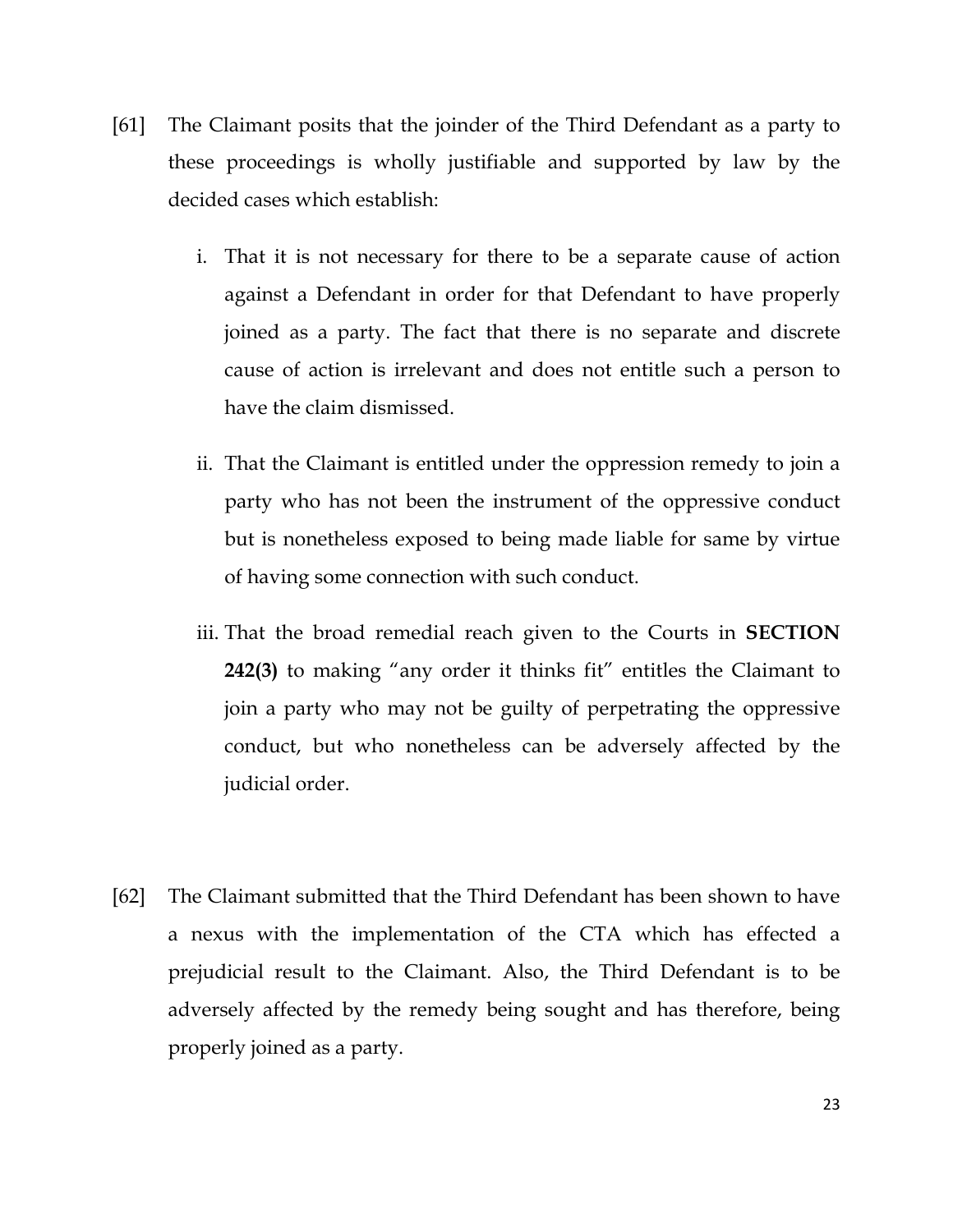- [63] The Claimant submitted that the cases cited show that there is no basis for striking out or dismissing a claim against the Third Defendant because there is no cause of action against that Defendant under the oppression remedy. With this submission, it would appear that the Claimant agrees with the Third Defendant's proposition that he has no cause of action against it.
- [64] The Claimant contends that the Third Defendant has been properly made a party to these proceedings because it is not merely a signatory to the CTA but also that it has received monies of the First Defendant to which the Claimant contributed as a customer and assumed the responsibility by Clause 6 of the CIB Transaction to pay the depositors' liabilities. Such liabilities have been paid to all depositors save and except for a certain specified categories and the Claimant belongs to the category of director and has been unfairly excluded from payment for no good reason.
- [65] The Claimant further argued that in arriving at the present position, the Third Defendant has acted as agent for and in accordance with the directions of the Second Defendant and has brought about a result which is unfairly prejudicial to and contrary to law.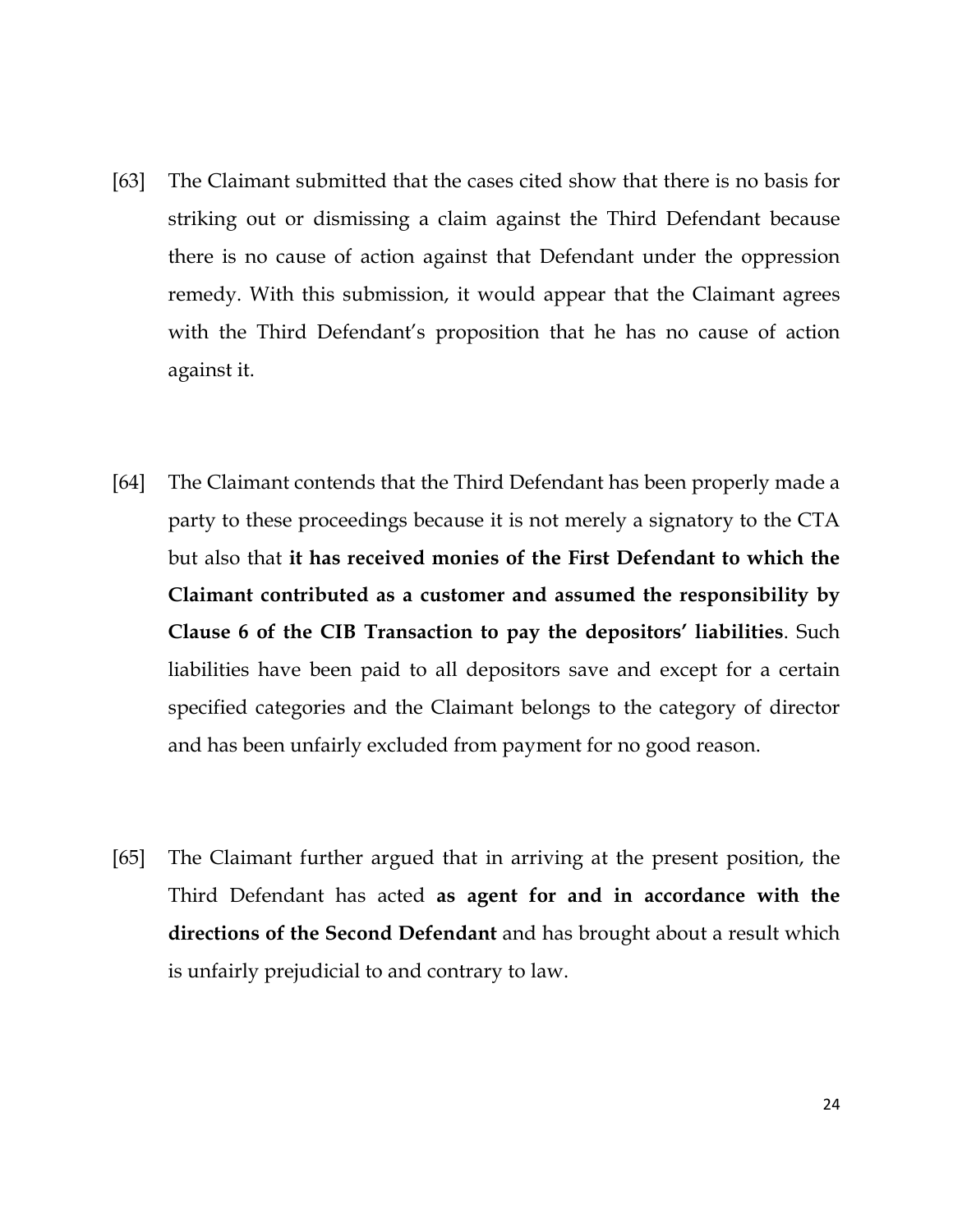- [66] The Claimant submitted that this case involves complex issues of law which are incapable of being disposed of in a summary basis; the issues fall within an area of law which is continuously developing and each case depends on its peculiar facts.
- [67] Dr. Denbow urged the Court to follow guidelines set out in the case of Partco Group Ltd. and another v Wragg and another [2002] 2 BCLC 323 when determining the issue of whether summary judgment should be granted to the Third Defendant.

## SUBMISSIONS IN REPLY OF THE THIRD DEFENDANT

- [68] The Third Defendant argued in response that there is no pleading in the Statement of Case that it implemented a policy at the request of the Second Defendant or is charged with the responsibility of carrying into effect the alleged discriminatory policy of the Second Defendant or that it has done so at the request and direction of the Second Defendant. Further, there is no pleading that the Third Defendant has received monies of the First Defendant to which the Claimant contributed as a customer.
- [69] The Third Defendant distinguishes the case of Deluce Holding Inc. v Air Canada (supra) from the present case on the basis that it related to a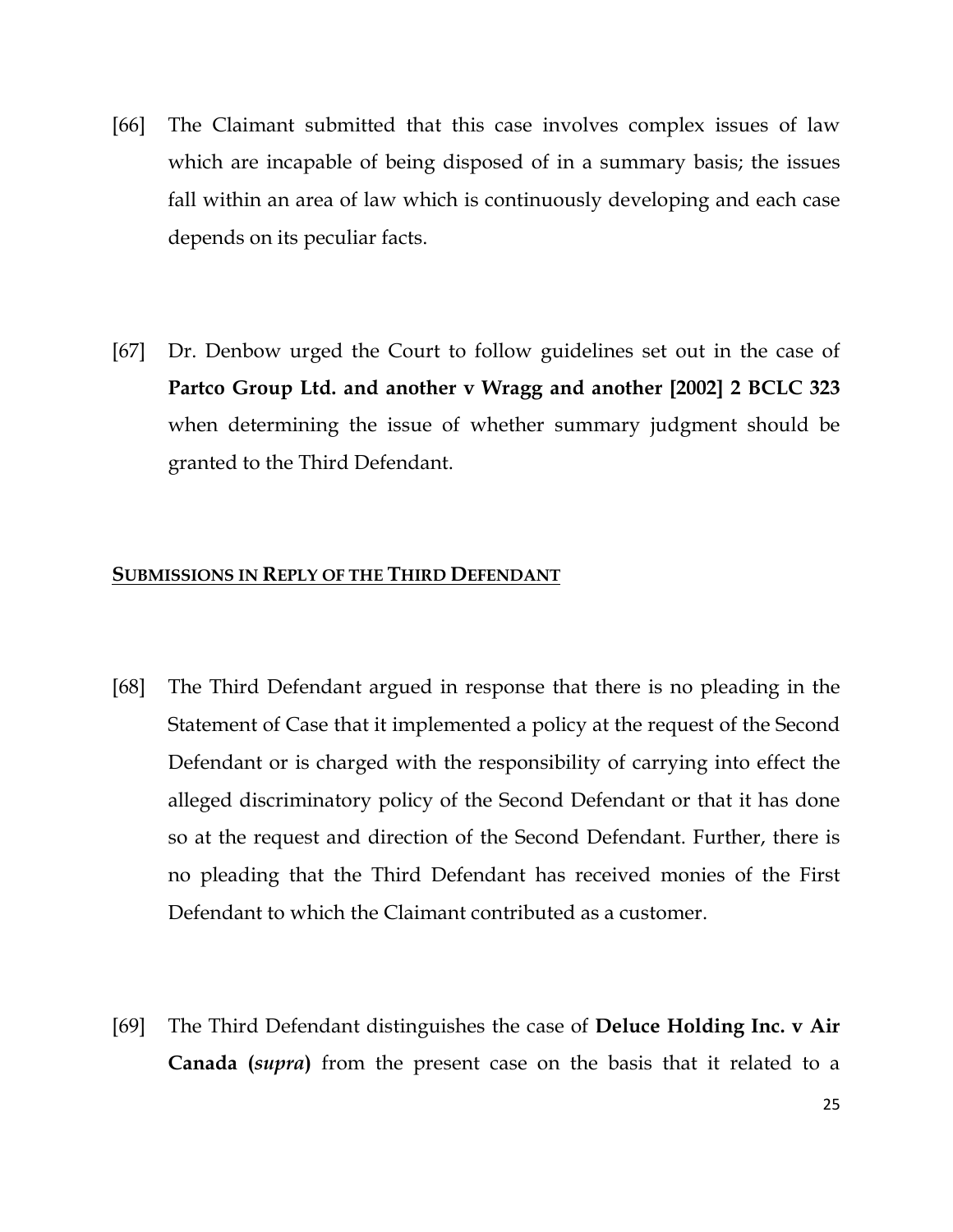shareholder remedy and abuse by the majority shareholder of its powers. The Court, at paragraph 14 of the judgment, held that the oppressive acts of the majority shareholders only "… trigger the arbitrable mechanism in the agreement to the advantage of the majority and the disadvantage of the minority, the majority ought not to be entitled to reply upon that mechanism to effect its wrongful objective".

- [70] The Third Defendant also urged the Court to distinguish this case on the ground that this case concerned a sole shareholder, director and officer of a debtor company which was found to have acted oppressively. The court there held that since the director was the sole director and shareholder and he caused the corporation to behave oppressively, this was an appropriate case for him to be held personally accountable for the obligation and an order was made to that effect under the Canadian equivalent of SECTION 242(3) of the COMPANIES ACT.
- [71] Further, the Third Defendant submitted that upon examination of the reasoning of Blair J in Sidaplex, the fact that the court in holding that the director was personally liable was not acting under any broad discretionary power but within the confines of the relevant legislation focused specifically upon the acts or omissions of the corporation and the exercise of the powers of the directors. This was conduct which was contemplated by the legislation and no creativity or flexibility was required by the Court in reaching this decision.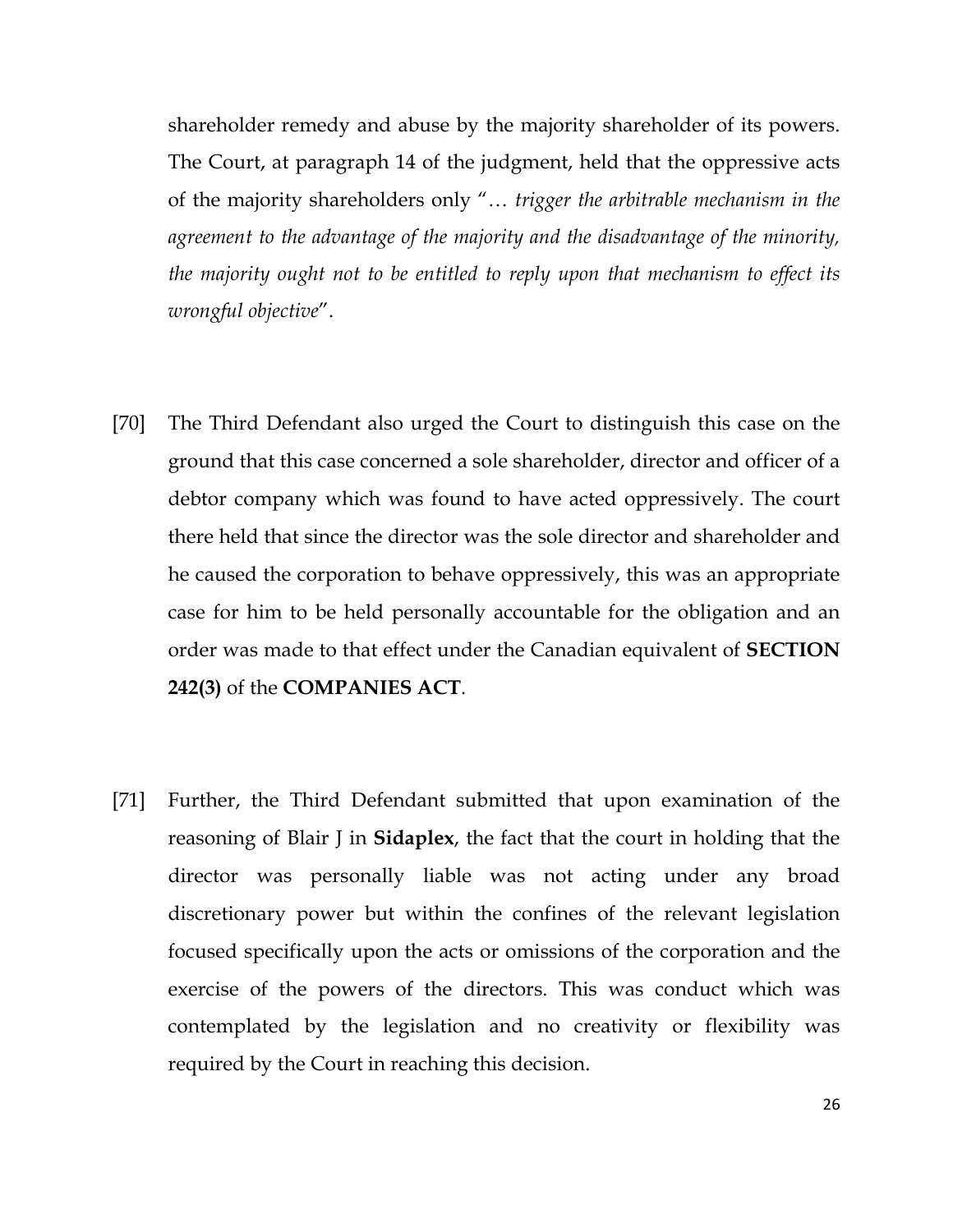- [72] The Third Defendant argued that since it has not been challenged that all the Third Defendant has done is to act in accordance with the directions of the First Defendant's manager, no bad faith or misconduct is alleged against the Third Defendant in carrying out those directions nor has it been claimed that the Third Defendant benefited from any oppressive action, no order can be made against it under SECTION 242(3).
- [73] Further, the Third Defendant contended that there is no basis even on the Claimant's pleaded case for saying that the Third Defendant assumed the obligation to satisfy the deposit liabilities of the First Defendant and to pay the depositors including the Claimant.
- [74] The Third Defendant distinguished the case of Gignac, Sutts v Harris (1997) 36 BLR 210, relied upon by the Claimant, on the ground that the respondents were shareholders and directors. The company was closely held with only four shareholders who also acted as directors and officers. As a result of several conveyances, the corporation was left without assets and it was held that since the directors had exercised their powers qua directors in a manner that unfairly disregarded the interests of the applicant that they were held personally liable.
- [75] It was contended on behalf of the Third Defendant that the cases cited by the Claimant are but examples of circumstances where liability lies with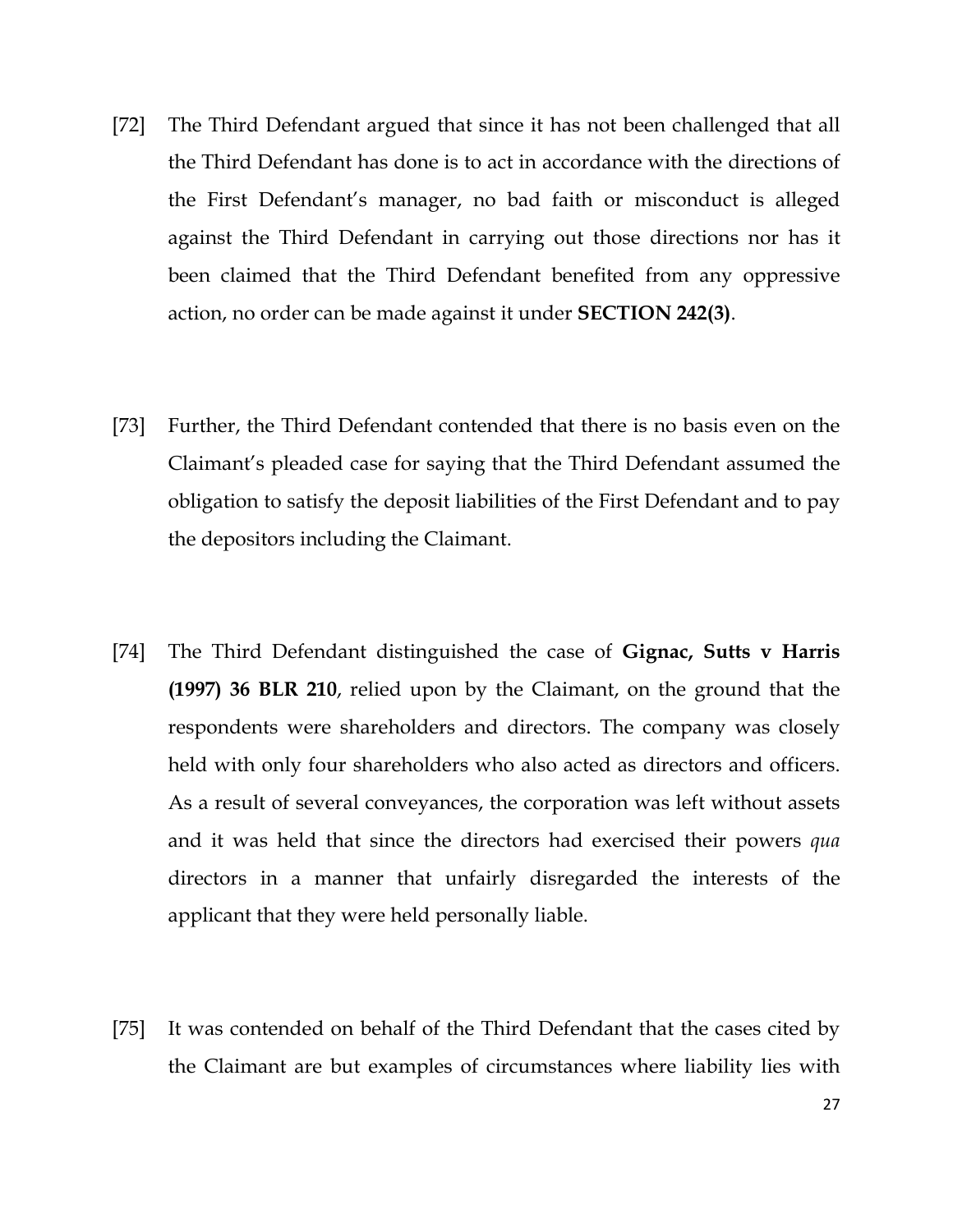the directors and/or shareholder of the company or oppressive actions and nothing more.

- [76] The Third Defendant argued that the there is no complexity about this case as alleged by the Claimant, since the extent of the involvement of the Third Defendant is that of a party to the CTA, which it is alleged has an oppressive result. Further, the facts are not in dispute so far as the Third Defendant is concerned.
- [77] The Third Defendant contended that the reference made by the Claimant that the issues to be determined are an area of developing jurisprudence was made in the context of the necessity for decisions to be based on actual findings of fact. The same applies to the passage cited from the **Caribbean** Civil Court Practice. The Claimant has not argued that any facts need to be investigated before conclusions can be drawn on the law relating to oppression by the Third Defendant.

#### ISSUES

- [78] The following issues must be considered:
	- i. Whether the Claimant can rely upon SECTION 242(3)(j) of the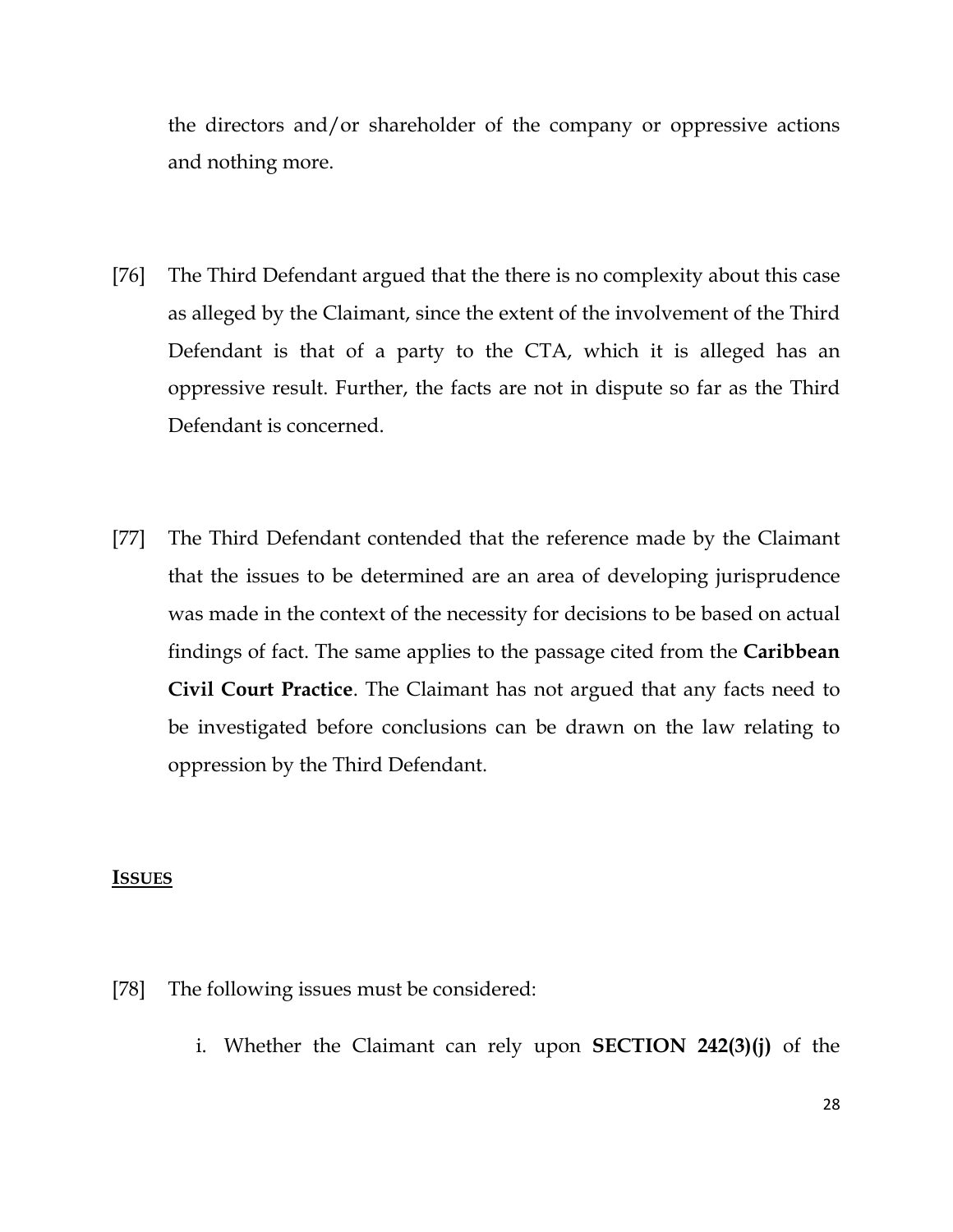COMPANIES ACT in order to obtain relief against the Third Defendant; and

ii. Whether summary judgment should be granted to the Third Defendant.

# LAW (ON SUMMARY JUDGMENT)

[79] The Third Defendant's application for summary judgment is based on PART 15.2 of the CIVIL PROCEEDINGS RULES, which provides as follows:

> "The Court may give summary judgment on the whole or part of a claim or on a particular issue it if considers that -

 … (b) on an application by the defendant, the claimant has no realistic prospect of success on the claim, part of the claim or issue."

#### [80] In **Swain v Hillman (***supra***)** Lord Woolf MR explained at p. 92:

"Under r 24.2, the court now has a very salutary power, both to be exercised in a claimant's favour or, where appropriate, in a defendant's favour. It enables the court to dispose summarily of both claims or defences which has no real prospect of being successful. The words 'no real prospect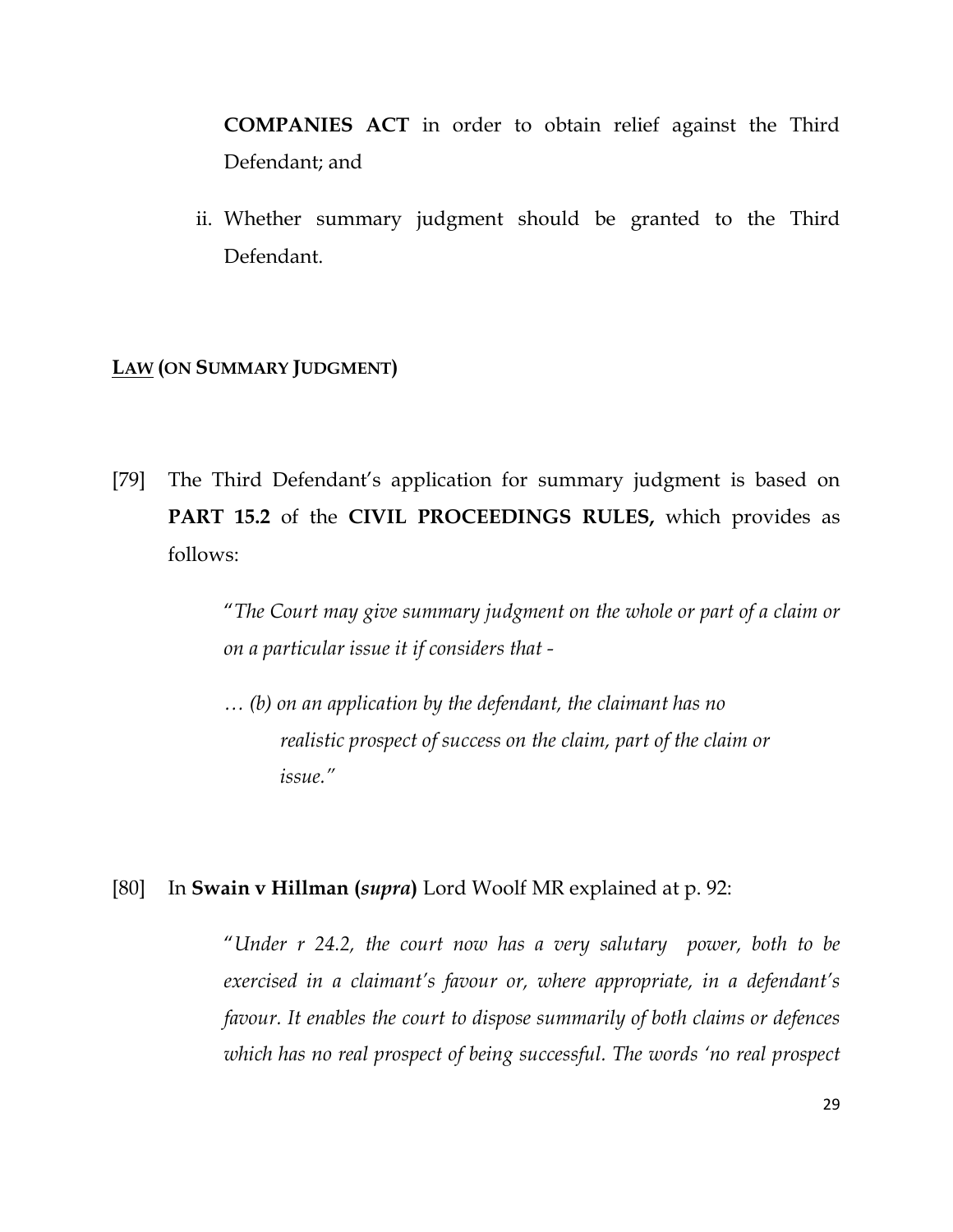of succeeding' do no need any amplification, they speak for themselves. The word 'real' ... direct[s] the court to the need to see whether there is a 'realistic' as opposed to a 'fanciful' prospect of success."

# At page 94 Lord Woolf MR continued:

"It is important that a judge in appropriate cases should make use of the powers contained in Pt. 24. In doing so he or she gives effect to the overriding objectives … It saves expense: it achieves expedition; it avoids the court's resources being used up on cases where this serves no useful purpose, and I would add, generally, that is in the interests of justice. If a claimant has a case which is bound to fail, then it is in the claimant's interests to know as soon as possible that that is the position."

# [81] Further, in Partco Group Ltd. and another v Wragg and another (supra) it was stated at p. 356, para. 28:

"Summary disposal will frequently be inappropriate in complex cases … It is inappropriate to deal with cases at an interim stage where there are issues of fact involved, unless the court is satisfied that all the relevant facts can be identified and clearly established … It is inappropriate to strike out a claim in an area of developing jurisprudence. In such areas, decisions should be based upon actual findings of fact … "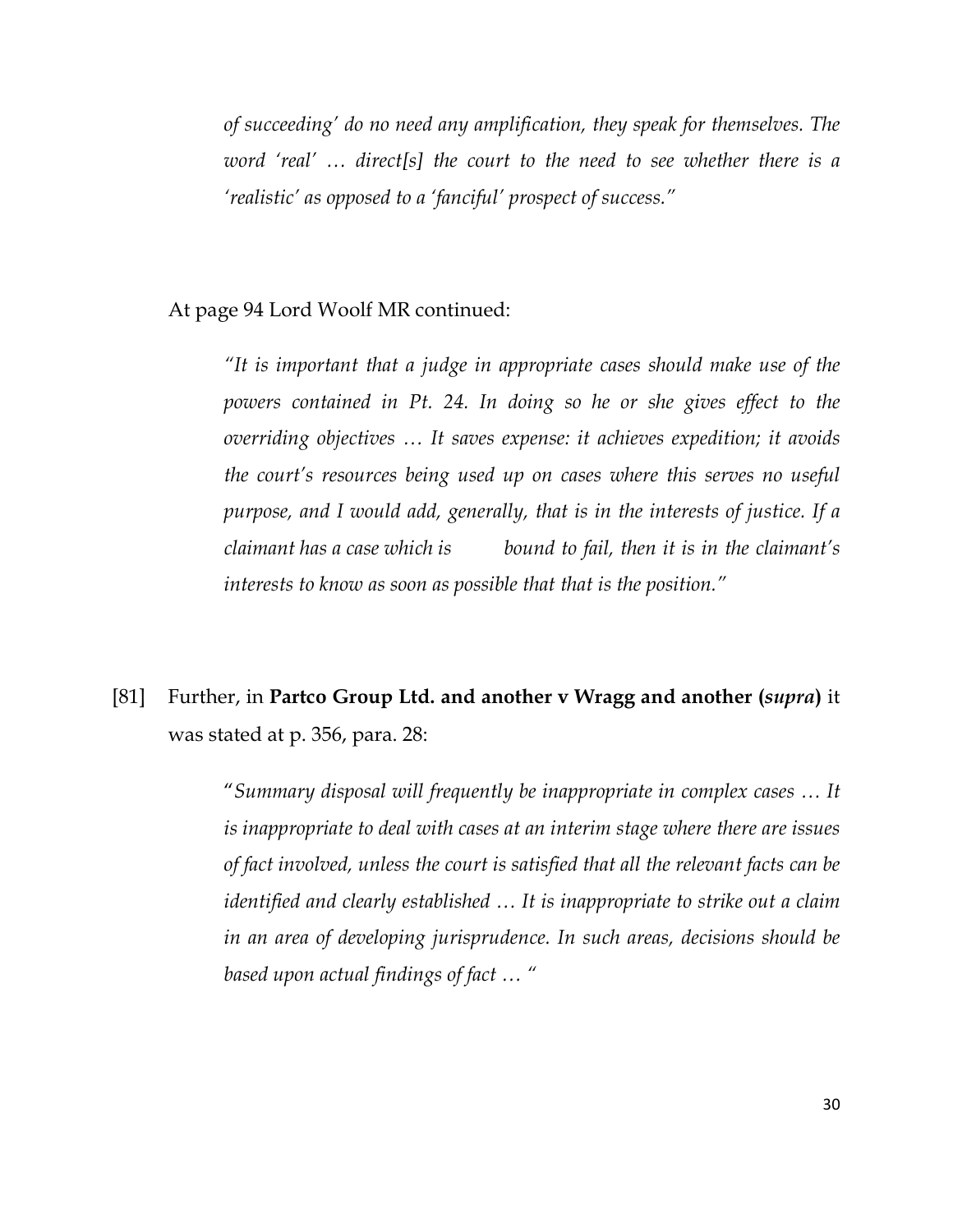[82] In addition, pages 231-232 of the Caribbean Civil Court Practice states as follows:

> "A case should not be struck out where the claim is in an area of developing jurisprudence and the facts need to be investigated before conclusions can be drawn about the law."

[83] In Western United Credit Union Co-operative Society Limited v Corrine Ammon, Civ. App. 103/2006, Kangaloo JA accepted that the learning on the similar English provisions are applicable in this jurisdiction. He went on to state:

> "The principles to be applied in dealing with applications for summary judgment have been recent set out by Beason J in Toprise Fashion Ltd v Nik Nak Clothing Co. Ltd., Nik Nak (1) Ltd., Anjum Ahmed [2009] EWHC 1333 (Comm). In his judgment the following passage from the case of Federal Republic of Nigeria v Santolina Investment Corp. [2007] EWHC 437 (CH) is re-produced:

> … (iii) In reaching its conclusion the court must not conduct a "mini trial"…

> (iv) This does not mean that the court must take at face value and without analysis everything that a defendant says in his statements before the court. In some cases it may be clear that there is no real substance in factual assertions made, particularly if contradicted by contemporaneous documents …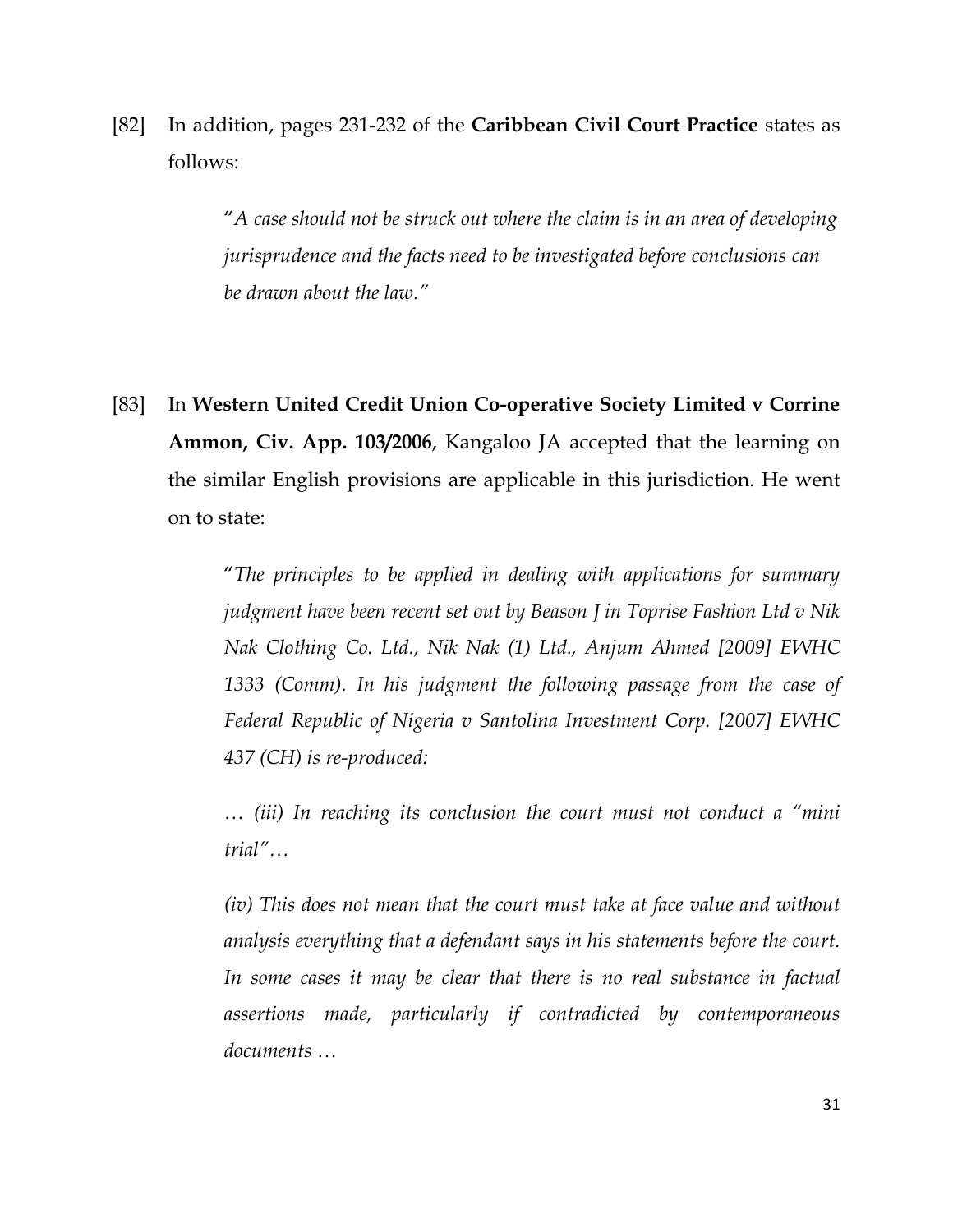(v) However, in reaching its conclusion the court must take into account not only the evidence actually placed before it on the application for summary judgment, but also the evidence that can reasonably be expected to be available at trial …"

# LAW (ON SECTION 242 OF THE COMPANIES ACT)

[84] In the case of Jabaco Inc. v Real Corporate Group Ltd [1989] CLD 616, the court held that the third party joined was not a shareholder, director or officer of the defendant and had no direct involvement in the allegedly oppressive conduct; nonetheless he refused to dismiss the action against the third party. This decision was based on the fact that the relief sought in the application was adverse to the third party. Doherty J at paragraph 23 stated:

> "... The remedial breach of s. 241(3) of the Act is very wide and clearly extends to relief against parties other than those who engage directly in the oppressive conduct … Furthermore, the appropriateness of any particular form of relief will rest in the discretion of court, which can make any order the court "thinks fit". There is no way of measuring the scope of relief available through this section in the abstract. The facts of each case will be crucial."

[85] In Pappas v Acan Windows Inc. (1991) 2 BLR (2d) 180, in oppression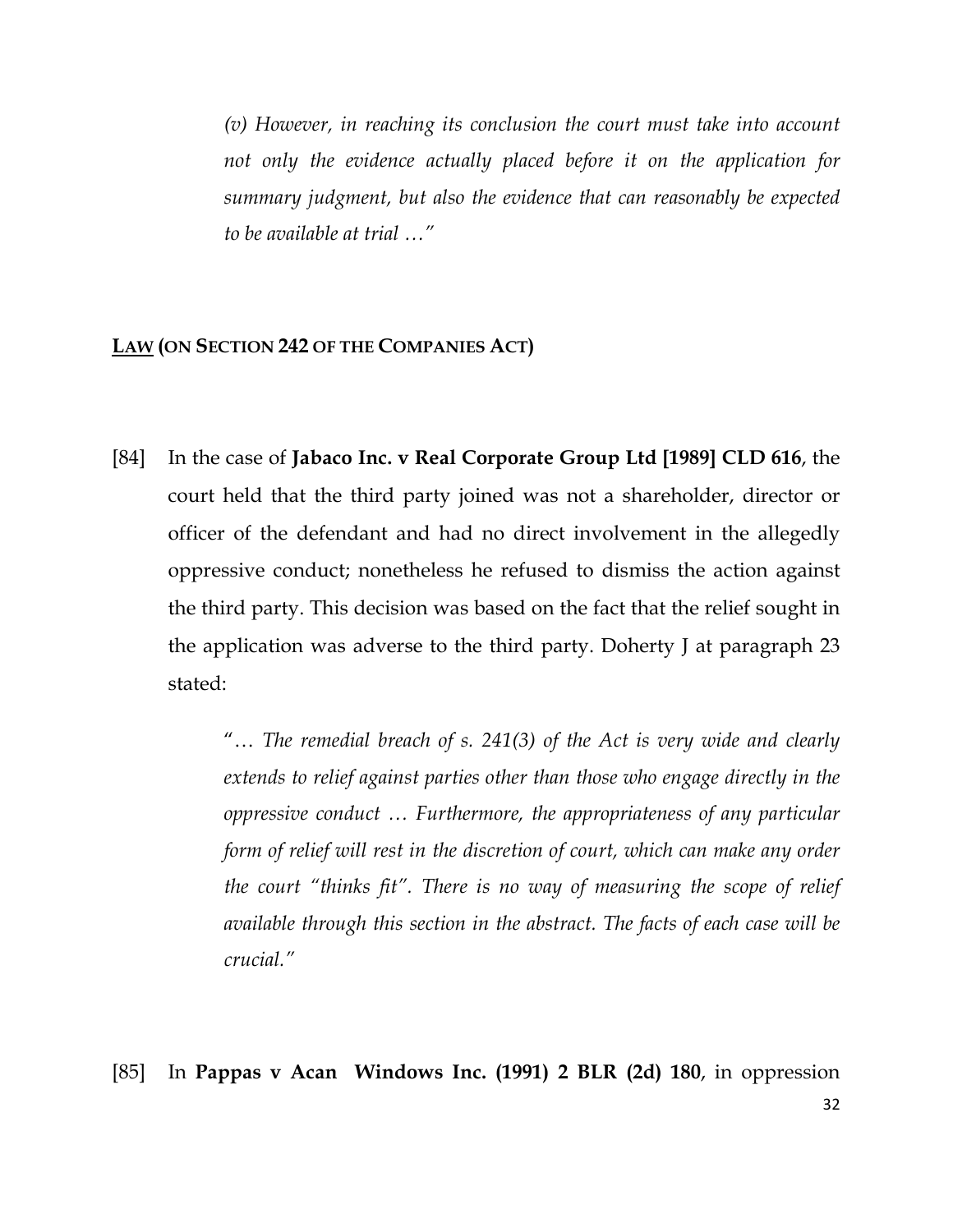proceedings, an application to strike out the statement of claim as disclosing no reasonable cause of action was made. It was held that each allegation has to be tested to determine if it disclosed a reasonable cause of action or should be struck out. At paragraphs 37-40 of the judgment of L.D. Barry J. he referred to, but did not follow, the earlier case of Jabaco Inc. v Real Corporate Group Ltd (*supra*), he was of the view that the proper approach was to go through the statement of claim paragraph by paragraph in order to establish whether a reasonable cause of action with respect to each defendant was disclosed. He opined at paragraph 96:

"… in Jabaco … an action was permitted against a third party under the oppression sections. With respect, I believe the learned trial judge erred in his conclusion that it is sufficient to justify joining a third party if a remedy is sought which might adversely affect his interests. I believe that, first, a cause of action must be shown against that shareholder.

He continued at para. 102:

"… I believe that the relief sought against any particular defendant must be related to the cause of action set out in the statement of case against that particular defendant. "

[86] The case of Ballard v Stavro 38 OTC 32, which relied on Jabaco, held that it was not necessary to have a separate cause of action against a third party. The Court stated that what is important is the fact that relief is being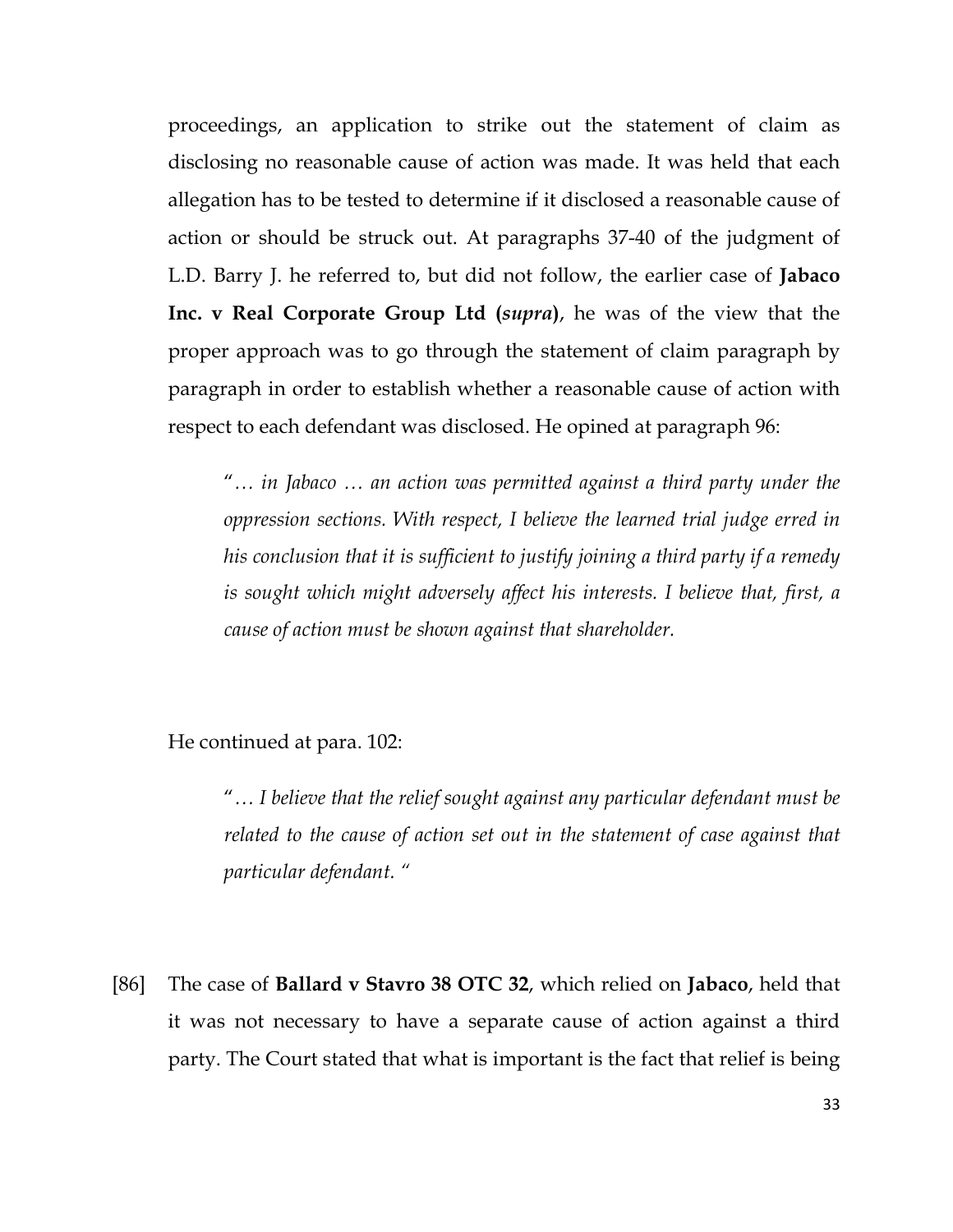sought against a party who has been joined and such party is exposed to being adversely affected because of its connection with the oppressive or unfairly prejudicial conduct being complained of.

- [87] In Hovsepian v West Fair Foods Ltd (2001) BLR 291, the question that arose for determination was whether affiliated companies of the defendant company, which was the subject of the oppression action, were the proper parties to the proceedings. It was held that although there may be no viable cause of action against such affiliated companies, nonetheless on a striking out application the court should not fetter the trial judge at the preliminary stage especially where there are potential remedial order which may be made against a party joined in the action.
- [88] Further, on this is the statement in Peterson on Shareholder Remedies in Canada, para. 18.230, where it is stated:

"All relevant persons must be joined as parties to the application if an order is to be made against them."

[89] In Eugene Lopez v TSTT & RBTT Trust Limited (*supra*) Jamadar J (as he then was) at p. 5 explained the structure of SECTION 242, as well as SECTION 239 which defines 'complainant' as follows:

"Section 242 is divided into three subsections: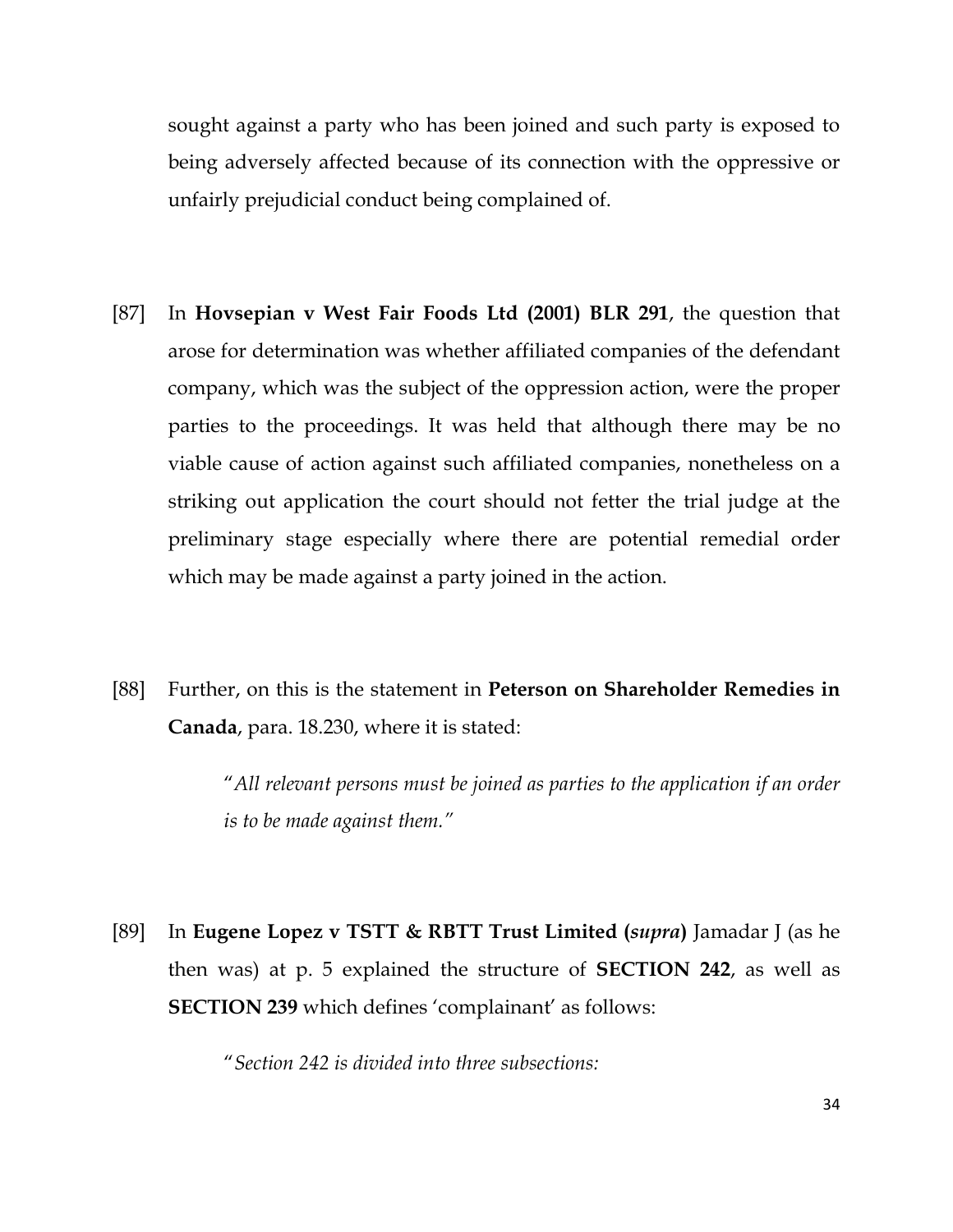(I) Subsection 1 prescribes who may apply for relief under this section - and that person is a 'complainant' as defined in section 239. This is a locus standi provision.

(ii) Subsection 2 empowers the Court to rectify oppression in relation to companies, provided any one aspect in all of three sets of criteria are 'satisfied'. The first set of criteria to be satisfied are any one of the three events stated as  $(a)$ ,  $(b)$  or  $(c)$  in section 242(2). These criteria are not crucial to the argument to be determined by this Court. They concern the nature of events related to acts or omissions, the business or affairs, or the exercise of powers of the directors of a company or its affiliates, that are alleged to have resulted in or been conducted or exercised as to cause oppression.

The second set of criteria describes the types of conduct which attract relief and rectification. That is, that the alleged oppression (circumscribed by the first set of criteria) must be 'oppressive or unfairly prejudicial to or … unfairly disregards the interests of' a specified category of persons.

The third set of criteria describes that specified category as being: 'any shareholder or debenture holder, creditor, director or officer of the company'. This set of criteria clearly describes the category of persons whose interests must be affected by the alleged oppression if relief is to be granted.

(iii) Subsection 3 prescribes a range of some of the rectification orders that a Court may make on a successful section 242(2) application …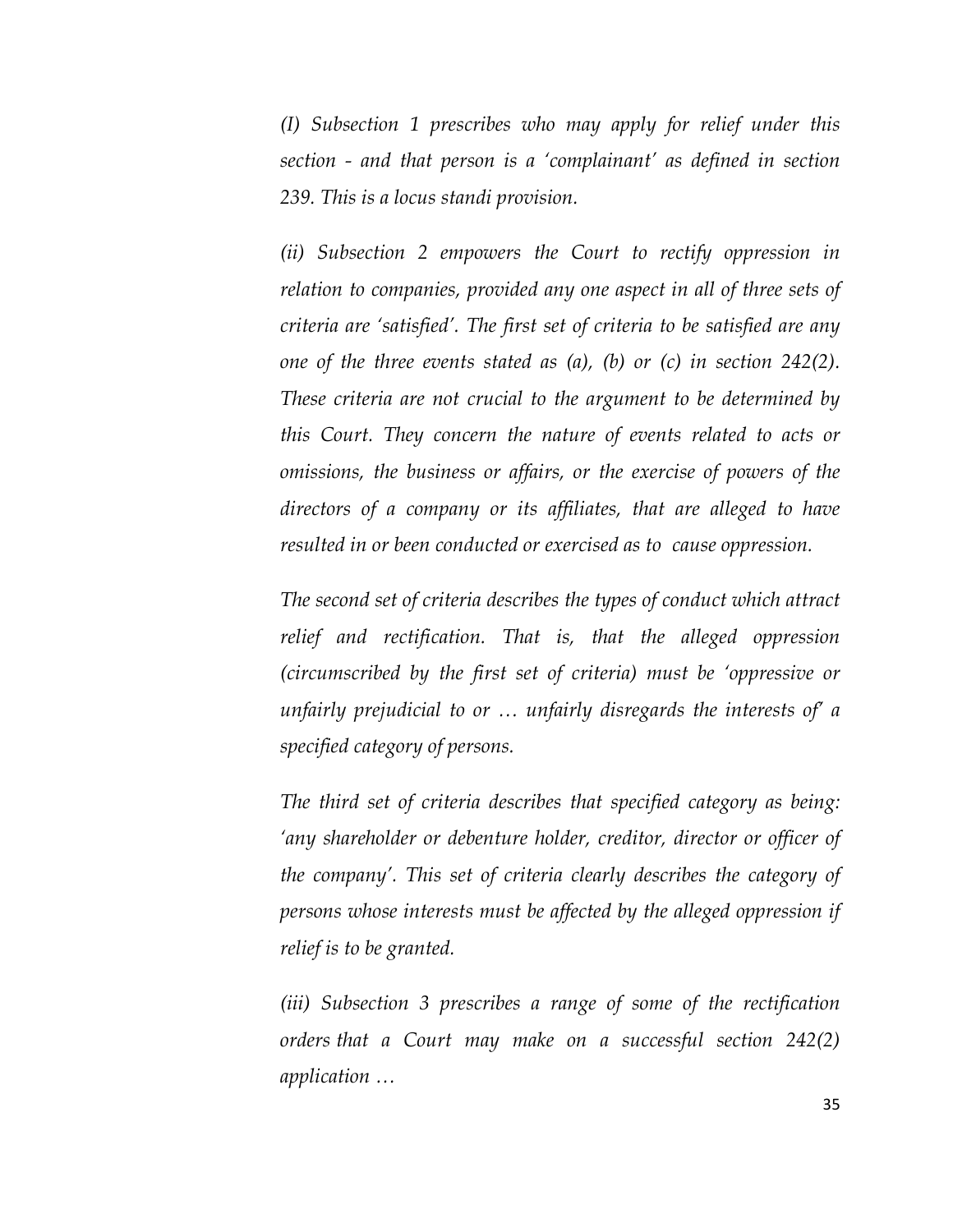In order to determine who may approach the Court for relief under section 242(2), resort must be had to section 239, which defines 'complainant'. Under the definition of complainant, the first three categories of persons are all definitively described, for example, shareholder, director, registrar. The fourth category is descriptive of a discretionary power of the court to allow 'any other person who is a proper person' to be a complainant.

Clearly, on a plain and ordinary reading of these sections, section 242(2) is the subsection that confers jurisdiction in the court to grant substantive relief to rectify particular oppressive conduct impacting on specified persons. It is this subsection that creates substantive rights. Equally clearly, section 242(1) when read together with section 239 prescribes who may have locus standi; standing to invoke the Court's jurisdiction under section 242(2).

On the face of it, these sections do not envisage that a proper person, who is not either himself or herself within the specified category in section 242(2) or alleging oppression of the interests of someone within that class, is entitled to any relief under section 242(2)."

[90] After reviewing leading Canadian cases on the equivalent section in the Canadian legislation the learned Judge concluded that the plaintiff in that case was not a person within the specified category of SECTION 242(2) whose interests could have been affected by alleged oppression by the second defendant and therefore the plaintiff was not entitled to any relief under SECTION 242(2). Simply put, the originating summons disclosed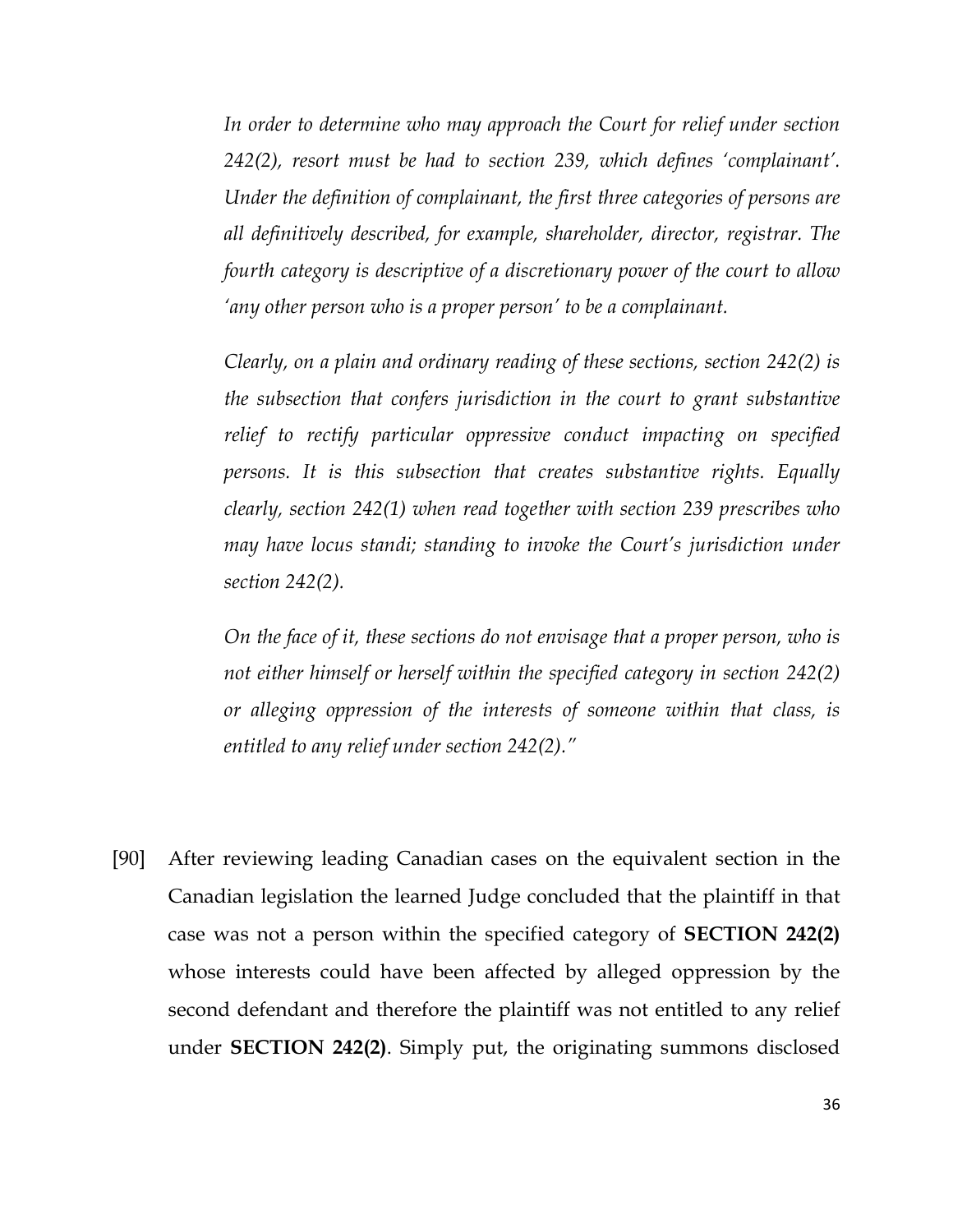no reasonable cause of action against the defendant and the claim against the defendant was dismissed.

[91] In Sharma Lalla v Trinidad Cement Limited & Others (supra), there was an application by the defendants for oppression proceedings to be dismissed on the ground that there was no cause of action under SECTION 242 of the COMPANIES ACT. The defendants in this case accepted as did the learned judge that this criterion had to be satisfied in order for the matter to proceed to trial. In that case, however, the plaintiff qualified as a complainant under SECTION 242. Jamadar J. (as he then was) quoted from the text Fraser and Stewart on Company Law of Canada, 6th Edition, at p. 708:

> "The oppression remedy is a statutory creation which was previously unavailable at common law. Limited personal actions could be brought at common law as an exception to the rule in Foss v Harbottle … Nevertheless, at common law, the fairness of the actions and policy decisions of corporate management could not be questioned. The Act was intended, in light of the existing common law, to widen the class of persons who could bring personal actions against the corporation or its directors and widen the scope of conduct to be reviewed."

[92] Additionally, the judgment of Galligan JA in the case of Naneff v Con-Crete Holding Limited 23 BLR (2d) 286 was relied upon at paragraph 27: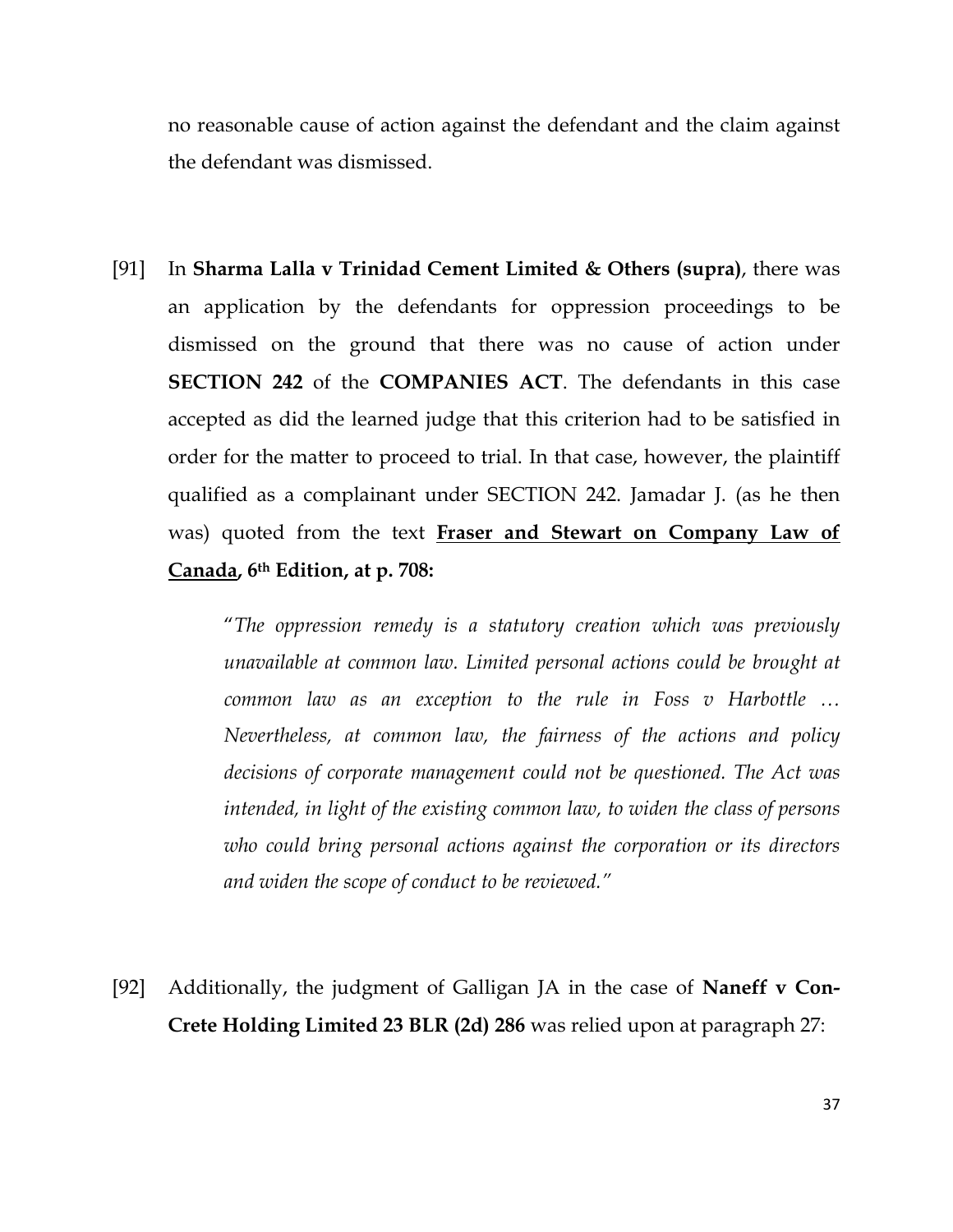"I conclude therefore, that the discretionary powers … must be exercised within two important limitations:

i. they must only rectify oppressive conduct

ii. They may protect only the person's interest as a shareholder, director or officer as such."

[92] Jamadar J (as he then was) in **Sharma Lalla** accepted these two limitations and stated that once a court was satisfied that there has been oppression giving due consideration to the 'real rights, expectations and obligations' that exist between the parties it can make such order it thinks fit once it is just and equitable. Jamadar J at p. 12 stated:

> "… in determining whether there has been oppression, the court must determine what reasonable expectations of the person were according to the arrangements which existed between the principles."

[93] Jamadar J continued at page 24, stating that the proper approach to dealing with a defendant's application was to ask whether or not the evidence of the plaintiff discloses some cause of action or question fit to be heard under either SECTIONS 242 or 249 of the COMPANIES ACT. He stated at page 25:

> "Thus, the real question is whether the plaintiff has some chance of success in his action against the defendants for oppression. There is no doubt that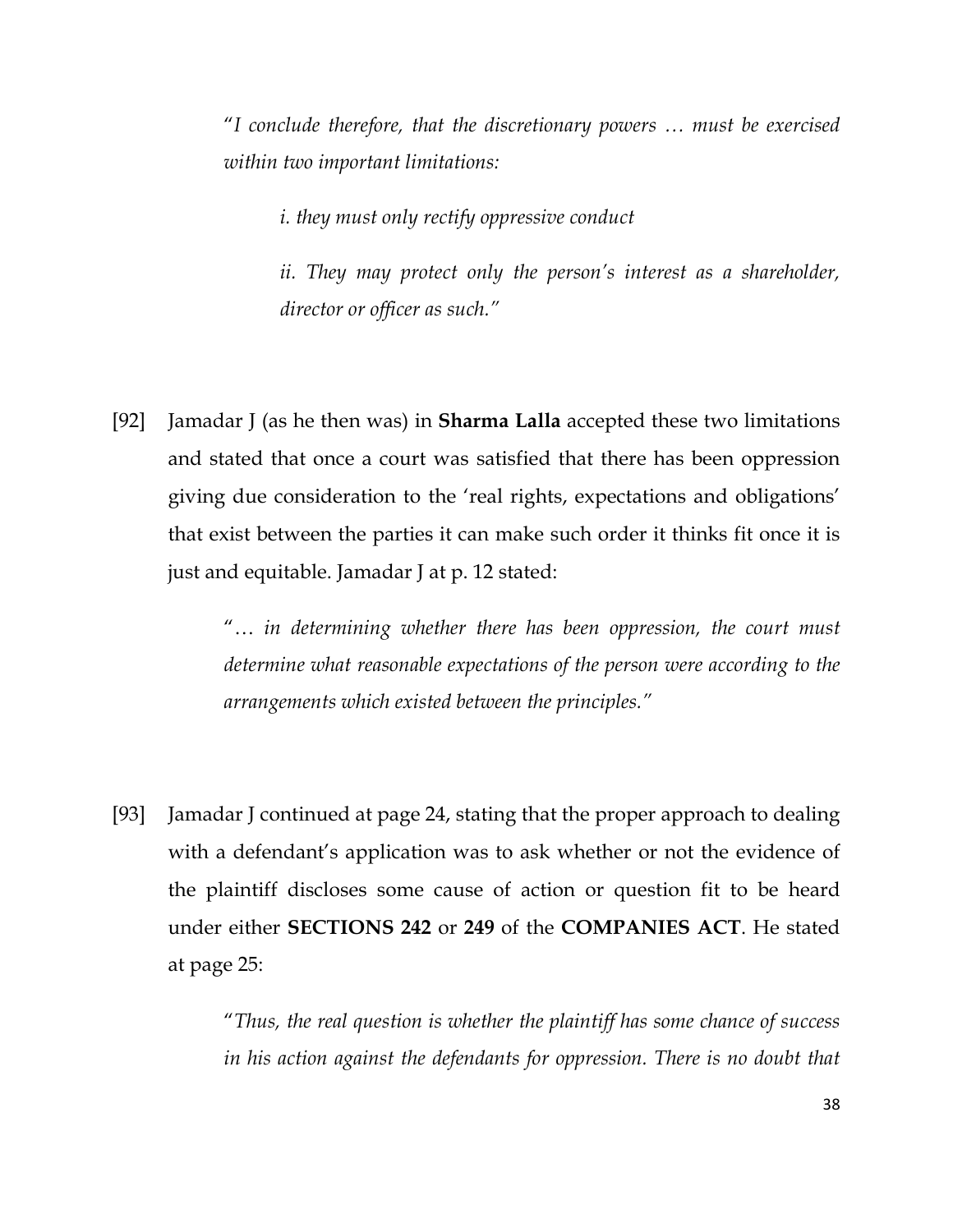he qualifies as a complainant under the Companies Act. Is there evidence, even if weak, that can sustain the plaintiff's claim that the directors of the first and second defendants and the third defendant exercised their powers as such in a manner that was oppressive, or unfairly prejudicial to or that unfairly disregarded the interests of the plaintiff as officer and/or director of the first and/or second defendants?"

[94] In Cholakis v Cholakis & Others [2006] MBQB 91, Beard J sought to define oppressive conduct. In reviewing Section 234 of the Corporations Act, R.S.M 1987, he stated at paragraph 10:

> "Oppressive conduct requires a breach of a legal right, such as when corporate actions do not accord with the constitution of the corporation or when the directors breach duties to the corporation … In conclusion, "oppressive" conduct is the exercise of dominant power against the will of weaker corporate stakeholders by some breach of legal or equitable rights or discrimination. The requirement that dominant power be abused in an important limit on the application of the oppression remedy. Certainty and security in the management of corporate affairs must be counterbalanced against judicial intervention under the oppression remedy. Each case will depend on its own facts. The following facts should be considered in assessing a potential case of oppression:

a. general commercial practice;

b. protection of the underlying expectations of shareholders;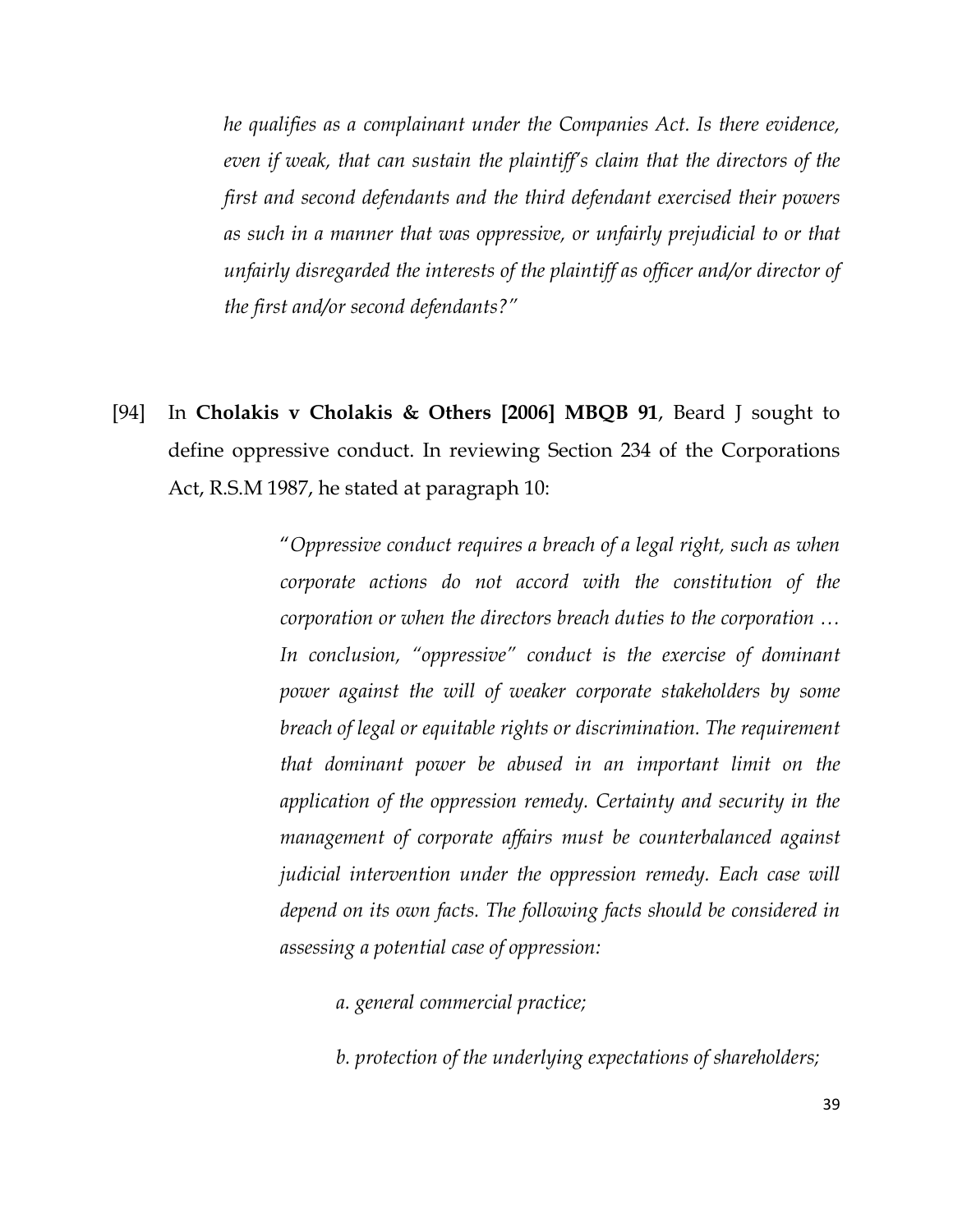c. the extent to which the shareholder could have reasonably protected itself; and

d. the detriment to the shareholder.

[95] In Thompson v Quality Mechanical Service Inc. (2001) 18 BLR (3rd) 99, Royal Bank of Canada (RBC) moved to strike out the claims against it in oppression proceedings on the basis that they did not disclose a cause of action. RBC also moved for summary judgment. After reviewing the statutory provisions governing oppression, C. Campbell J stated at paragraph 18:

> "It is the conduct of the business by the corporation that provided the basis of relief. The breach of legal or equitable rights or discrimination must arise from the abuse of corporate power, typically by a majority."

He continued at para. 22:

"The acts in question must be those of the company. That is why the shareholder has the cause of action in oppression. The actors who are responsible for the oppression are those who are responsible for the company … "

He further stated at paras. 27 and 28: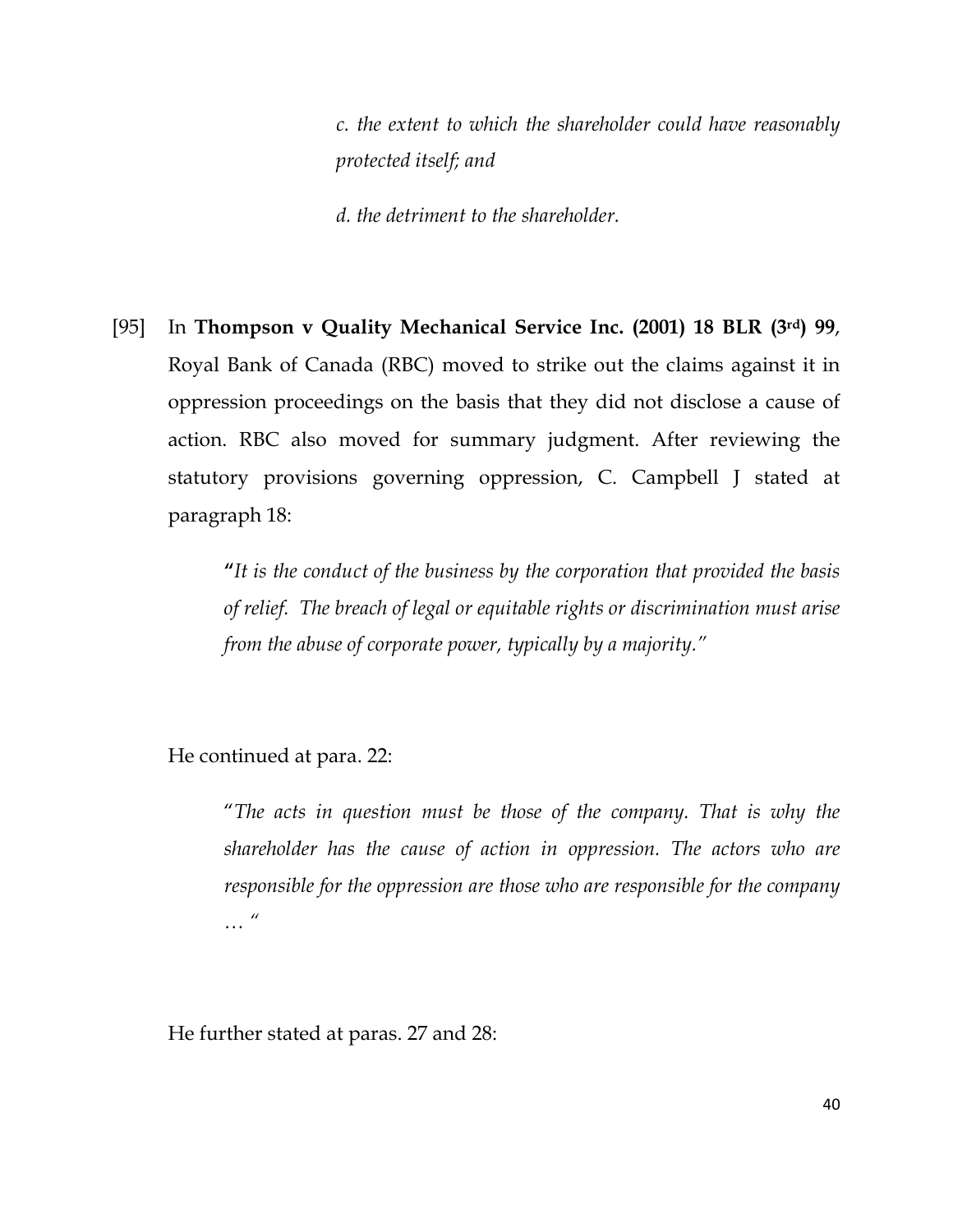"… RBC has no role whatsoever in the control or operation of quality, nor did it do anything that could be considered direct as it related to the plaintiff in terms of its dealings with the company."

[96] In Marciano v Landa (2005) 11 BLR (4<sup>th</sup>) 172, the question before the Saskatchewan Court of Appeal was whether the Putermans were necessary or proper parties to the claim. It was argued that they were not implicated by Marciano's oppression proceedings: they were not directors, officers or shareholders of Sask Ltd. At para. 32, Richards JA stated:

> "… The Putermans were not shareholders, officers or directors of Sask Ltd. Accordingly, it is not clear how any order "regulating the internal affairs" of Sask Ltd. could have any effect on them personally."

#### He continued at para. 34:

"It is trite law that the oppression remedy provisions of the Business Corporations Act should be given a generous and purposive interpretation. However, it is nonetheless apparent that the Putermans are not proper or necessary parties to the oppression claim advanced by Marciano against Sask Ltd., in this case."

[97] In Canadian Commercial Bank v Prudential Steel Ltd. 66 CBR (NS) 172, it was held that the complainant's remedies under the oppression section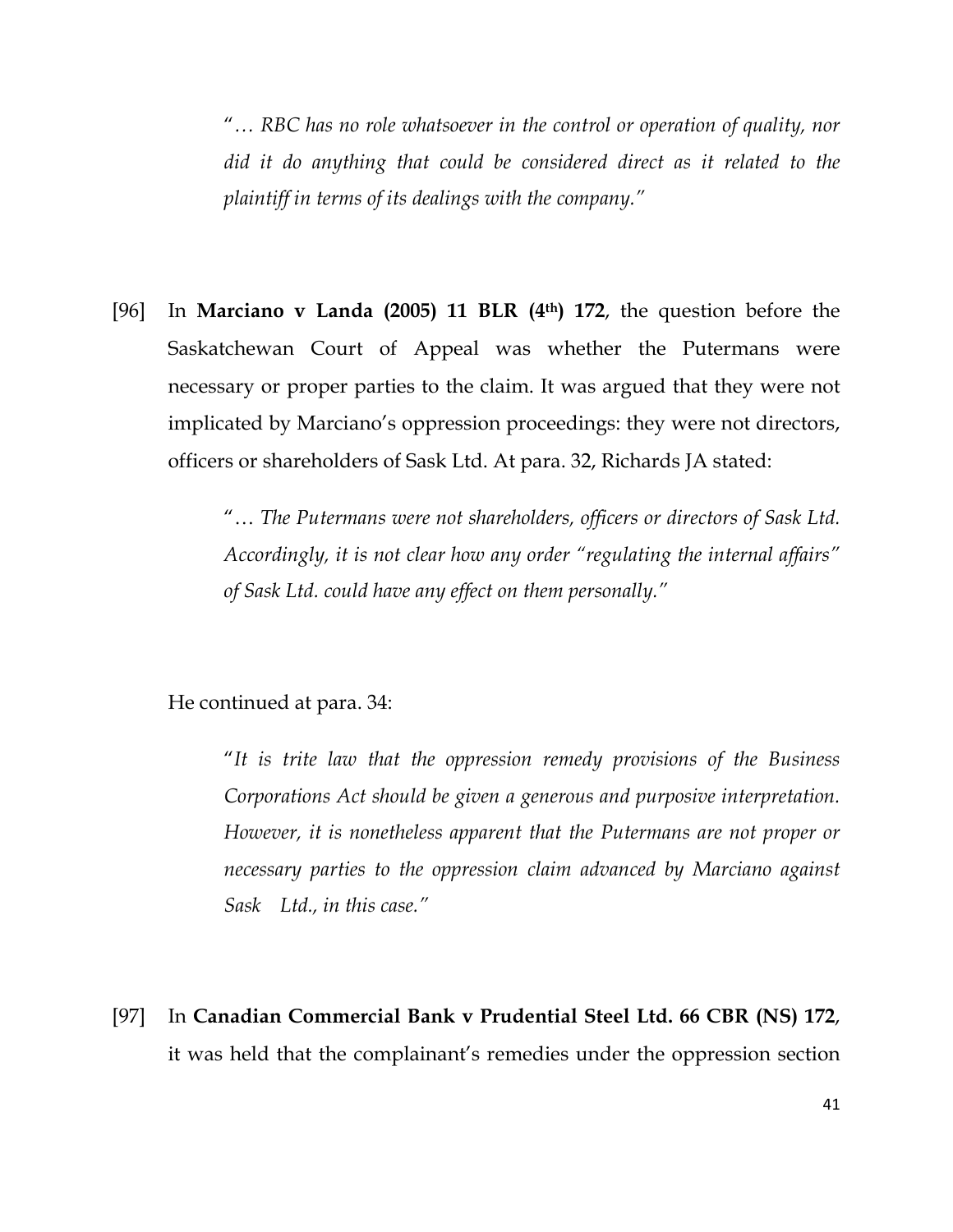were against the corporation not third parties. In this case, the plaintiff and the defendant had business dealings with a third company. The defendant provided steel pipe to the company which act as its distributor. The company fell into financial difficulties and the defendant agreed to accept the return of \$500,000. worth of inventory as a credit on the company's account. The plaintiff subsequently called in the company's loan and sought, inter alia, a declaration that the inventory that was returned was subject to its debentures. It also sought relief as a complainant under sections 231 and 234 of the Business Corporations Act (equivalent to sections 239 and 242 of the Companies Act).

[98] Virtue J held that the plaintiff was not a complainant under the Business Corporations Act and the remedies available to a 'complainant' are limited to remedies against the corporation in which that complainant holds security. The action was thus dismissed.

## Whether SECTION 242 of the COMPANIES ACT is applicable.

[99] SECTION 242 of the COMPANIES ACT appears under the rubric "Restraining oppression" and the relevant part of the section states:

" $(1)$  A complainant may apply to the Court for an order under this section.

(2) If, upon an application under subsection (!), the Court is satisfied that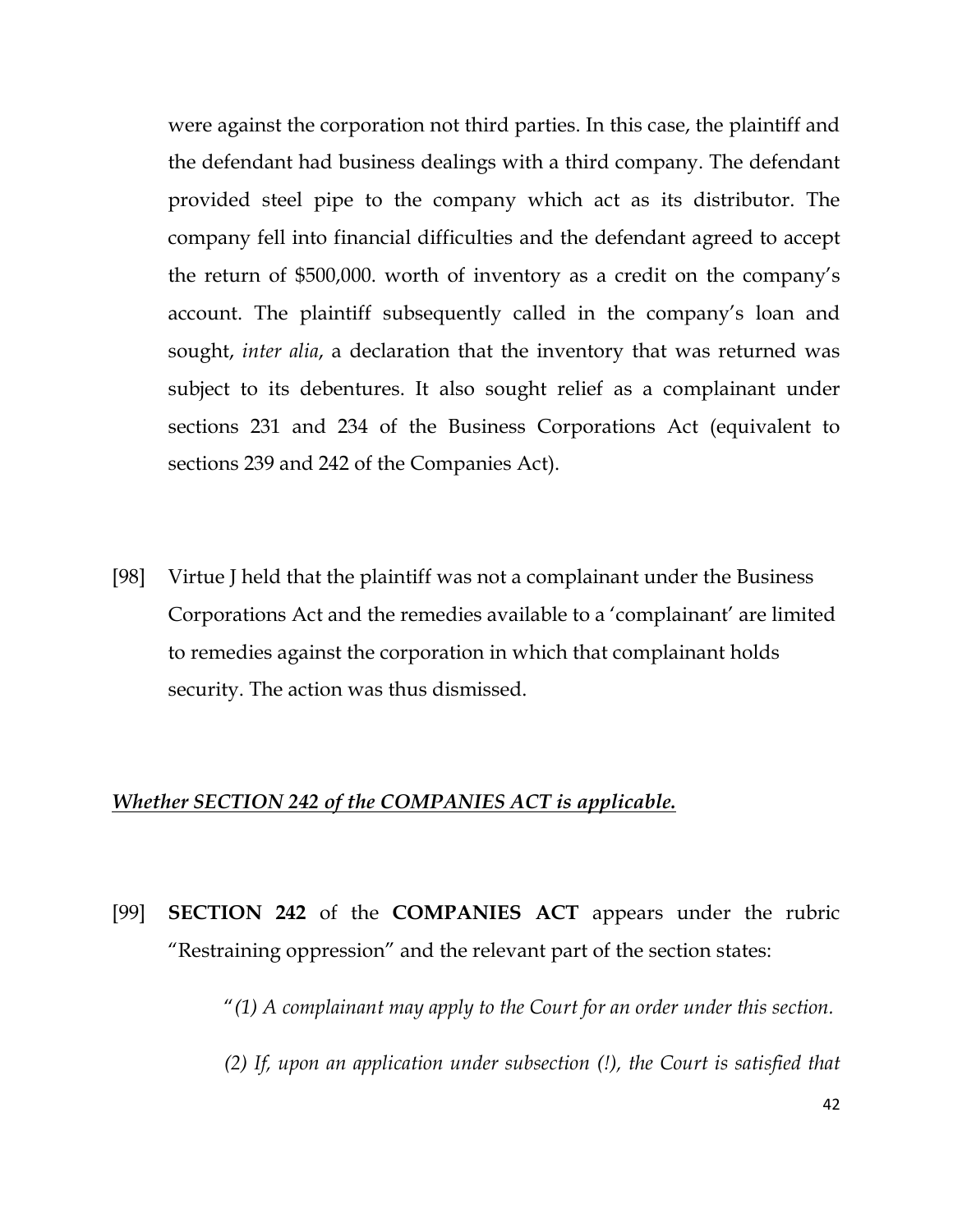in respect of a company or any of its affiliates-

 (a) any act or omission of the company or any of its affiliates are or have been carried on or conducted in a manner; or

 (b) the business or affairs of the company or any of its affiliates are or have been carried on or conducted in a manner; or

 (c) the powers of the directors or the company or any of its affiliates are or have been exercised in a manner that is oppressive or unfairly prejudicial to, or that unfairly disregards the interests of, any shareholder or debenture holder, creditor, director or office of the company, the Court may make an order to rectify the matters complained of …

(3) In connection with an application under this section, the Court may make any interim or final order it thinks fit, including -

… (j) an order compensating an aggrieved person …"

[100] The Claimant asserted that he is applying for relief not under SECTION 242(2) but rather under the broad scope of the Court's power under SECTION 242(3)(j) to award compensation to an aggrieved person for oppression. The Claimant bolstered this assertion by submitting that he is entitled under this section to a remedy against a third party, i.e. the Third Defendant, because of its connection with the oppressive conduct of the First and Second Defendants.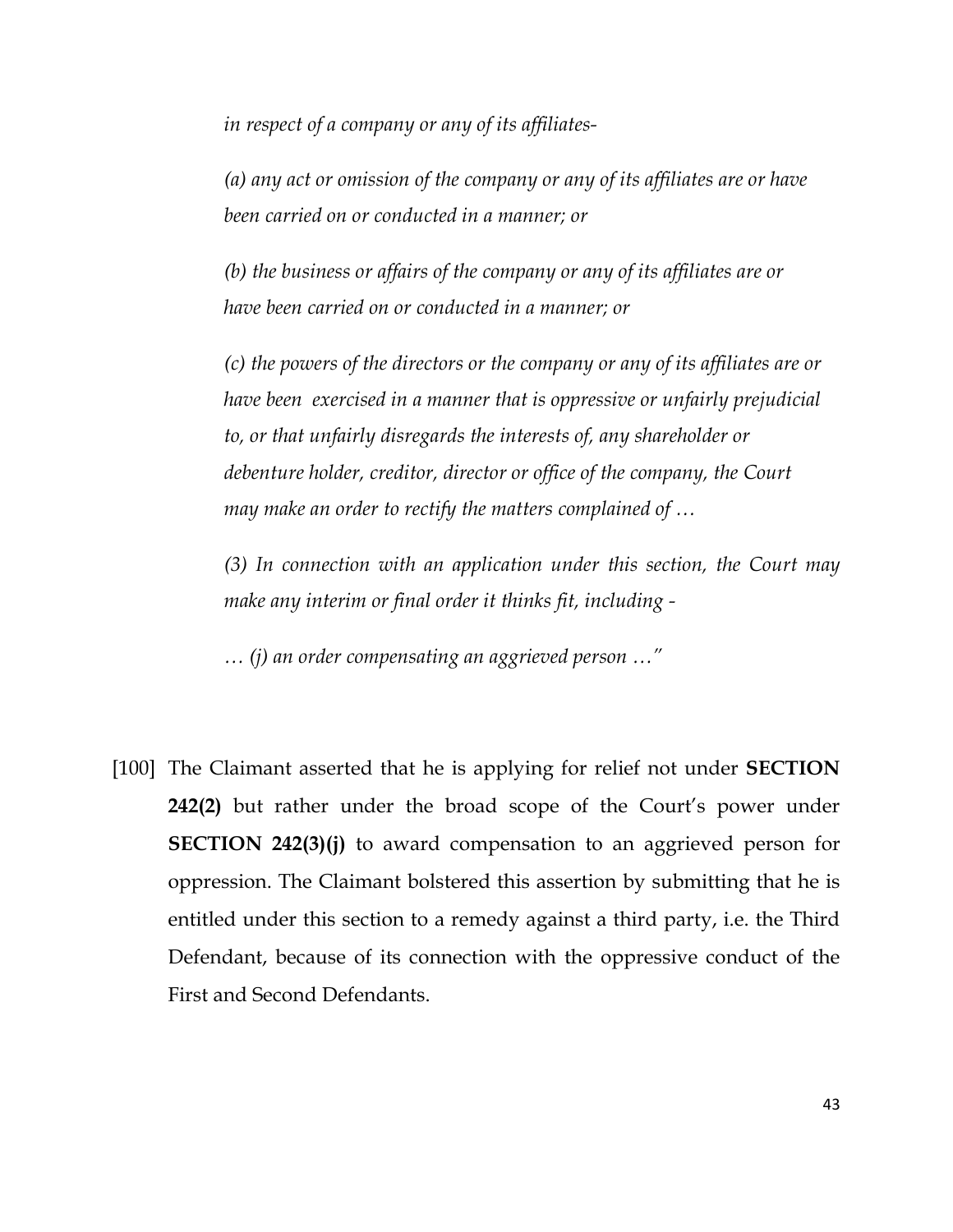[101] Upon a review of the evidence, I find as follows:

- i. The third party designation which excluded the Claimant from the group of persons to be paid by the Third Defendant was formulated by the First and Second Defendant before the Third Defendant became a party to the CTA on 15<sup>th</sup> May, 2009;
- ii. The Third Defendant's role was restricted to that of paying depositors of the First Defendant whose deposits had been transferred to it, as well as from advances from the Second Defendant and the State;
- iii. A perusal of the CTA reveals that there was no benefit or advantage accruing to the Third Defendant in the execution of its role under the CTA. The Agreement provided, inter alia, the wherever there was a shortfall in monies to cover the pay-out to third party deposits the Second Defendant would cover such outstanding monies. In addition, the Second Defendant agreed to indemnify the Third Defendant for any action arising from the performance of its duties.
- iv. A perusal of the evidence in this case reveals that under the CTA, the Third Defendant was not liable to pay depositors out of its own funds but as previously mentioned, agreed to act as facilitator of payment to these persons. There is no dispute between the parties that it was the Second Defendant and the State who had to put the Third Defendant in funds in order to effect any such payment.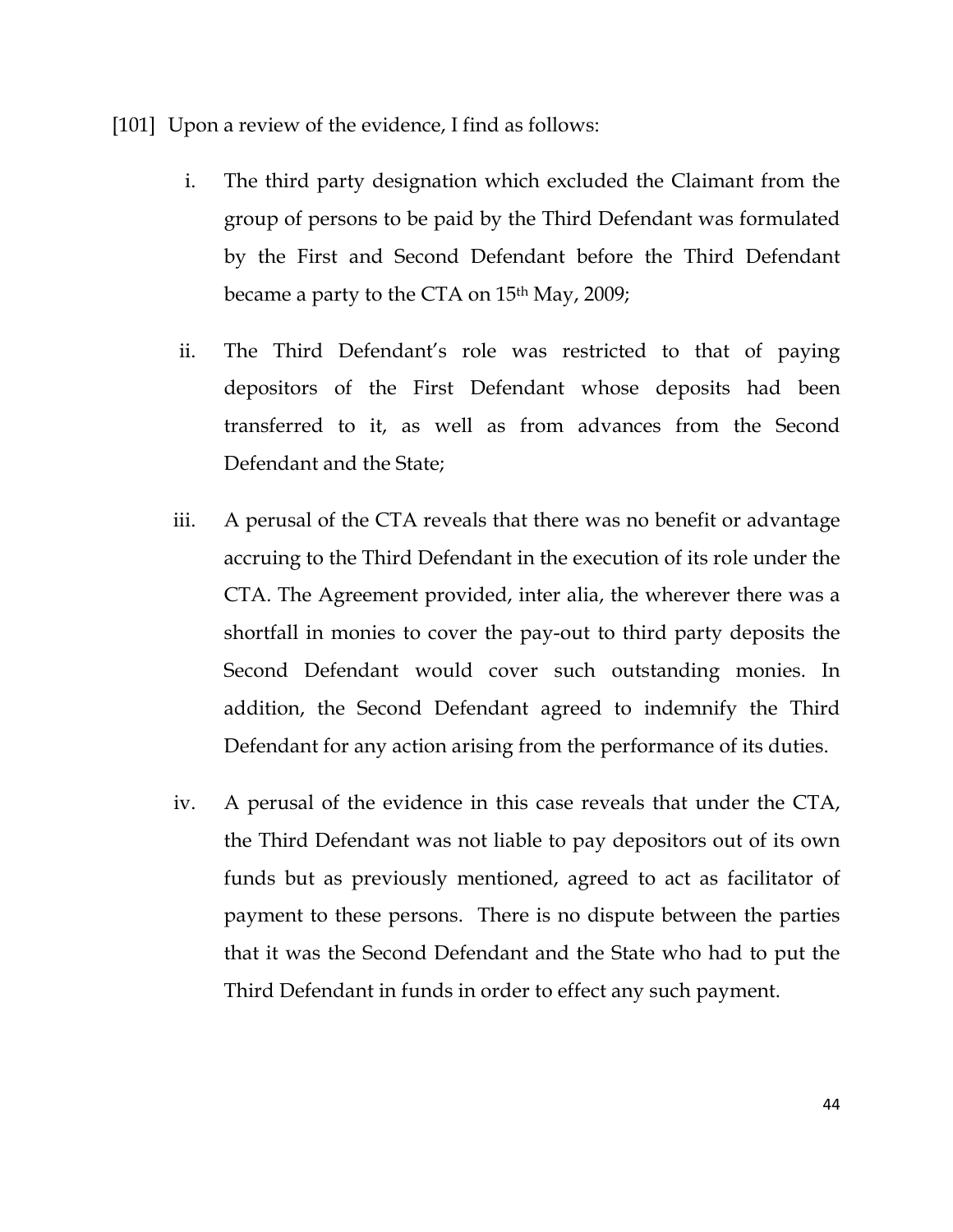### THE PLEADINGS

- [102] Although the Claimant in his submissions argued that the Third Defendant acted as agent of the Second Defendant and that it implemented a discriminatory policy at the behest of the First Defendant, this was not pleaded by the Claimant. As a result, I hold that this is not an argument that could be taken into account in determining the issue.
- [103] Additionally, the Claimant had also argued that the Third Defendant received his monies from the First Defendant, the former having assumed responsibility by Clause 6 of the CTA to pay depositors liabilities, it was thereby obligated to refund the Claimant's monies. Again, the Claimant has not pleaded this issue in his Statement of Case and there is therefore no support for this argument. Further, it is clear from the CTA that it is only the deposits of the third party customers which were transferred to the Third Defendant; as such the Claimant's deposit was retained by the First Defendant.
- [104] In light of the above and applying the principles enunciated by Jamadar J in the case of **Eugene Lopez** (*supra*), I hold that the Claimant does not come within the definition of 'complainant' so as to obtain relief within SECTION 242(3)(j).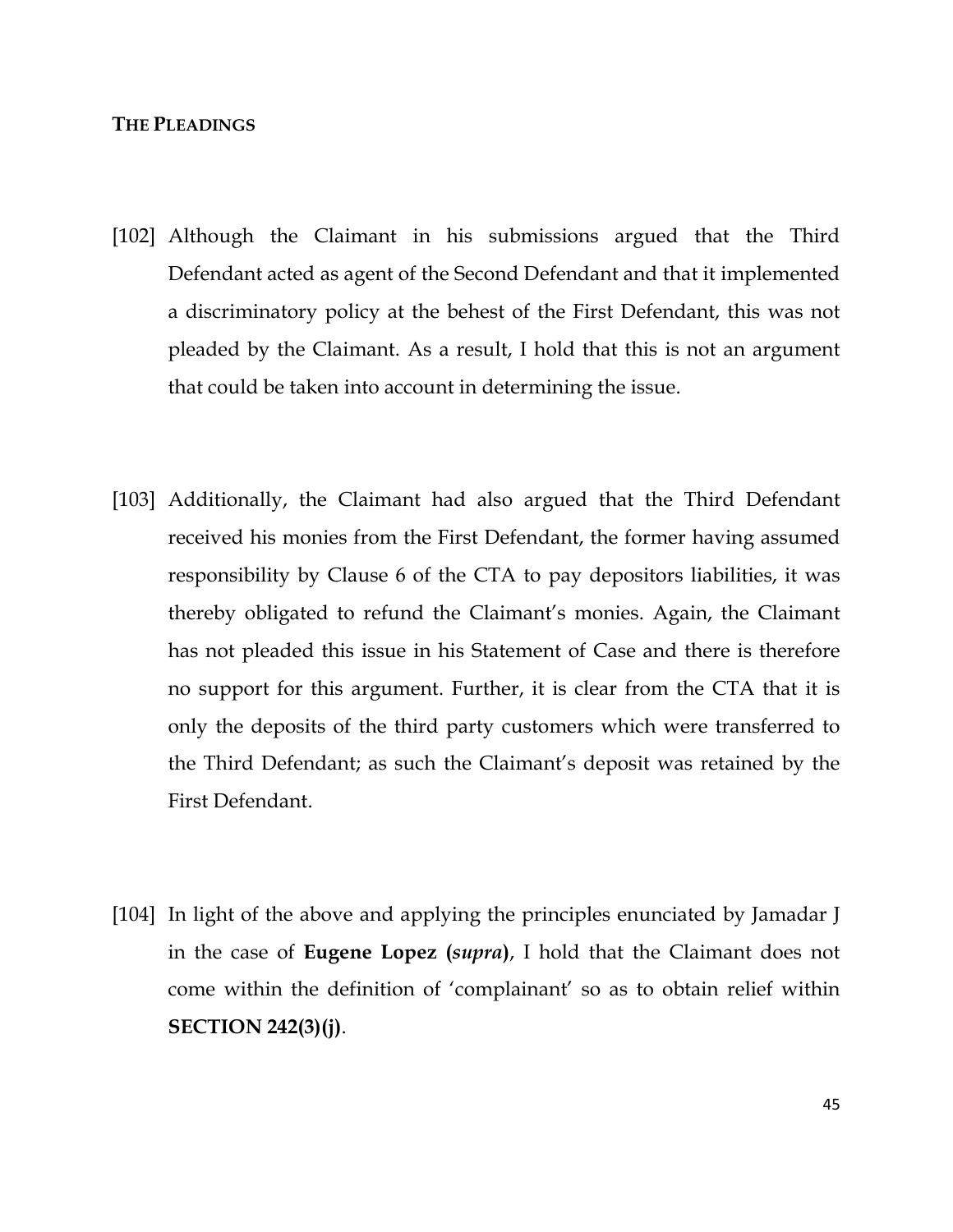- [105] I respectfully decline to follow the decision in Jabaco (supra) on the ground that neither the evidence nor the pleadings in this case indicate that the Third Defendant stands to be adversely affected by any order that this Court may make.
- [106] In all the circumstances of this case, I do not consider that the Third Defendant is necessary to give an effective remedy to the Claimant should the Court come to the conclusion at the end of the day that the First and Second Defendants acted oppressively against the Claimant.
- [107] In the course of his submissions, the Claimant has conceded that he has no claim in contract against the Third Defendant, neither does he a claim under SECTION 242(3)(j).
- [108] In the circumstances, I hold that the Third Defendant is not so connected to any alleged acts of oppression by the First and Second Defendants, so as to make it liable under **SECTION 242(3)(j)**. Therefore, the Claimant is not entitled to a remedy against the Third Defendant under SECTION 242(3)(j) of the COMPANIES ACT.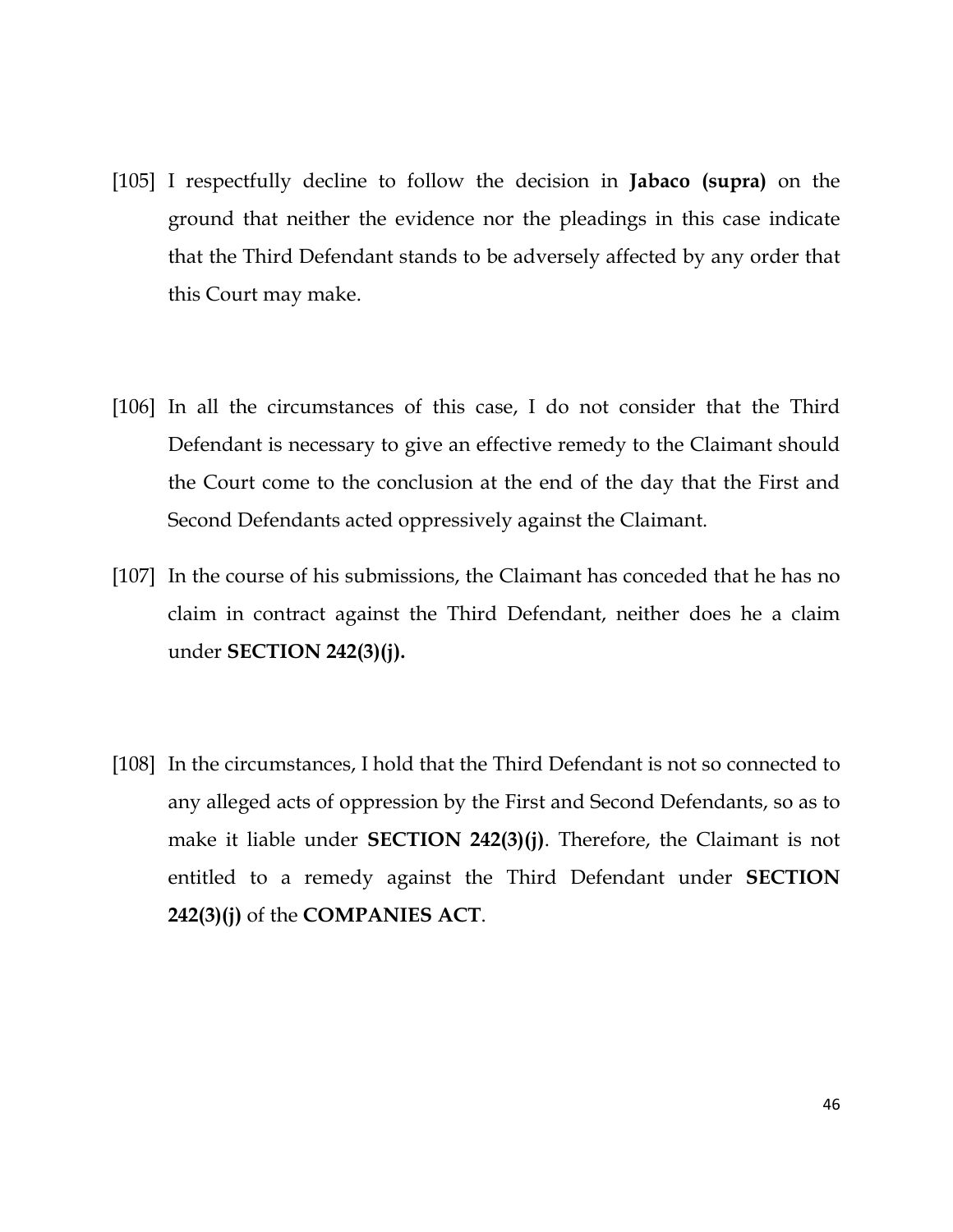# Whether summary judgment should be granted to the Third Defendant

- [109] Under **PART 15.2** of the CPR, the Court may give summary judgment on the whole or part of a claim or on a particular issue if it considers on an application by the defendant the Claimant has "no realistic prospect of success" on the claim or issue.
- [110] In considering whether the Claimant had a realistic prospect of success in his claim against the Third Defendant I had regard to case of **Swain v** Hillman (supra) and I applied his definition of 'reasonable prospect of success' in this case. At page 94, Lord Woolf MR opined:

"If a claimant has a case which is bound to fail then it is in the claimant's interest to know as soon as possible that that is the position."

- [111] There is no dispute between the parties with respect to the role of the Third Defendant in this case:
	- i. There is no contractual relationship between the Claimant and the Third Defendant;
	- ii. There is no cause of action against the Third Defendant for having committed any acts of oppression against the Claimant;
	- iii. The Claimant hinges his case against the Third Defendant upon the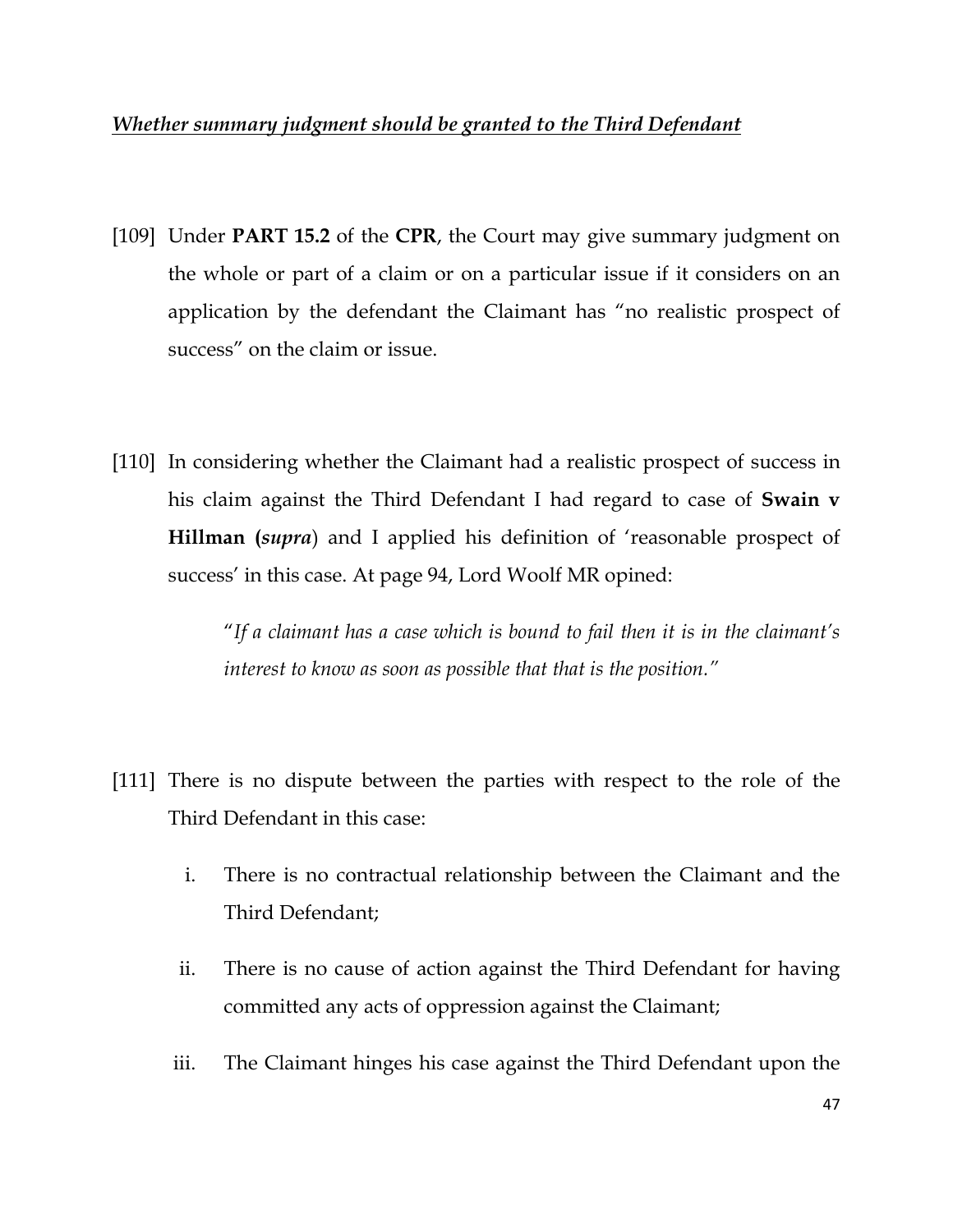latter having acted as agent for the Second Defendant in implementing a policy that was discriminatory and oppressive against him. Applying the case of Western Credit Union (supra), I had regard to the evidence placed before me on this application, as well as the evidence that can "reasonably be available at trial" and I do not consider, nor has it been suggested by the Claimant, that there are any other facts and matters to be investigated at trial or relied upon at trial, which have not been stated at this stage. I applied the *dicta* in **Partco Group Ltd** (*supra*), which suggests that where the Court is satisfied that all the relevant facts can be identified and are clearly established, the matter could then be dealt with upon a summary application for judgment. In my view, for the reasons outlined above, there are no facts "that need to be investigated before conclusions can be drawn about the law" (Caribbean Civil Court Practice, pp. 231-232).

[112] I also had regard to:

- a. the overriding objective;
- b. whether this was a complex case which would make this application inappropriate. I formed the view that the Claimant has no cause of action against the Third Defendant and it had no remedy under **SECTION 242(3)(j)** which is the main plank upon which the Claimant rests his case against the Third Defendant, and that there are no facts or matters pleaded in the Statement of Case which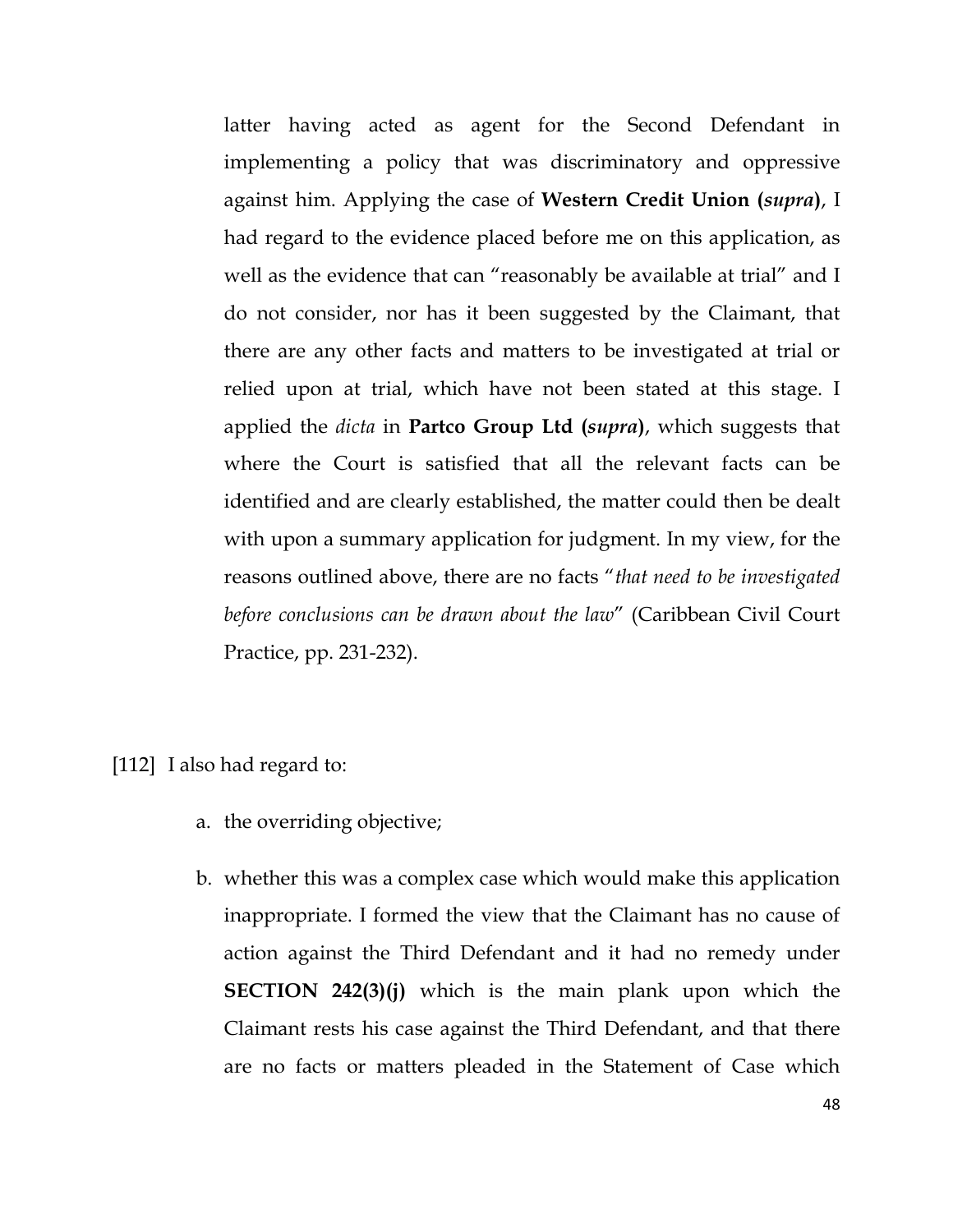suggest otherwise. In the circumstances I consider that this case, based on the pleadings and the evidence, is one which is susceptible to summary judgment.

- [113] In the circumstances, I hold that the overriding objective of the Civil Proceedings Rules would be achieved by granting summary judgment to the Third Defendant, in that:
	- a. time and costs would be saved;
	- b. it will enable the Court to deal with the matter justly and expeditiously; and
	- c. the Court's resources would be saved as a result of a trial against the Third Defendant being substantially reduced.

# **CONCLUSION**

- [114] I therefore order that:
	- i. judgment be entered for the Third Defendant against the Claimant;
	- ii. the Claimant to pay to the Third Defendant costs to be assessed certified fit for Senior and Junior Counsel.